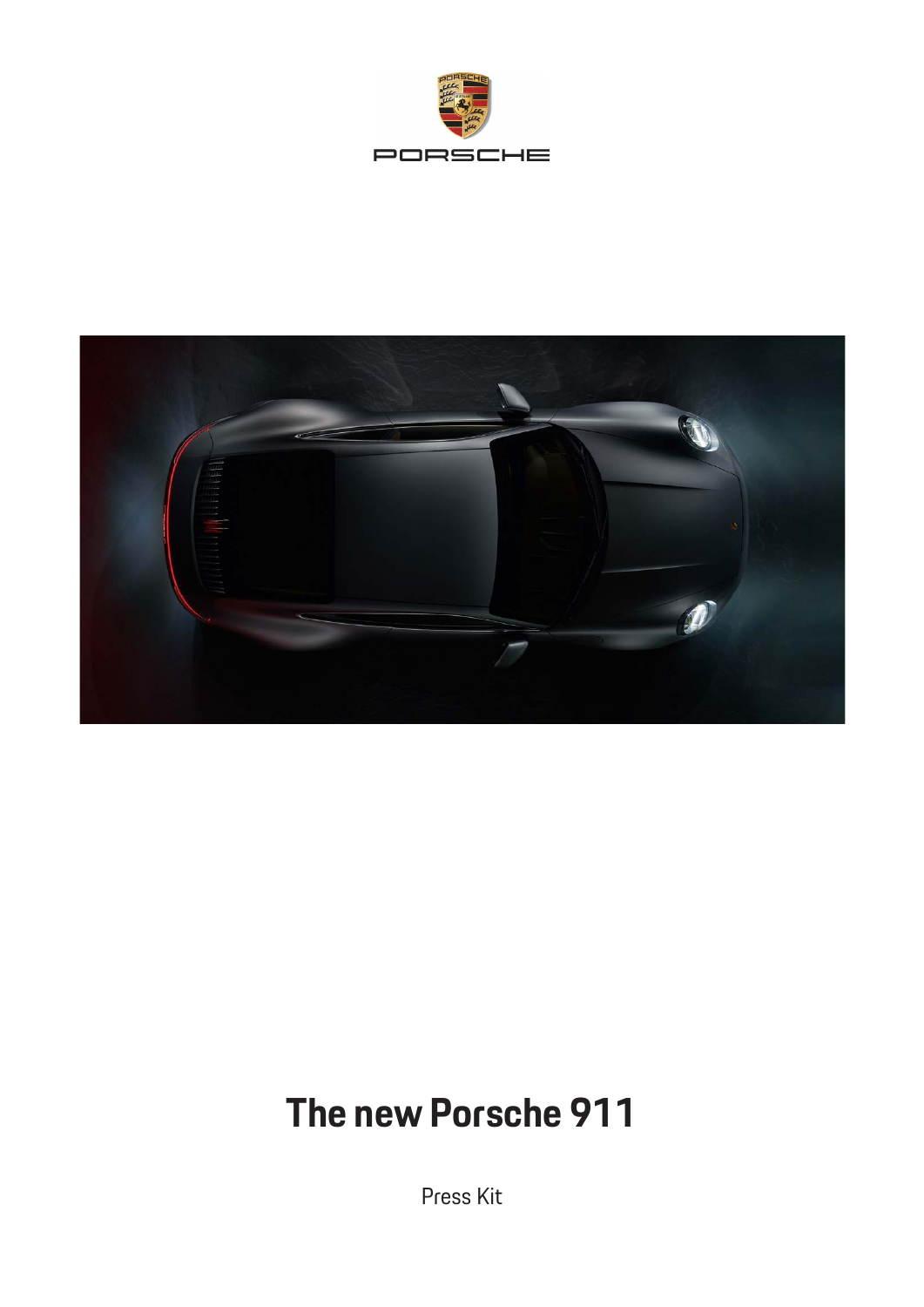## **Contents**

| The new Porsche 911                                                    | 3  |
|------------------------------------------------------------------------|----|
| <b>Design and Interior</b>                                             | 9  |
| The technology of the new Porsche 911                                  | 14 |
| Nine-eleven under pressure: a testing programme for the new generation | 32 |
| The seven generations of the Porsche 911                               | 34 |

**911 Carrera S:** Fuel consumption combined 8.9 I/100 km; CO<sub>2</sub> emissions combined 205 g/km **911 Carrera 4S:** Fuel consumption combined 9.0 I/100 km; CO<sub>2</sub> emissions combined 206 g/km

The consumption and  $CO<sub>2</sub>$  emission values were determined in accordance with the new Worldwide Harmonised Light Vehicle Test Procedure (WLTP). The NEDC values derived from this should continue to be specified for the time being. These values cannot be compared to the values determined in accordance with the NEDC measuring procedure used up to now.

Further information on the official fuel consumption and official, specific  $CO<sub>2</sub>$  emissions of new passenger cars is available in the "Guidelines on fuel consumption,  $CO<sub>2</sub>$  emissions and power consumption of new passenger cars" [Leitfaden über den Kraftstoffverbrauch, die CO<sub>2</sub>-Emissionen und den Stromverbrauch neuer Personenkraftwagen], which are available free of charge from all sales outlets and from Deutsche Automobil Treuhand GmbH (DAT).

Porsche Press Kits Porsche Press Database The Porsche Newsroom Press contacts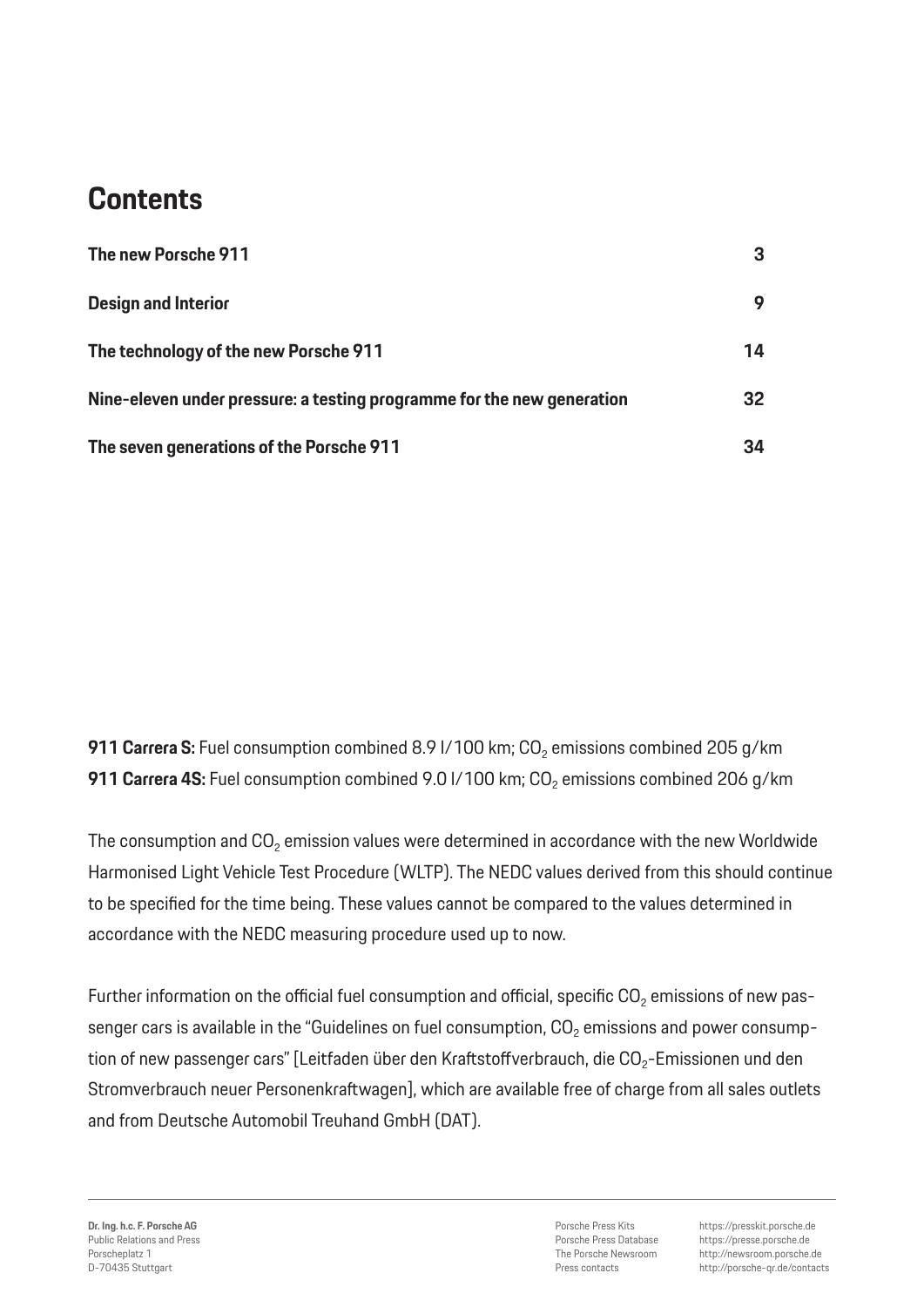#### The eighth generation of an icon

## **The new Porsche 911**

More powerful, faster, digital – the Porsche 911 is now entering its eighth generation. Unmistakably committed to the Porsche design DNA, with a much more muscular look and an interior featuring a 10.9-inch touchscreen monitor, the new 911 is timeless – and also modern. Intelligent control and chassis elements as well as innovative assistance systems combine the masterfully uncompromising dynamism that the classic rear-engine sports car is famed for, with the demands of the digital world.

Oliver Blume, CEO of Porsche AG: "The eighth generation of the 911 is even more powerful, even more emotional, and even more efficient than its predecessor – and also offers extensive digital features. And in spite of all the innovations, the 911 is still just what it has always been: a puristic sports car and the pulsing heart of Porsche – our icon."

The next generation of flat-six turbocharged engines has been further developed and is more powerful than ever before, with 331 kW (450 PS) in the S models. The drive efficiency has been further optimised, and emissions reduced by way of an improved injection process and a new layout for the turbochargers and charge air cooling system. Power is delivered by a newly developed eight-speed dual-clutch transmission. The top speeds are now 308 km/h (Carrera S) and 306 km/h for the Carrera 4S all-wheel-drive version. Both 911 models beat the four-second mark for acceleration from zero to 100 km/h: the rear-wheel-drive Coupé needs 3.7 seconds and the 911 Carrera 4S with all-wheel drive just 3.6 seconds. This makes both cars 0.4 seconds faster than the previous model in each case. This advantage is increased by a further 0.2 seconds with the optional Sport Chrono Package. The 911 is setting new fastest lap times even on the toughest circuits around the world. A 911 Carrera S has completed the Nordschleife of the Nürburgring in just 7 minutes and 25 seconds – five seconds faster than the previous model.

Additional highlights include Porsche Wet Mode to make driving on wet roads even safer, Night Vision Assist with thermal imaging camera, as well as comprehensive connectivity that uses swarm intelligence. The package is completed by three exclusive digital services that were unveiled with the new

Porsche Press Kits Porsche Press Database The Porsche Newsroom Press contacts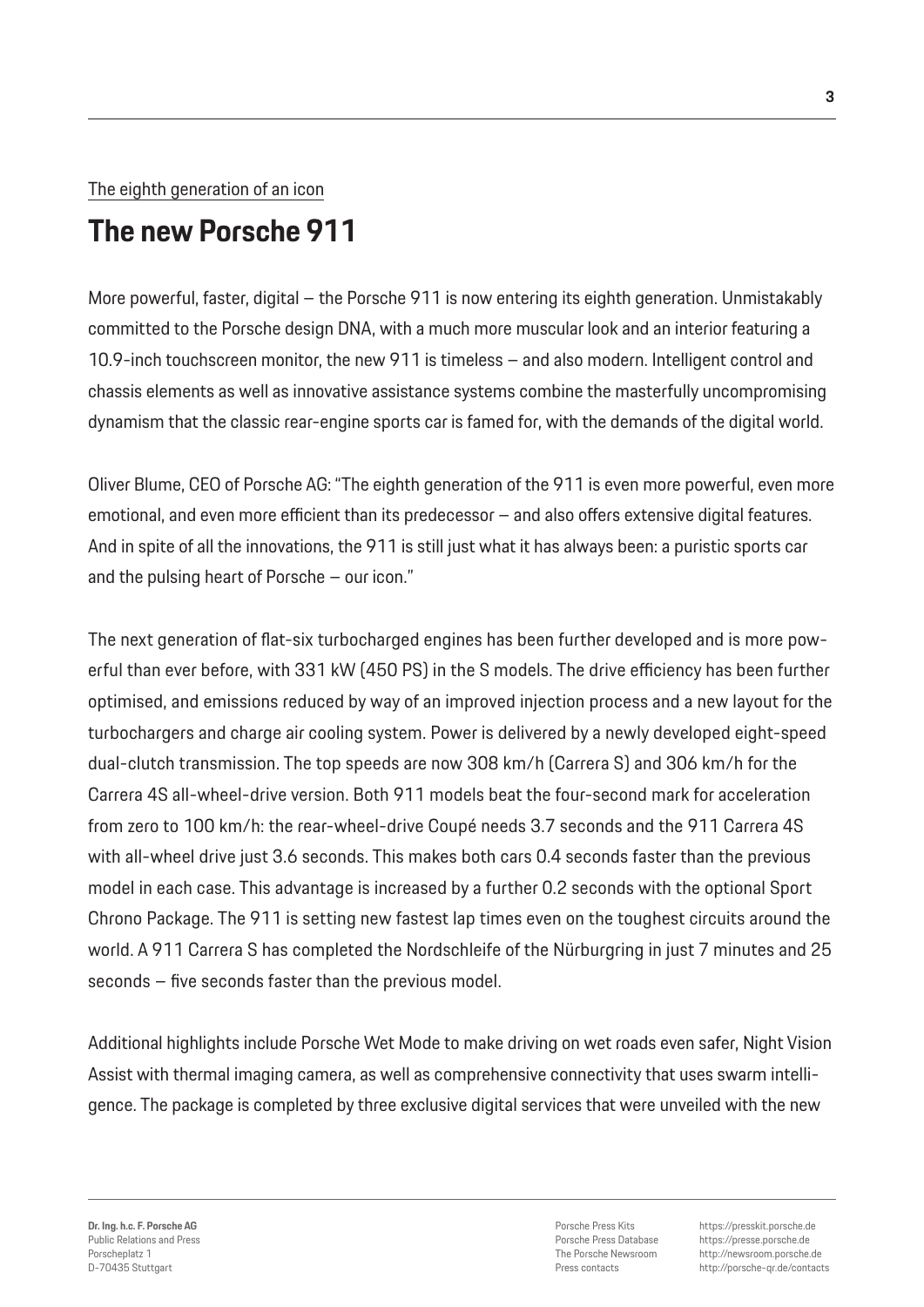911 in Los Angeles on 27 November 2018: the Porsche Road Trip app for those long-distance journeys, the Porsche 360+ personal assistant, and the web-based Porsche Impact emissions calculator to neutralise your individual carbon footprint.

## **An exterior design that draws on earlier generations of the 911**

The exterior design is familiar and yet undoubtedly new. The eighth-generation 911 is wider, more assertive, and more advanced. Wider wings arch over the large 20-inch wheels at the front and 21-inch wheels at the rear. The rear-wheel-drive models now match the bodywork width of the existing all-wheel models. The rear axle is 44 mm larger here. The front end – generally 45 mm wider – revives a traditional feature of earlier 911 generations: a forward-extended bonnet with a distinctive recess in front of the windscreen. Both elements lengthen the front of the vehicle and give it a dynamic look. At the same time, the newly developed LED headlights illustrate how technology has advanced in the 911. These headlights are integrated into the wings almost seamlessly, taking the typically-911 round and upright form. Flush integration of the electrical pop-out handles in the doors emphasises the tapered and smooth side contour. The exterior mirrors have also been redesigned, and are now optimised to minimise wind noise. It is also possible to fold the mirrors in electronically.

The rear of all models is dominated by the significantly wider, variable-position spoiler and the seamless, elegant light bar. The vertically arranged louvres of the air intake echo the contours of the rear window, and the centrally located third brake light has also been integrated in the intake louvres – this is not visible when the rear spoiler is extended, so a brake light has also been incorporated into the spoiler itself. As a distinguishing feature, the rear-wheel-drive models have black louvres, while the all-wheel-drive models have chrome elements in the rear grille. With the exception of the front and rear sections, the entire outer skin is now made from aluminium.

## **Redesigned interior with clear lines**

The interior is distinctive, with clear, straight lines and recessed instruments defining the dashboard. 911 models from the 1970s provided the inspiration here as well, with the new dashboard spanning the entire width between two horizontal wing levels, just as it did in the original 911. Alongside the centrally positioned rev counter, two thin, frameless freeform displays deliver information to the

Porsche Press Kits Porsche Press Database The Porsche Newsroom Press contacts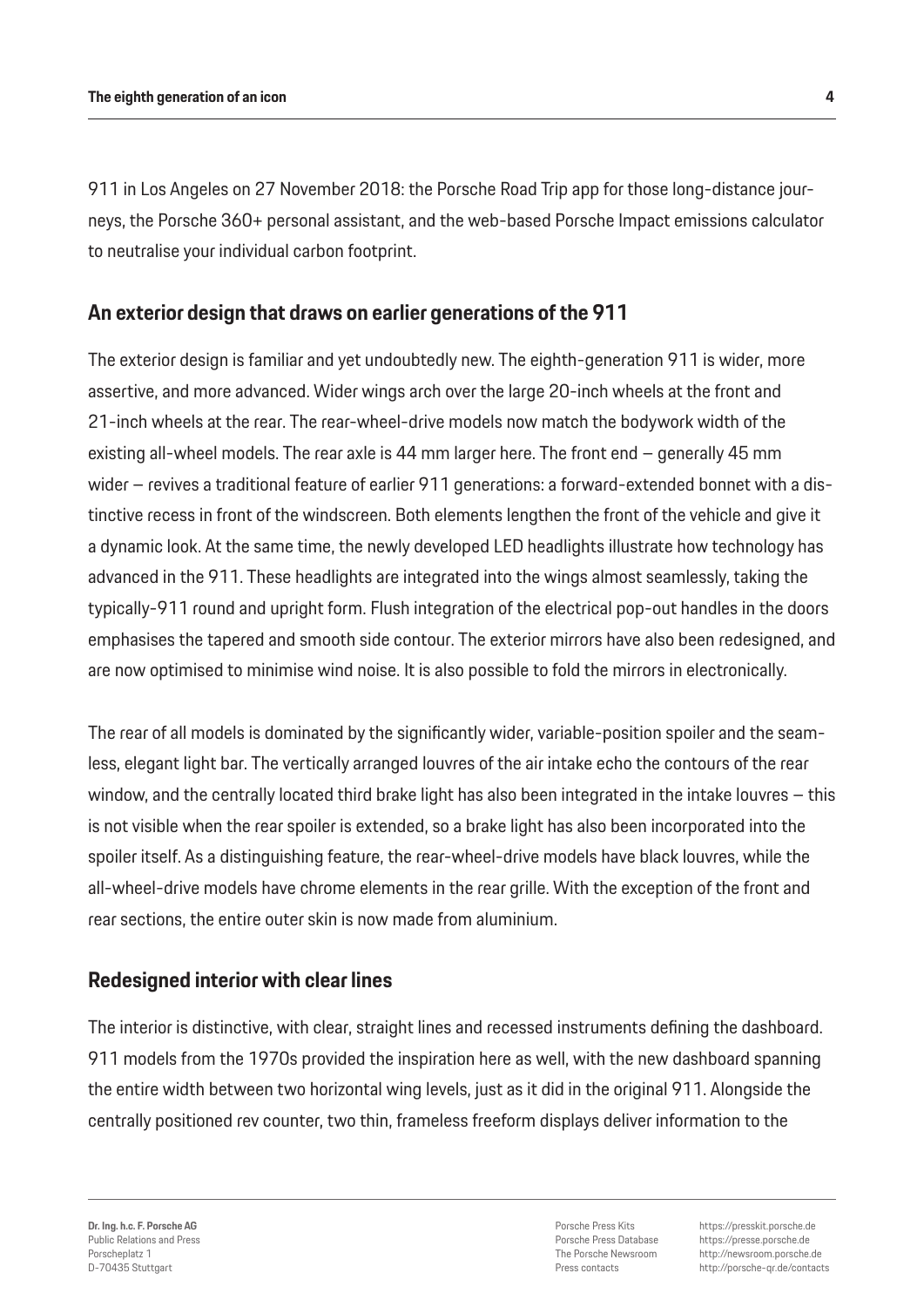driver. Now 10.9 inches in size, the centre screen of the Porsche Communication Management (PCM) can be operated quickly and without causing distraction. Below it, a docked-on control panel of five buttons – styled to look like classic toggle switches – creates the transition to the centre console with touchpad. The seats have also been completely revamped. The new design reduces the vehicle weight by around three kilogrammes, while the adapted geometry offers significantly better lateral support in the shoulder area. Although the seat is now positioned five millimetres lower and has a minimally thinner seat cushion, seating comfort has been improved overall.

In terms of digitalisation, the 911 takes the next step into the future with permanent connectivity as well as new functions and services. The standard PCM features include online navigation based on swarm data as well as Porsche Connect Plus.

## **Sophisticated assistance systems enhance safety and comfort**

In a world first, Porsche has developed Wet Mode, included as standard. This function detects water on the road, preconditions the control systems accordingly and warns the driver, who can then set the car up to focus on safety by simply pushing a button or using the mode switch on the steering wheel (Sport Chrono Package). The warning and brake assist system, also fitted as standard, detects the risk of collisions with vehicles, pedestrians, and cyclists, and initiates a warning or emergency braking if necessary. Night Vision Assist with a thermal imaging camera is optionally available for the 911 for the first time. Adaptive cruise control, available on request, comprises automatic distance control with a stop-and-go function and reversible occupant protection.

#### **The next generation of flat-six engines**

The turbocharged flat-six engines also enter the next generation with the new 911. In addition to compliance with the latest emissions standards by way of a gasoline particulate filter, the primary focus of advanced development here was on further enhancing performance. New, larger turbochargers with symmetrical layout and electrically controlled wastegate valves, a completely redesigned charge air cooling system, and use for the first time of piezo injectors combine to attain engine improvements in all relevant areas: responsiveness, power, torque characteristic, endurance,

Porsche Press Kits Porsche Press Database The Porsche Newsroom Press contacts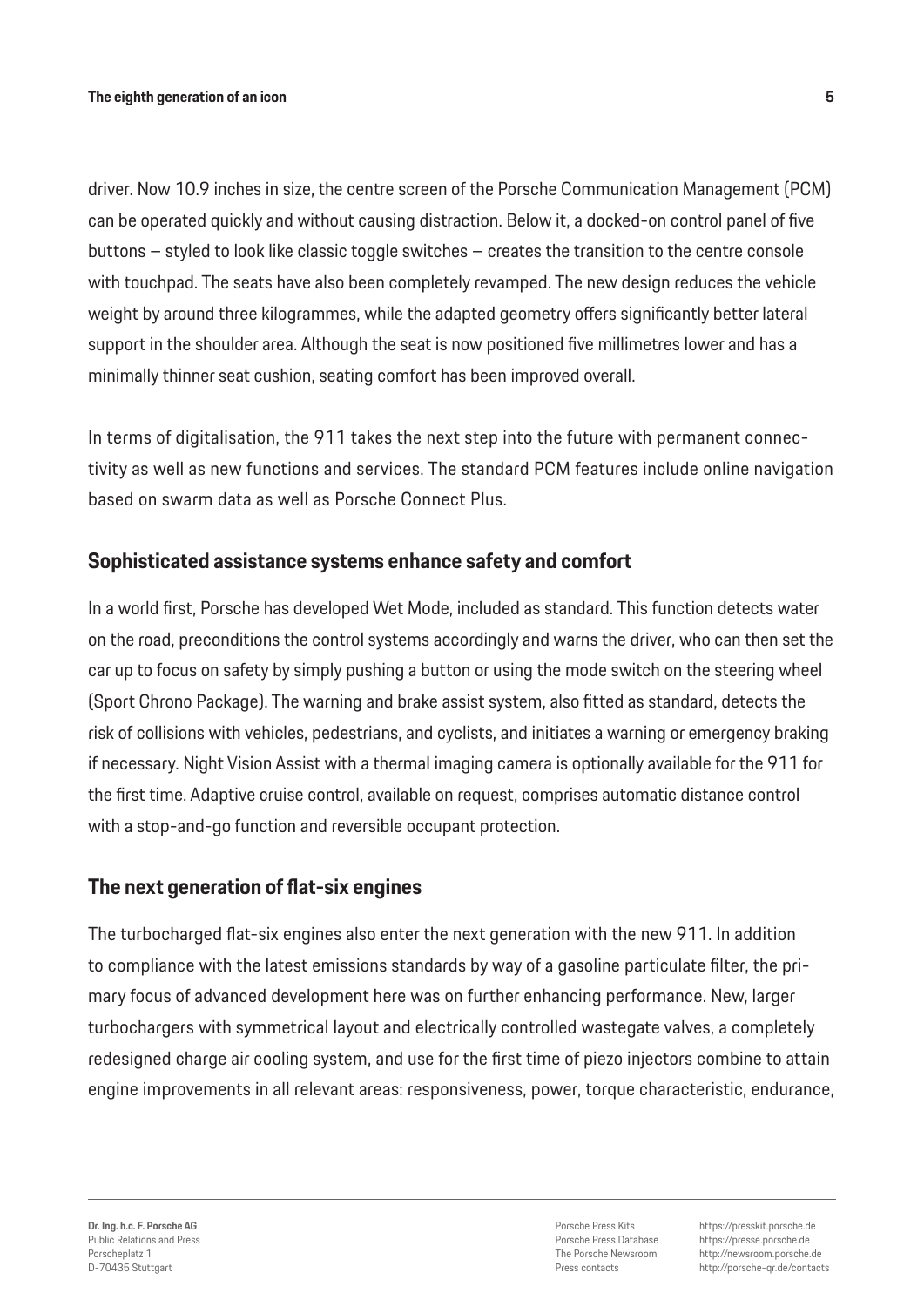revving ability. In addition to performance enhancement of 22 kW (30 PS), achieving 331 kW (450 PS) at 6,500 rpm, the 911 Carrera S engine achieves an extra 30 Nm of torque: 530 Nm in total. This is available within a wide range of speeds, from 2,300 to 5,000 rpm.

The 911 Carrera S costs from 120,125 euros in Germany and the 911 Carrera 4S from 127,979 euros, including value added tax and country-specific equipment.

## **The Porsche 911 mythology, right on the wrist**

Porsche Design is honouring the new generation of the 911 with a special-edition watch limited to 911 pieces: the "911 Chronograph Timeless Machine Limited Edition." The unmistakable design of the automotive icon is reflected in the puristic design of this timepiece and the contouring of the titanium housing. Even the generously dimensioned black dial is derived from its motorised forerunner. The white pointers and indicators guarantee maximum readability both in the cockpit and on the wrist. The totalisator at 6 o'clock references the sports car icon with the markings at 3/6/9 and 11. The same is true for the silhouette of the 911 flyline on the dial, and the strap that is produced using original Porsche interior leather. The special edition will be available from April 2019 in an exclusively boxed edition which also includes a special limitation badge.

## **The masterpiece from Zuffenhausen – seven generations of a cult athlete**

A legend is born at the International Motor Show Germany (IAA) in Frankfurt. It's 12 September 1963: Porsche presents the hotly anticipated successor to the 356 – a sports car which 15 years previously had launched this car manufacturer's brand history in Gmünd, Austria. 111,995 examples of the original 911 – initially called the 901 – are built before the model is discontinued.

Ten years later, in 1973, the G series 911 is launched with fundamental changes. Many of these have become necessary because of stricter safety specifications in the USA – an important export market. The Stuttgart-based car manufacturer relies on powerful turbo engines and a galvanised body in its top model, additionally launching a Cabriolet version of the 911 and the Speedster, alongside the Targa. 198,496 Porsche 911 G Series are built by 1989.

Porsche Press Kits Porsche Press Database The Porsche Newsroom Press contacts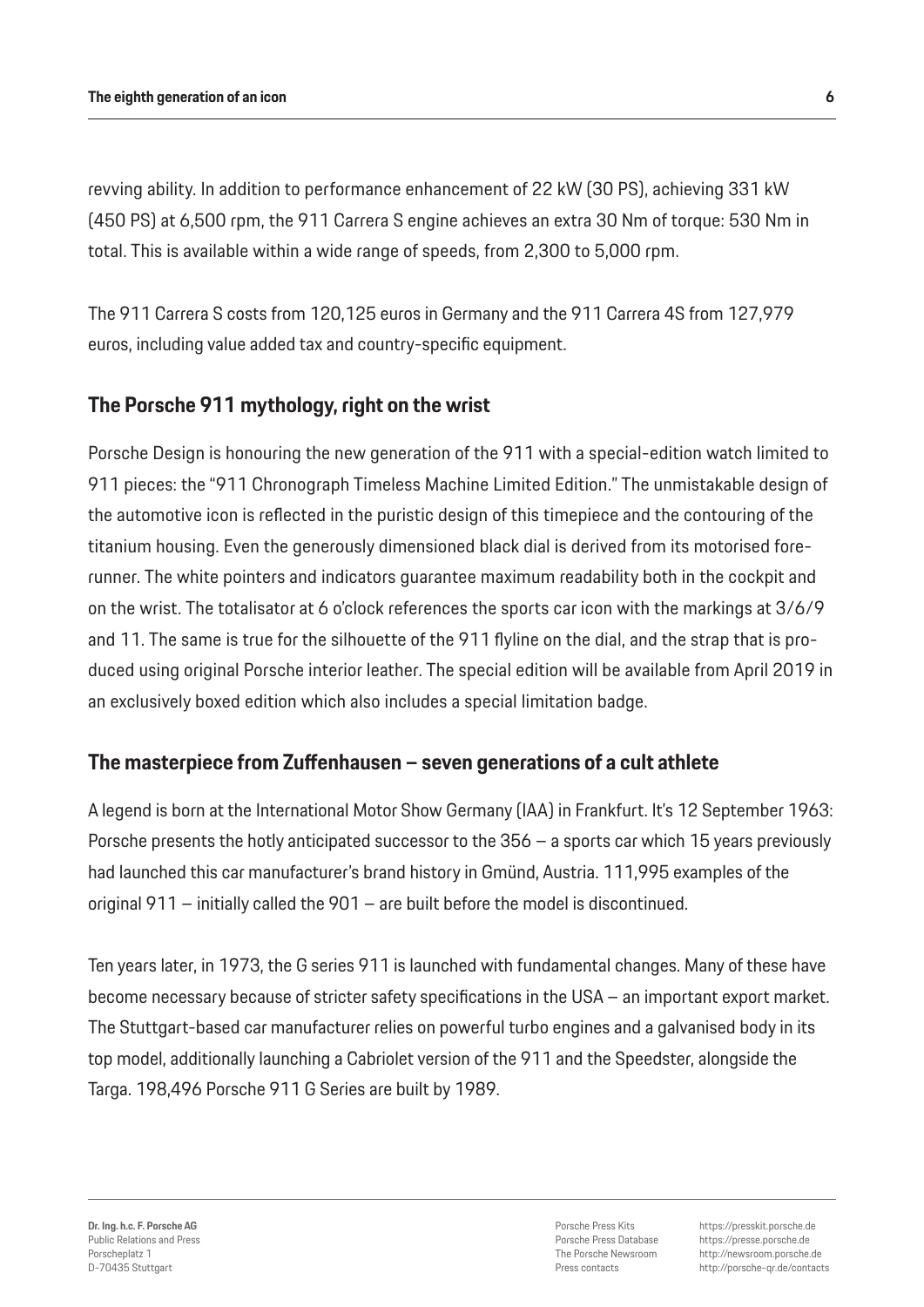Its successor, referred to internally as type 964, comes to market in 1988. The first model variants of the 964 generation show just how advanced the new 911 is: all-wheel drive is introduced to the series for the first time on board the Carrera 4, with Porsche having originally designed it for the 959 high-performance sports car. The 911 Carrera 2 with rear-wheel drive follows in 1989. At the same time, the Cabriolet and Targa versions also celebrated their debut alongside the Coupé. For all versions it's true that, beneath the trusted bodywork – barely modified apart from integrated bumpers –  $85\%$ of the 964 is made from newly designed parts. From October 1993, after 63,762 third-generation Porsche 911s are produced within six years, the new successor is ready.

The fourth generation of the 911 – the 993 – is one of the most desirable editions. Initially, Porsche offer it only as a Coupé and Cabriolet. The Targa does not make its debut until 1995, at which time it arrives incorporating a new concept: instead of a removable hardtop, it has a glass roof with a large surface area, which can be descended under the rear window. The chapter of air-cooled engines also ends in 1998 after the production of 68,881 vehicles.

With the fifth generation of the 911, Porsche stops using air-cooled engines in 1997. The 996 represents the biggest departure in this classic's family tree. The company is in a state of financial upheaval. After 34 years, the sports car manufacturer comprehensively realigns its icon with the 996 generation. The focus is on reducing production costs – a process started in the model's predecessor, by ensuring the greatest possible compatibility of parts with other production series such as the new Boxster, and updated safety and emissions specifications, among other initiatives. Production doesn't end until 2005. With 175,262 units sold, the 996 is the long-underestimated success model in the more than 40-year history of the 911.

From 2004, the type 997 Porsche 911 is more multifaceted than ever: customers can choose from a Coupé or Targa, Cabriolet or Speedster, rear- or all-wheel drive, narrow or widened bodywork, with water-cooled naturally-aspirated and turbo engines, a GTS or the GT2, GT2 RS or GT3 sport versions, or either of two GT3 RS models. Including special models, the range has a total of 24 model variants – supplemented by a wide range of personalisation options. With 213,004 vehicles out there, the sixth generation of the 911 again hits a production record.

Porsche Press Kits Porsche Press Database The Porsche Newsroom Press contacts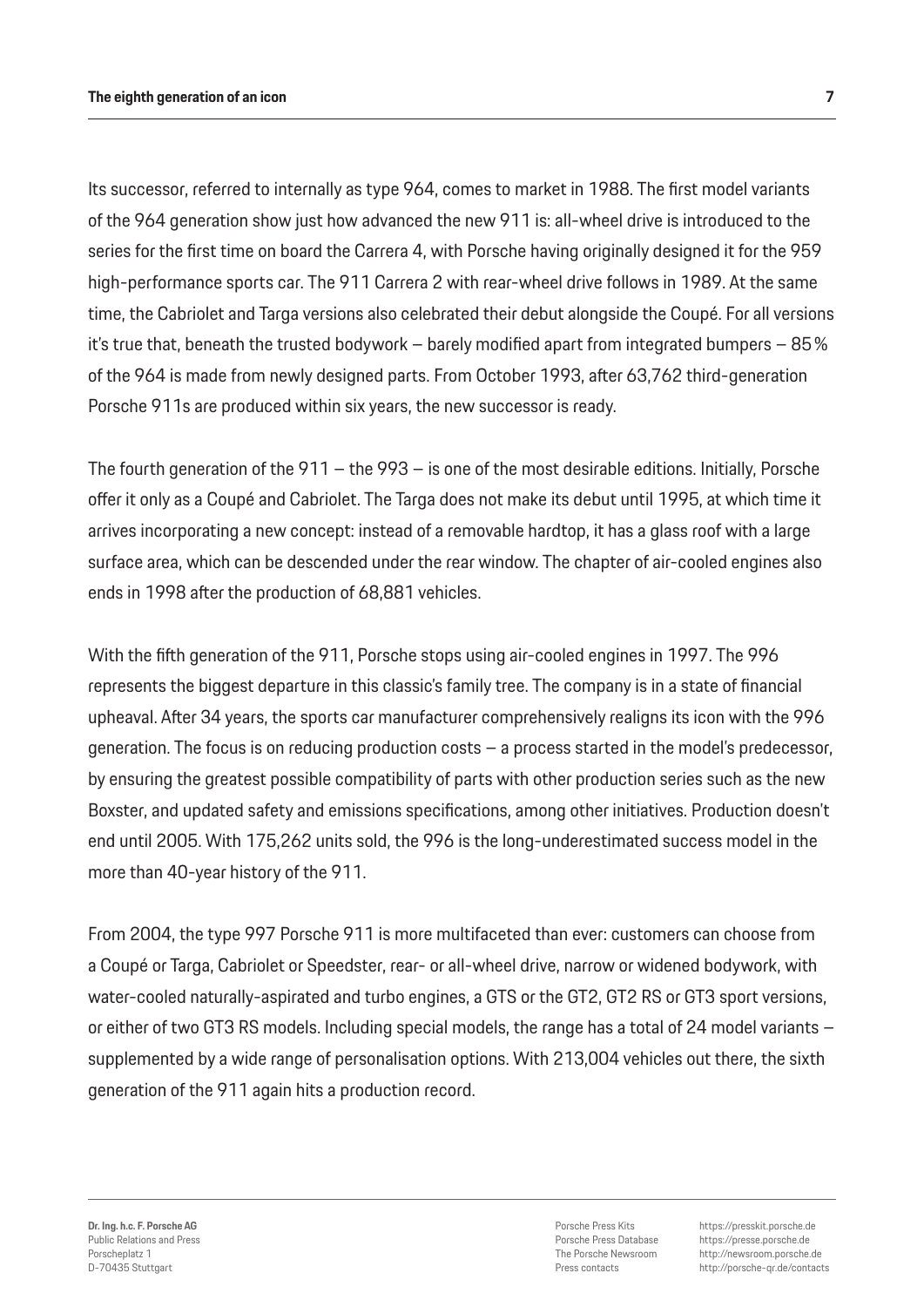From 2011, the 991 embodies the highest development stage of the Porsche 911 to date. It is an extraordinary reflection of this sports car manufacturer's leitmotif: striving for the best possible efficiency. This can be seen in all aspects, starting with its evolved design. A more compact silhouette, tension-charged surfaces, and precisely defined details mean the 991 looks more powerful than any other previous 911 – an effect that is heightened by the wider track and the wheelbase that has been extended by ten centimetres. It also features adaptive aerodynamics: the 911 was the first series sports car from Porsche to adopt this technology from the 918 Spyder hybrid super sports car. The 991 generation of the 911 is the absolute best seller in the history of this icon. 217,930 of them were built by October 31, 2018. In total, Porsche has produced 1,049,330 series 911s since its debut in 1963.

Porsche Press Kits Porsche Press Database The Porsche Newsroom Press contacts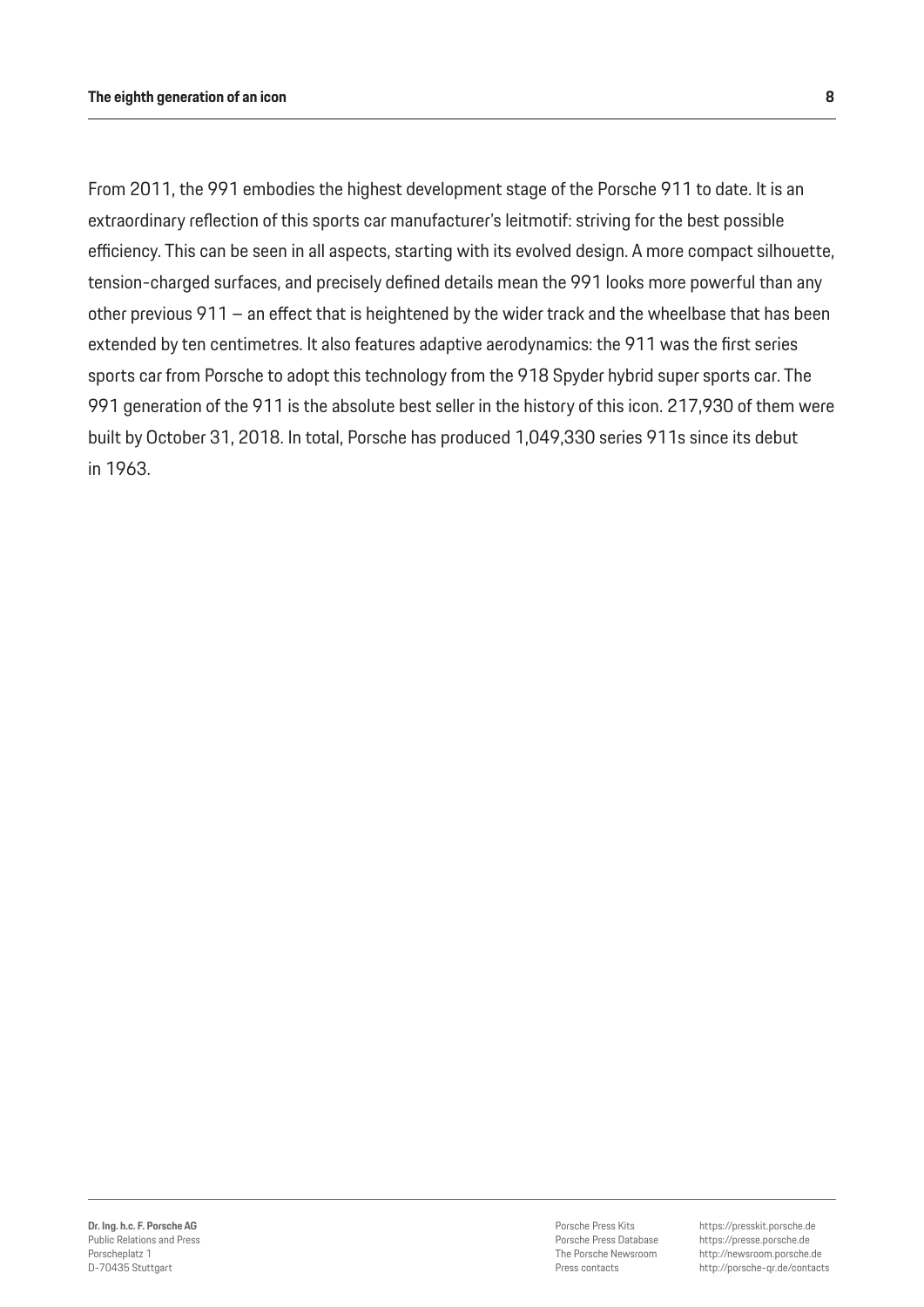### Design and Interior

## **Precise sportiness**

An unmistakably familiar match with the Porsche design DNA and yet undoubtedly new: the new 911 is wider, more assertive, and more muscular. New LED headlights and a bonnet in the style of earlier generations of the 911 combine innovative, ground-breaking design elements with distinctively Porsche advanced features. An even sportier look has been achieved with wings that are up to 45 millimetres wider, and larger wheels on the rear axle. The vehicle width is emphasised by a newly structured rear featuring a new, continuous LED light strip and distinctive third brake light.

## **Bonnet in the style of the G series**

The front end revives a traditional feature of the earlier G series 911: a forward-extended bonnet with a distinctive recess in front of the windscreen. Both elements lengthen the front of the vehicle and create a dynamic look, while at the same time completely new LED headlights indicate the advanced technology in the 911. These headlights are almost seamlessly integrated into the wings, and have a typically 911 look – round and upright. The optional LED matrix headlights have a tailored design to suit their advanced technology, and are a real visual highlight. Optimised daytime running lights ensure that the 911 has greater presence. The four-point signature has been extended in a three-dimensional line to the rear, while front air intakes have been combined and given a sense of visual unity with a continuous black intake trim. Horizontal lines dominate here also. The front light modules are now much narrower.

## **Wide body with smooth surfaces**

With an unchanged wheelbase, the new 911 is now 20 millimetres longer and a great deal wider: generally 45 millimetres at the front axle and 44 millimetres at the rear axle of the Carrera S. These changes give the new 911 an even flatter look, particularly when viewed from the front. The modern, straight lines of the front end are continued consistently in the side view. The door gives the impression of having been seamlessly inserted between the front and rear wings, with straight lines and no frills. The sweep of the side contour begins lower down than on the previous model, moving the visual centre of gravity lower and thereby underlining the more compact appearance of the new 911. This

**Dr. Ing. h.c. F. Porsche AG** Public Relations and Press Porscheplatz 1 D-70435 Stuttgart

Porsche Press Kits Porsche Press Database The Porsche Newsroom Press contacts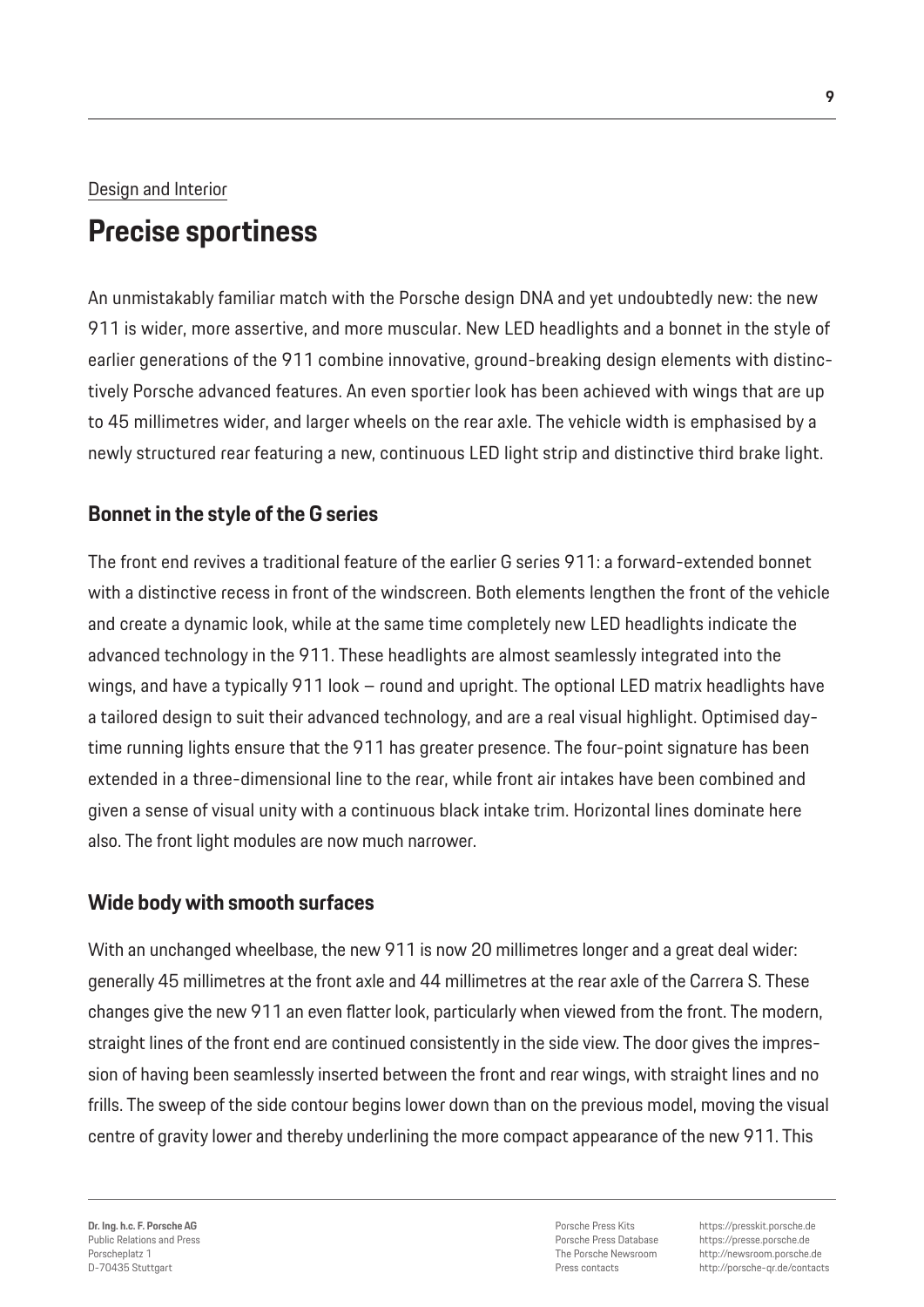impression is further emphasised by the wheels at the rear axle, which are around an inch larger. Flush door handles which pop out electrically on approach, and a rectangular, aerodynamically enhanced exterior mirror design complete the calm, powerfully modelled vehicle side. The exterior mirrors have also been redesigned, and are now optimised to minimise wind noise. It is also possible to fold the mirrors in electronically. The standard black lower mirror trim is also optionally available in the vehicle colour.

## **Rear end with new LED light strip**

With its pronounced recessed contours and low apron termination, the rear end is archetypally characteristic of the 911. The low position of the number plate, along with the new, one-piece LED light strip together produce a dramatic look, and clearly differentiate the new generation from its predecessors. A high-gloss black rear trim panel visually combines the rear window and engine grille into a single unit that adjoins the enlarged extending spoiler. The vertically arranged louvres of the air intake echo the contours of the rear window, and the centrally located third brake light has also been integrated in the intake louvres – this is not visible when the rear spoiler is extended, so a brake light has also been incorporated into the spoiler itself.

As a distinguishing feature, the rear-wheel-drive models have black louvres, while the all-wheel-drive models have chrome elements in the rear grille. The rear spoiler is positioned directly below the air intake and is now significantly wider, extending almost to the outer edge of the tail lights. This means that there is only one join on each side, making the upper part of the rear end appear smoother. At the same time, the rear spoiler has been newly designed with 25% greater air flow area, so offering much-improved aerodynamic properties.

The new continuous LED light strip immediately draws the eye to the rear. This light strip is unbroken by any seams or joins, for a design that makes the new 911 absolutely unmistakable at night. Integrated tail light modules have made it possible to redesign the direction indicators, which now enclose and visually support the light strip. They also frame the three-dimensional PORSCHE logo, below which the model designation is inscribed, in a newly created font that is ultra modern, yet pays homage to the style used at Porsche in the 70s.

Porsche Press Kits Porsche Press Database The Porsche Newsroom Press contacts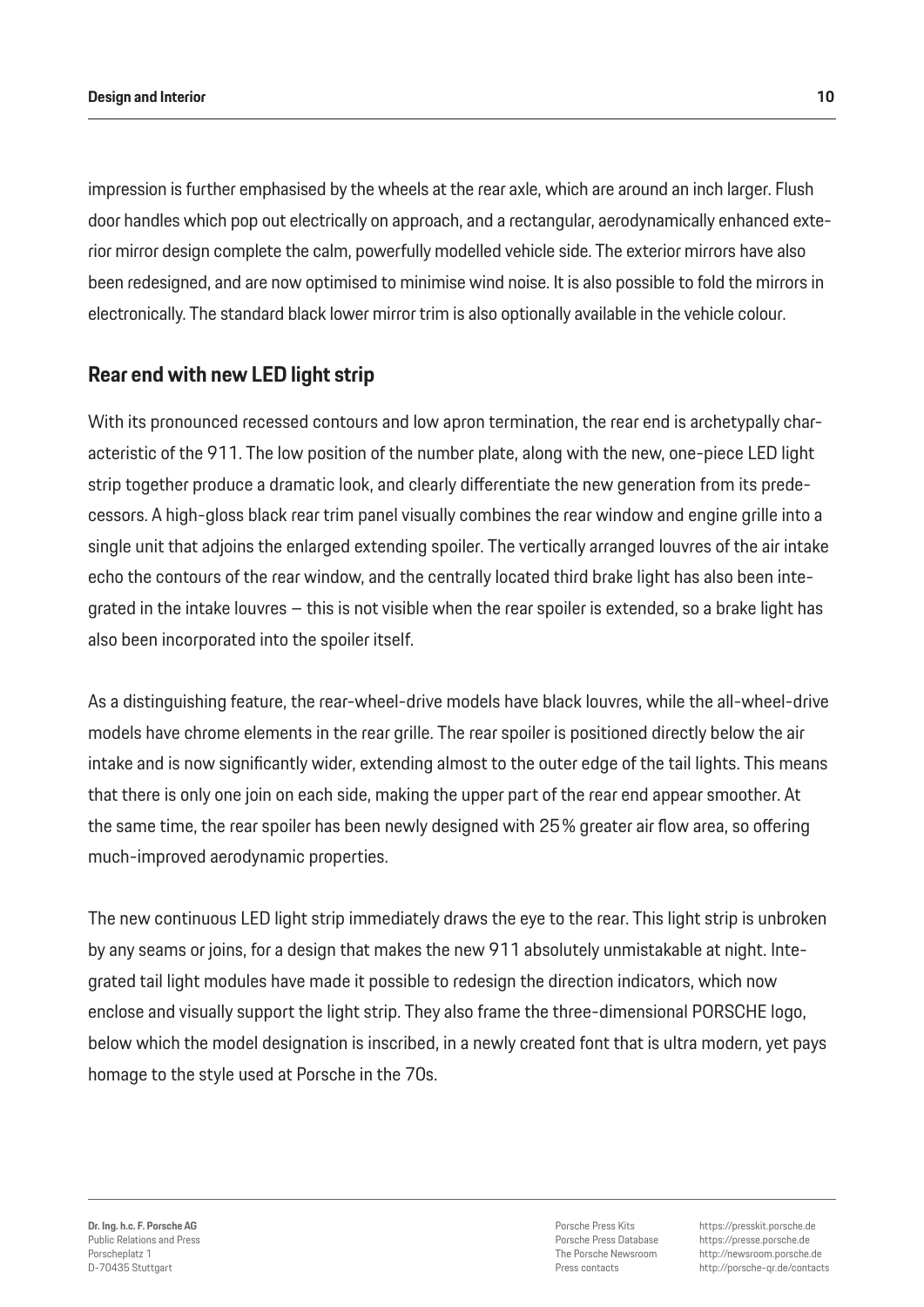The coherent look of the vehicle continues on the rear apron, where the number plate has been pushed downwards, and is now located between the tailpipes of the exhaust system. These are flush-integrated into the rear end, meaning there is no visual interruption to the downward line, while the integration of reflectors and outer air outlets into the black area at the rear also creates a visual impression that is quieter, more linear and wider.

## **Completely revamped interior**

The completely new interior is a milestone in the development of the 911. The new cockpit is a reminder of the virtues found even in the very first 911 generation: clarity and formal unambiguity. For example, the traditional analogue rev counter is now flanked by two frameless freeform displays that appear to float. Just as it did in the original 911, the new dashboard covers the entire width between two horizontal wing levels. In the middle, a docked-on control panel with five pushbuttons – styled in a classic toggle switch look – forms the transition to the centre console with integrated touchpad. An ignition key is no longer provided, as the new 911 features Keyless Go and a switch to start the engine – on the left of the steering column of course. In short, analogue precision and digital integration have been blended together in a manner that is typical for the brand.

Under the roof-like wing, the dashboard has a black recessed horizontal operating level. From the driving position, this is dominated by the five classically round Porsche instruments, with the analogue rev counter in the middle: the exposed glass edges of the seven-inch freeform displays emphasise their elegance and lightness.

The adjacent new 10.9-inch PCM touchscreen display is flush-mounted, and the trim surface in front of the control unit serves as a hand rest to support fast and distraction-free operation. Underneath, there is a new switch unit with five buttons for direct access to important vehicle functions. These can be operated intuitively thanks to their exposed position. Depending on the range of features available, Wet Mode can be activated by pressing a button, for example, or the PASM damper can be made tighter. The central air vent is the transition to the centre console. This has a touch-sensitive high-gloss surface that corresponds to the PCM display.

Porsche Press Kits Porsche Press Database The Porsche Newsroom Press contacts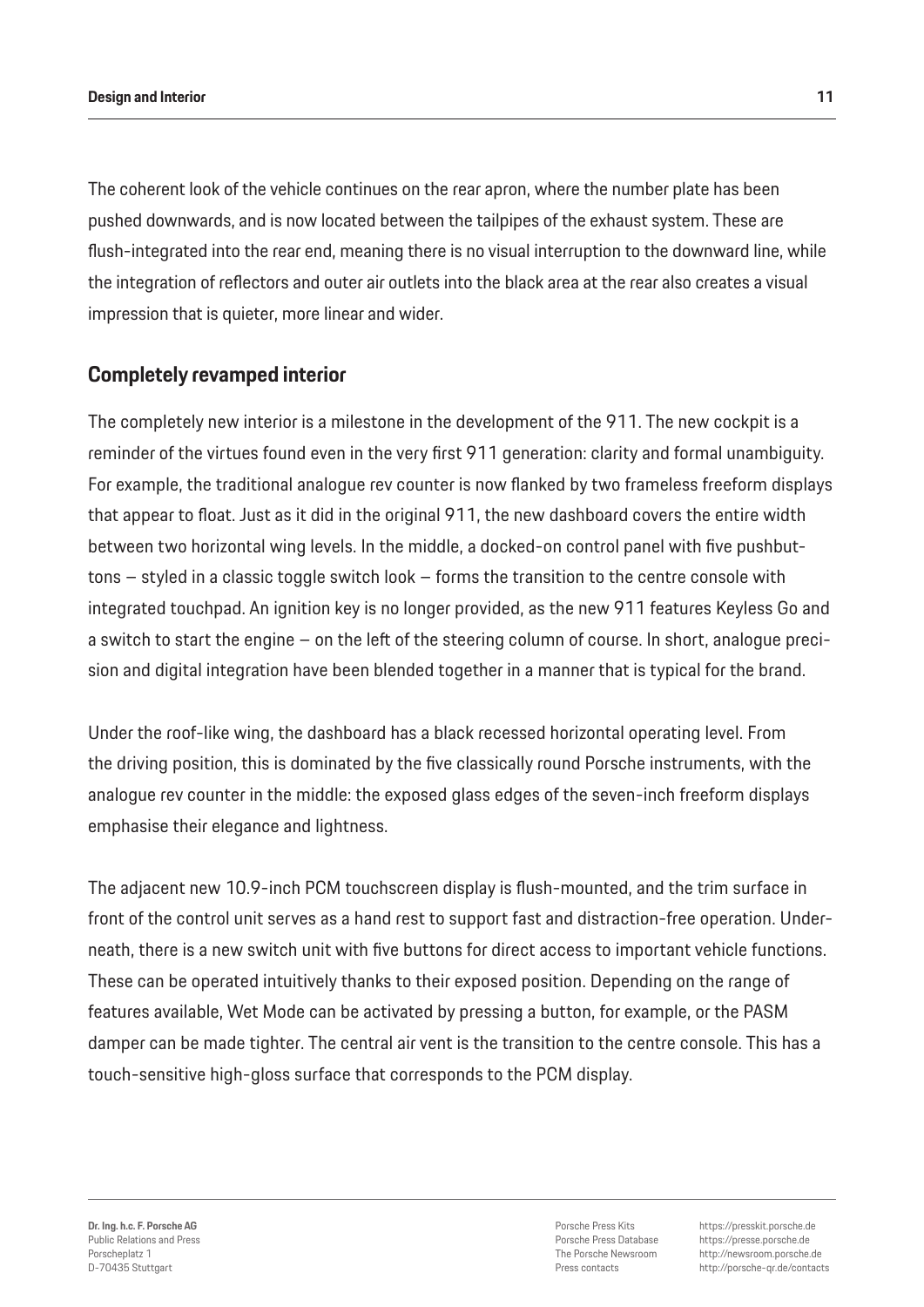### **New option: Ioniser for clean air**

The optional ioniser in the air flow of the climate control system is also new. It serves to reduce the number of germs and other pollutants in the air, improving the air quality in the passenger compartment and thereby noticeably enhancing the well-being of vehicle occupants.

The functionality of the Porsche dual-clutch transmission (PDK) selector has been reduced, so it is now far more compact than previously, thanks to fully electronic control of the new eight-speed PDK. The form and surface texture have been adapted to the design of the touch switches. The clearly structured, puristic door panelling combines elegance with a high level of functionality, and also offers plenty of storage space.

The new steering wheel generation embodies typical Porsche principles, such as lightness and precision, in an even more distinctive and attractive way. The multifunction control elements blend harmoniously into the steering wheel and emphasise its lightness: the revamped mode switch has a more modern look and is now easier to use, and the control stalks have also been redesigned for perfect functionality and ergonomics. GT steering wheels are optionally available in various versions. All steering wheels are 360 millimetres in diameter.

#### **Next seat generation with more comfort**

The seats have also been completely revamped. Lightweight construction means that the new design reduces vehicle weight by around three kilograms, while adapted geometry provides significantly improved lateral support in the shoulder area. Although the seat is now positioned five millimetres lower and has a very slightly thinner cushion, seating comfort has nonetheless been considerably improved. The new seats also evoke the simple operation of earlier 911 models, by way of classic leather loops to more easily facilitate ergonomic folding. A new seam pattern in combination with the completely reworked backrest shell gives a significantly different appearance that blends harmoniously into the interior. The rear seats in the new 911 have also been improved. They now have a backrest that is around 20 millimetres higher and a wider seat cushion.

Porsche Press Kits Porsche Press Database The Porsche Newsroom Press contacts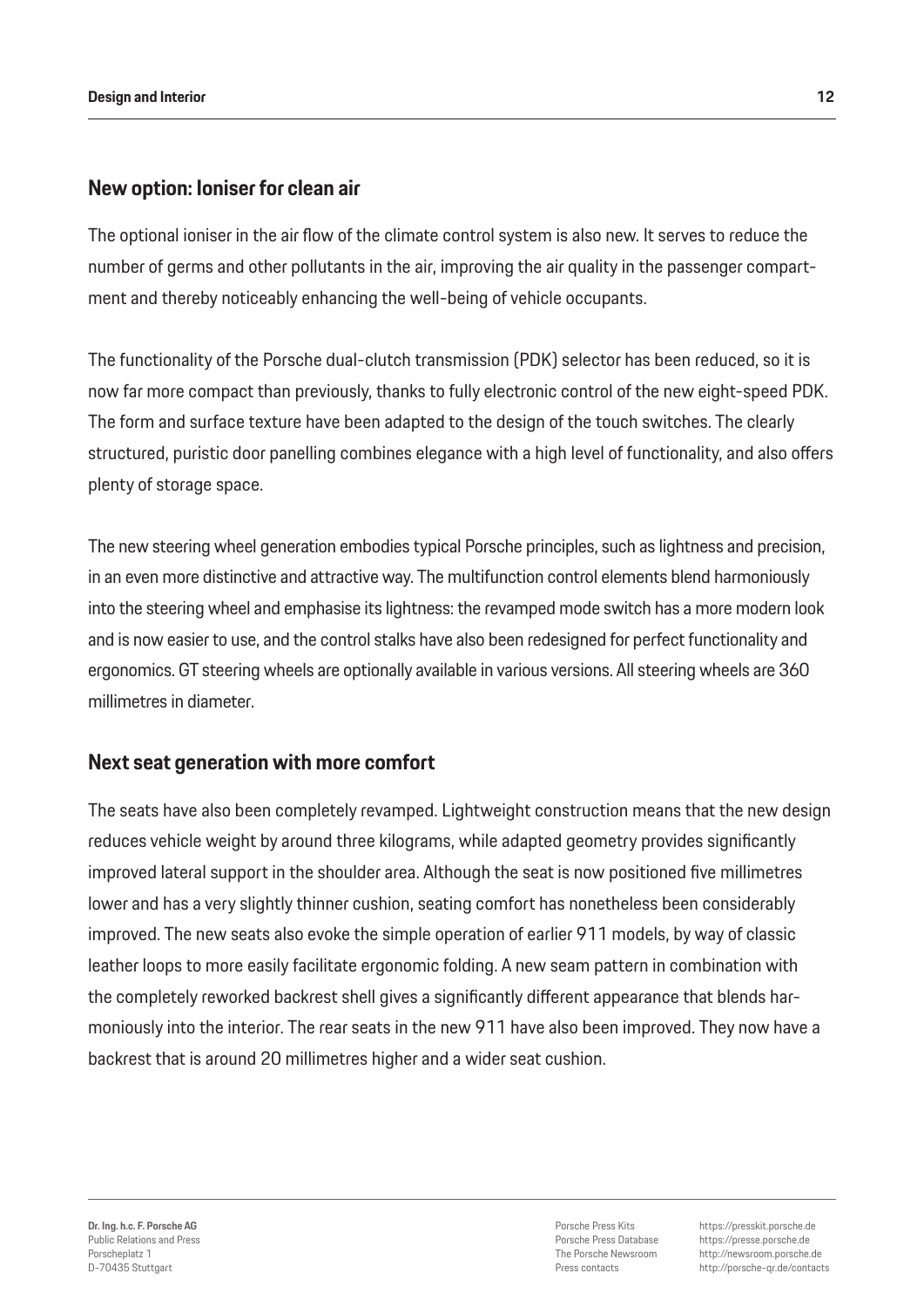#### **Design and Interior 13**

The inner sides of the doors have been redesigned to continue the horizontal lines of the dashboard, while the high-quality metal door trim elements transition seamlessly to the newly designed door openers, creating a visual unity. This new geometry of the trim surfaces offers extensive personalisation options in combination with a wide choice of Exclusive trims.

For the first time, Porsche is offering a partial leather interior in the colours Black or Slate Grey as an option for the new 911. With this option, the seat centre sections, seat bolsters and front head restraints are in smooth-finish genuine leather. The dashboard upper section and door shoulders are also covered with the same material. As it was for the previous model, a full leather interior is also optionally available. A new option is additional decorative stitching, which is also available in a contrasting colour. In this case the steering wheel also features contrast stitching. The leather interior is available in the colours Black, Slate Grey, Graphite Blue and Bordeaux Red.

Porsche Press Kits Porsche Press Database The Porsche Newsroom Press contacts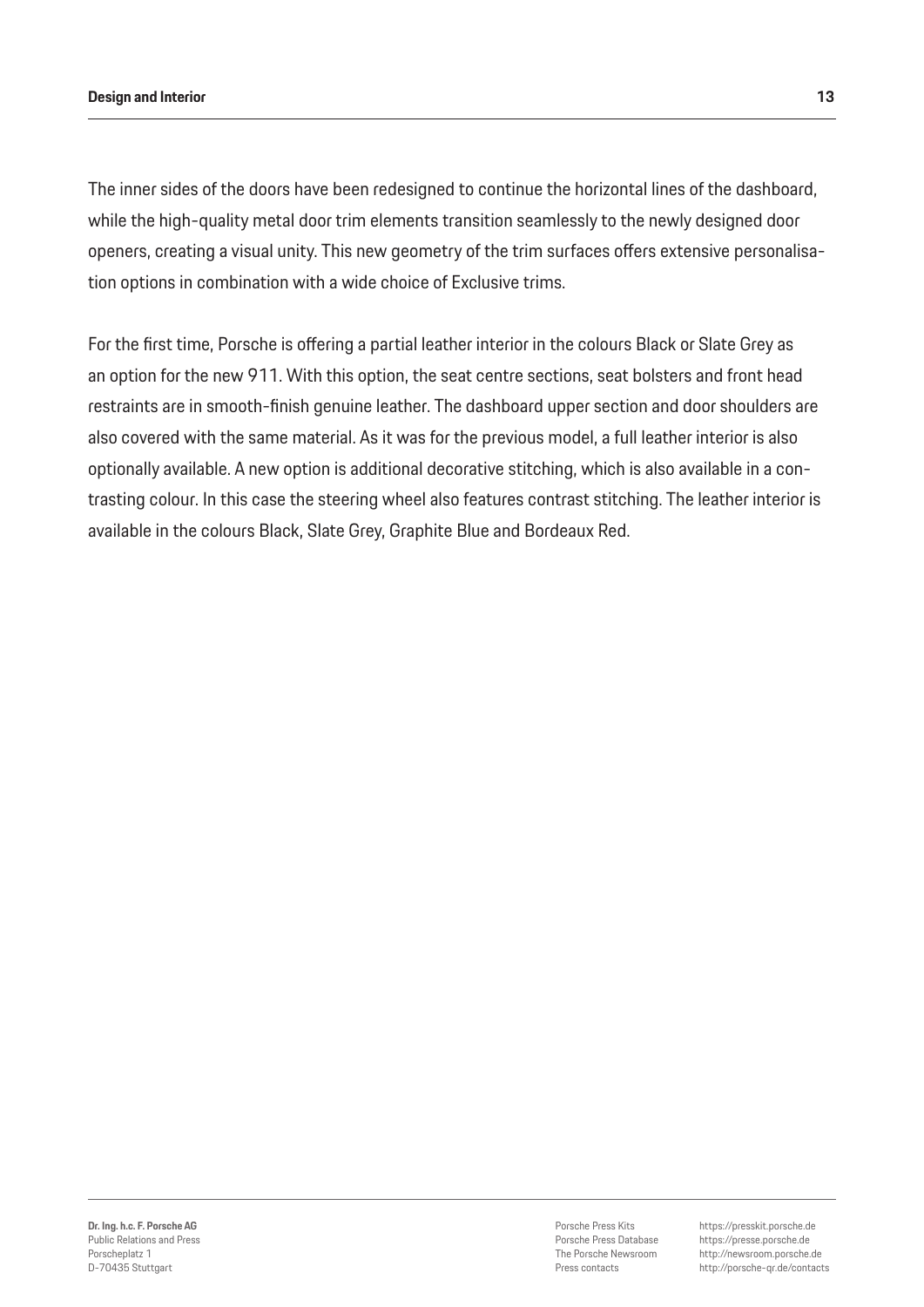### Engine and drivetrain

## **Enhanced power, greater efficiency**

The new 911 also brings a new generation of turbocharged flat-six engines. Advanced development has been primarily focused on further enhancing performance, alongside meeting the latest emissions standards by including a gasoline particulate filter (GPF). New, larger turbochargers with symmetrical layout and electrically controlled wastegate valves, a completely redesigned charge air cooling system, increased compression, as well as the newly implemented piezo injectors combine to attain engine improvements in all relevant areas: responsiveness, power, torque characteristic, efficiency and manoeuvrability. In addition to the 22 kW (30 PS) increase in power to 331 kW (450 PS) at 6,500/min, the engine offers 30 Nm higher torque, at 530 Nm between 2,300 rpm and 5,000 rpm.

The new six-cylinder engine features forced induction by an almost completely new intake system. Two mirrored turbochargers replace the previously used identical parts. In addition, the compressor and turbine wheels are now arranged in mirrored configuration in relation to the engine, and therefore rotate in opposite directions. The diameter of the turbine wheels has been increased by three millimetres to 48 millimetres, while the 55-millimetre compressor wheel is now four millimetres larger. Thanks to a newly developed lightweight cast manifold and the adapted turbine housings, it has been possible to improve the air flow conditions on the turbine inflow and outflow. This contributes to increasing efficiency, responsiveness, torque and power.

Control of the wastegate valves is also new. The valves are no longer adjusted by a vacuum, but electrically using stepper motors, making boost pressure control faster and more precise overall. The maximum boost pressure of the 911 Carrera S with GPF is around 1.2 bar.

## **Increased efficiency: charge air coolers now under the rear lid grille**

Further downstream in the intake section, compressed air flows through the two newly positioned charge air coolers, which were previously installed in the location of the air filter – they have now swapped places. Instead of being located at the sides in the rear wings, the charge air coolers are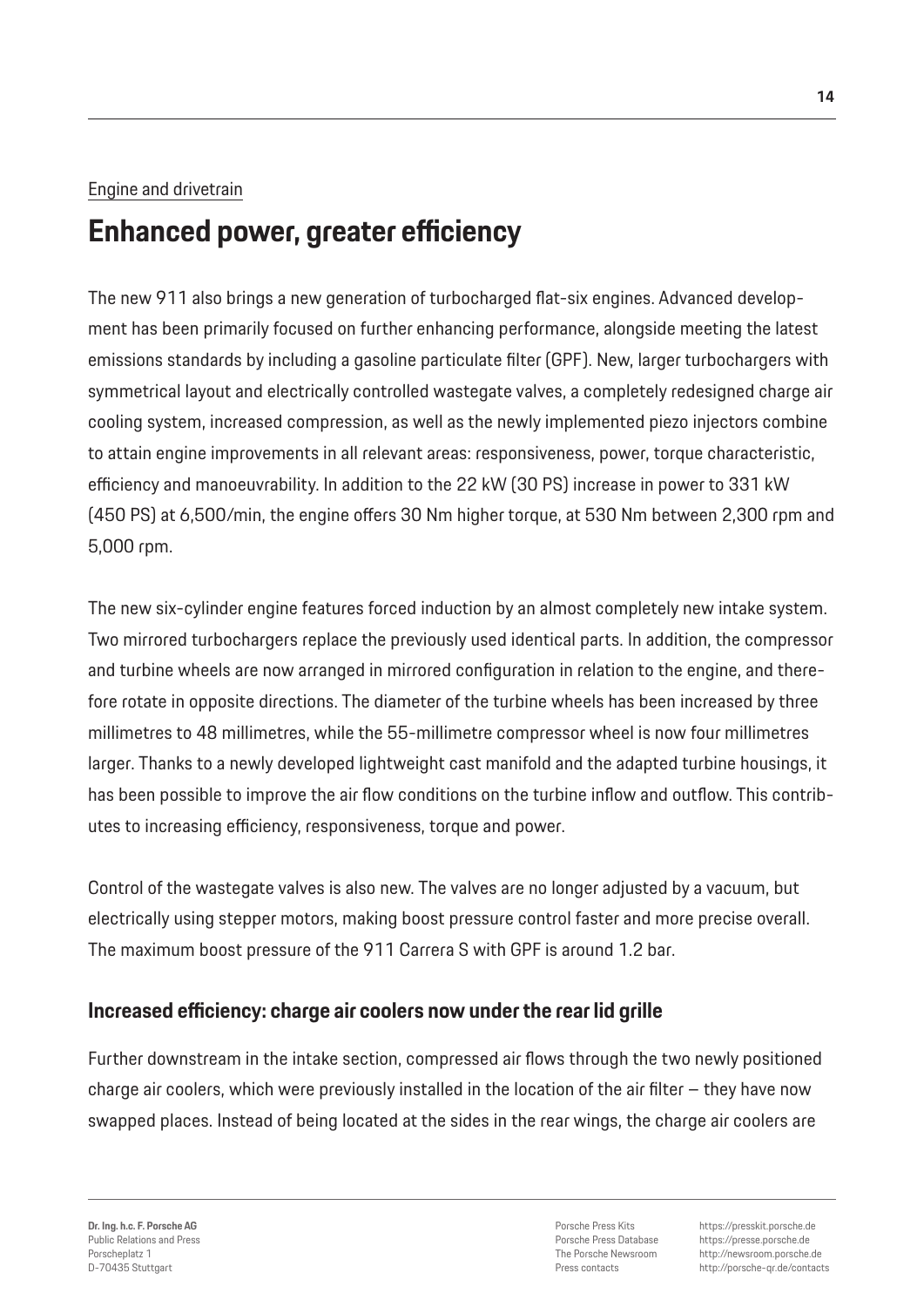#### **Engine and drivetrain 15**

now located directly over the engine in a central position under the rear lid grille. This new position permits improved air inflow and outflow of the cooling air and the dethrottling of the process air path, while the increased size of the charge air coolers significantly boosts their efficacy.

The entire basic engine has been targeted for further development, and numerous details have been optimised. For the first time, piezo-controlled injectors directly inject fuel into the combustion chambers. Piezo injectors open and close even more rapidly than the previous solenoid-operated components, meaning that the injection volume can be divided across up to five injections per cycle. In addition, the injector opens outwards so that fuel is distributed better and in finer droplets into the combustion chamber. Without the new piezo injectors, the only way to implement these improvements would have been by increasing the injection pressure; the chosen method has made it possible to retain the pressure level of 200 bar.

### **Asymmetrical valve lift for better combustion**

The VarioCam Plus variable valve control system uses asymmetrical intake camshafts with a small valve stroke to control gas exchange for the first time. In this arrangement, the two adjacent valves of a cylinder open in this partial load position at different partial strokes. Where previously both intake valves had a uniform 3.6-millimetre small valve stroke, on the new engine the lift is at 2.0 millimetres and 4.5 millimetres. This dethrottling in the partial load area and various other detail optimisations have improved fuel management and therefore combustion – reducing consumption and emissions. Smoother running at low engine speeds and loads also increases comfort on the road. When full stroke is selected for higher engine performance, both inlet valves of the cylinder open with parallel strokes.

#### **Emotional sound both inside and out**

The unmistakable sound of the 911 also contributes to the driving pleasure of this sports car. That's why the engineers have paid great attention to the sound balance of the intake and exhaust sides when carrying out further development. The exhaust systems have been revamped to offer a characteristic and appealing sound experience for the Porsche 911, in spite of stricter noise requirements and installation of the gasoline particulate filter. The twin-branch exhaust system

Porsche Press Kits Porsche Press Database The Porsche Newsroom Press contacts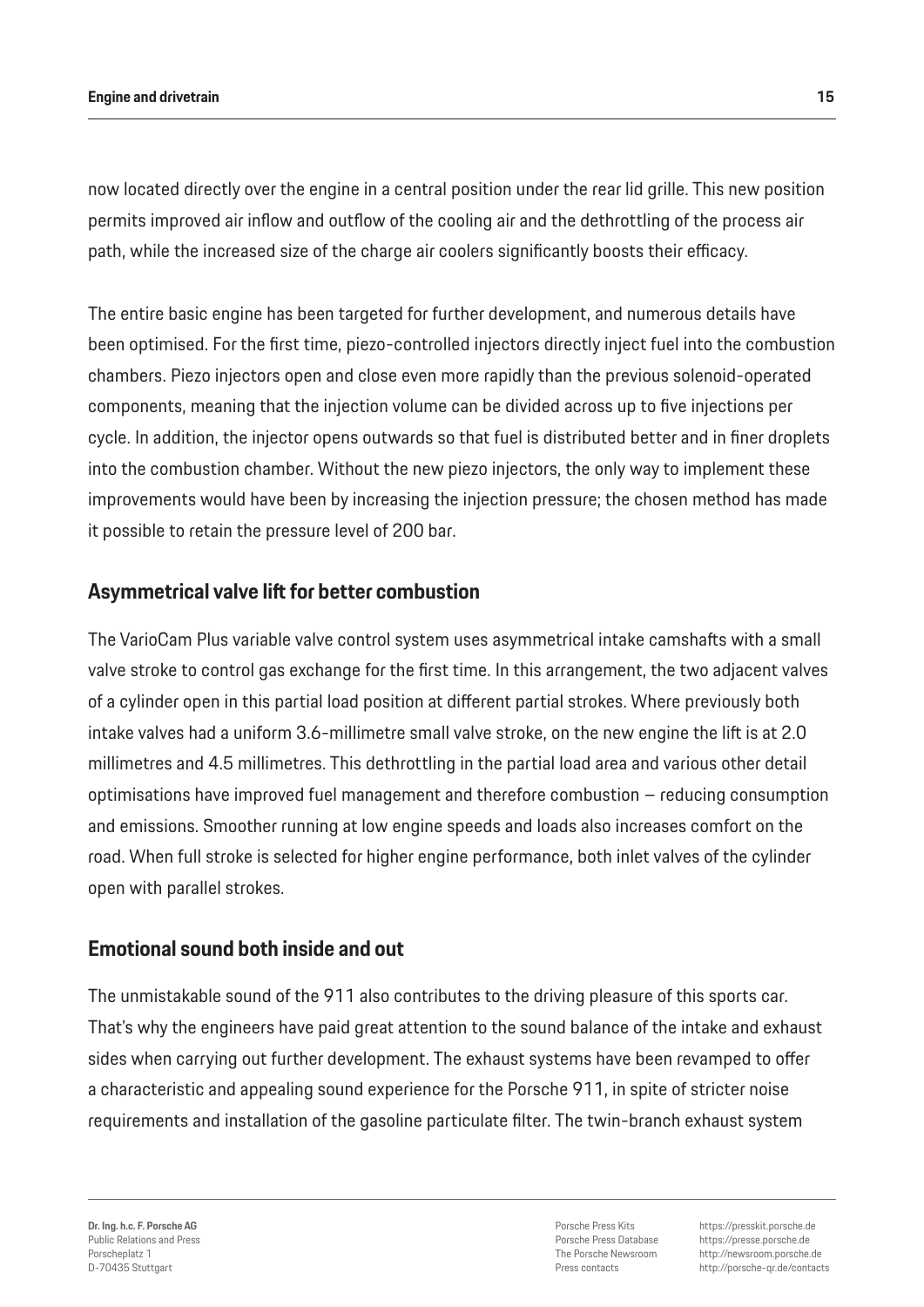now includes map-controlled and fully variable exhaust flaps. This regulation capacity enables both optimum power development and an emotional sound profile. The flaps are electrically actuated by stepper motors. This also makes it possible to now set intermediate positions – for an even more emotional sound experience. A sports exhaust is also available. While the standard system has two double tailpipes, the sports exhaust system has two oval outlets.

## **Completely newly developed eight-speed dual-clutch transmission**

The 911 Carrera S and 911 Carrera 4S are being launched exclusively with the first eight-speed dual-clutch transmission (PDK) for Porsche sports cars. Compared with the seven-speed transmission of the previous models, the new PDK offers a host of improvements. The driver can directly feel the enhanced combination of comfort, performance and efficiency. All gears have new ratios: first gear is now shorter and eighth gear longer than before. This has made it possible to implement a longer final-drive ratio, thereby further reducing engine speeds in the upper gears. The result is harmonious ratio stepping and further potential for reducing fuel consumption. Maximum speed can still be achieved in sixth gear. The use of a controlled oil pump and advanced fuel-efficient engine oils are further measures that reduce both power losses and fuel consumption. The oil pressure required for changing gear and clutch operation is controlled based on demand, and power losses in the transmission are reduced.

#### **Fast gear changes for better dynamics**

The new fast gearshift enables the driving dynamics of the 911 to be experienced even more intensely. This function is available for shifting up both in manual mode, and when Sport Plus is activated, also in automatic mode. As with the 911 GT sports cars, this means much shorter response times and faster gear changes. Fast gearshifts are generally used at high engine speeds and loads, and require significantly improved clutch switching during the gearshift operation. The hydraulically controlled clutch changeover takes place much faster thanks to an additional filling bypass.

**Dr. Ing. h.c. F. Porsche AG** Public Relations and Press Porscheplatz 1 D-70435 Stuttgart

Porsche Press Kits Porsche Press Database The Porsche Newsroom Press contacts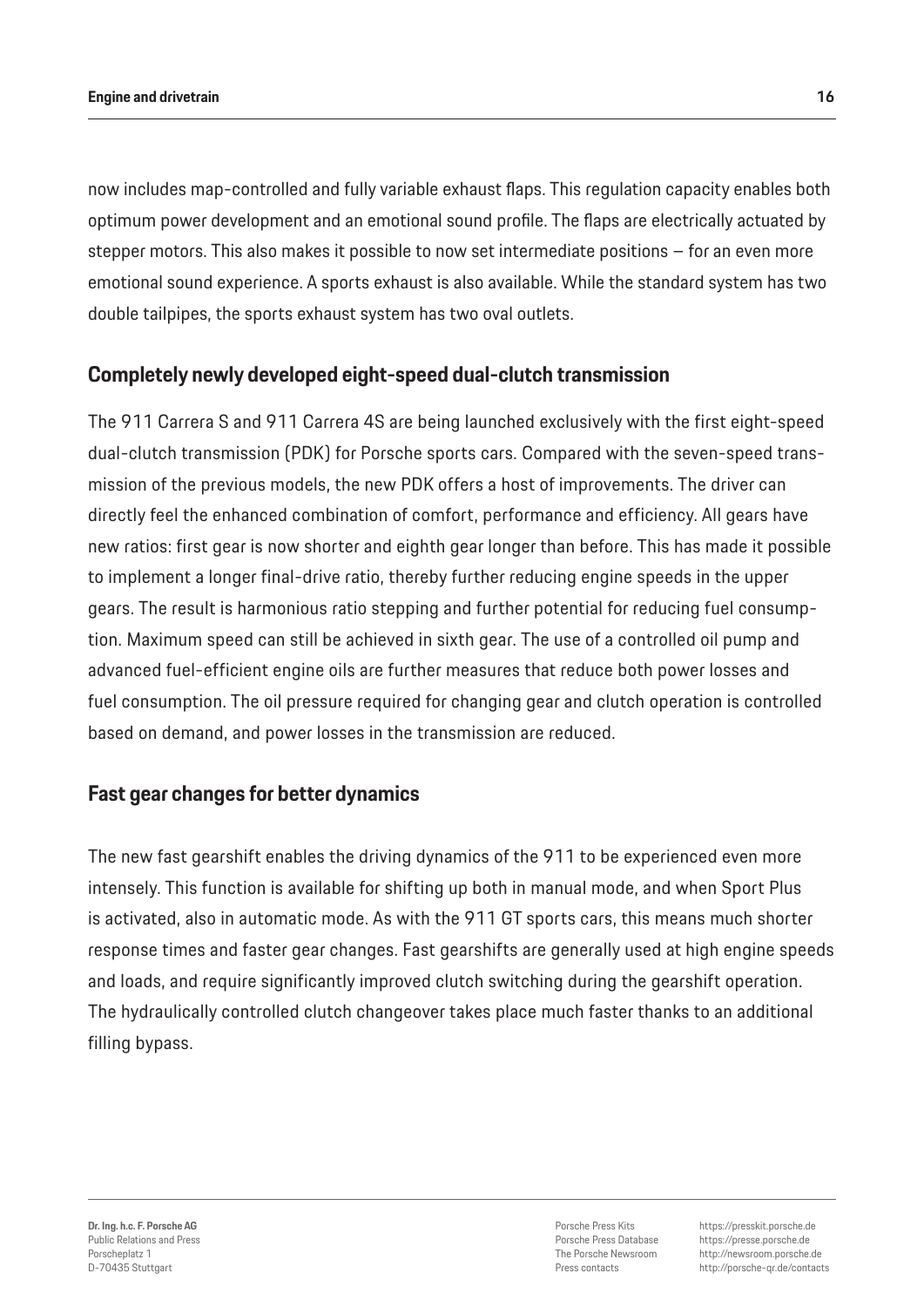## **Sport Chrono Package with a new mode switch**

The Sport Chrono Package is the first choice when it comes to increasing driving performance and driving pleasure. The package includes the new mode switch with Sport Response button and PSM Sport Mode, dynamic engine mounts, as well as the stopwatch and the Porsche Track Precision app. Driving modes are selected by means of the new mode switch in the steering wheel, and the currently active mode is displayed in the instrument cluster.

The dynamic engine mounts – which have a new position better aligned to the engine's centre of gravity – combine the advantages of both hard and soft engine mounts. They increase both driving comfort and driving stability thanks to electronic control. The PSM Sport mode is separately switchable and adjusts the stability system to an especially sporty mode, in which ambitious drivers can get even closer to the limit range of their vehicle in a safe environment. Inspired by motor sports, the Sport Response button offers the option of setting engine and transmission responsiveness to maximum performance for 20 seconds. The Porsche Track Precision app enables measurement of lap times and driving data on race tracks; using a smartphone, this data can be recorded and managed, as well as shared and compared with other drivers.

In combination with the optional Sport Chrono Package, the new Wet Mode, which is standard for all 911 models, can be selected via the mode switch. The standard Sport function can then also be activated only by means of the mode switch.

## **The 911 Carrera 4S with more powerful front-wheel drive**

The enhanced performance of the new 911 Carrera 4S goes hand-in-hand with the further development of the front-axle drive. The clutch and differential unit is now water-cooled and has reinforced clutch discs to increase robustness and load capacity. The increased actuating torques at the clutch improve its adjustment accuracy and as such also improve the function of the additional front-axle drive. In total, the refined front-axle transmission in combination with PTM (Porsche Traction Management) support even better traction on snow, as well as in both wet and dry conditions. In the area of driving dynamics, the precision, performance and load capability for race track use have been optimised.

Porsche Press Kits Porsche Press Database The Porsche Newsroom Press contacts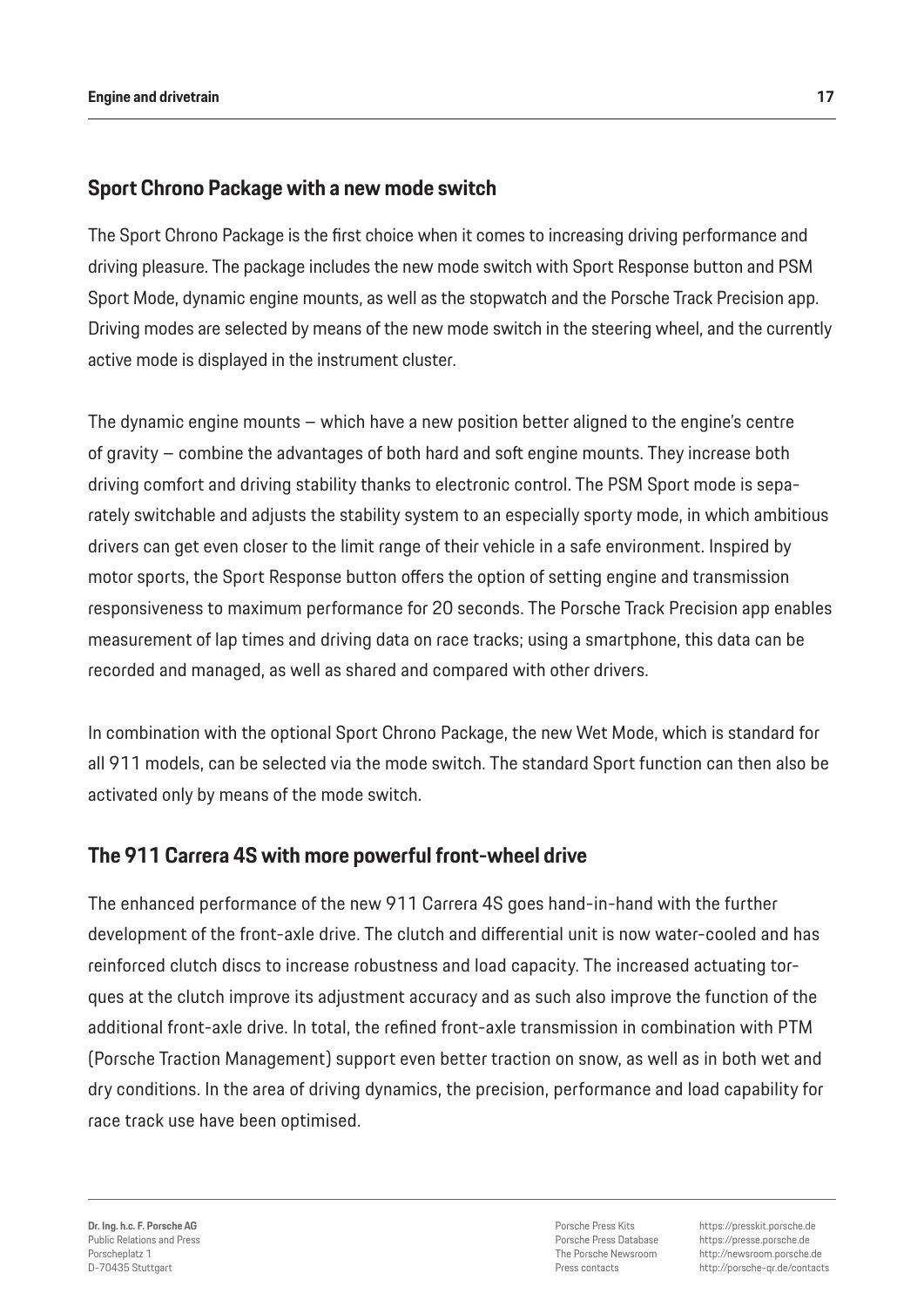#### Chassis and brakes

## **Motor racing technology: mixed tyre diameter and width for the first time**

The chassis of the Porsche 911 sets standards for sports cars – and has done so in every generation for more than 50 years. With the chassis of the new 911, Porsche further exploits the driving dynamics potential. The basis for this is provided by the new mixed tyre configuration, with 20-inch wheels on the front axle and 21-inch wheels on the rear axle. At the same time, the tyres on the rear drive axle are significantly wider than on the front wheels. This results in a track that is 46 mm wider at the front of both models, as well as a 39 mm-wide track width at the rear of the 911 Carrera S. This combination enables the rear axle to build up higher lateral stability, and further improves the traction of the rear-wheel-driven 911. The mixed tyres also have a considerable influence on the vehicle balance. The handling is even more neutral and controllable. The vehicle has an extremely low understeer or oversteer tendency and therefore provides the driver with higher safety reserves, particularly with a dynamic driving style. The refined chassis design is completed by the next generation of Porsche Active Suspension Management (PASM), offering a significantly enhanced balance of sportiness and comfort. The PASM chassis is equipped with controlled shock absorbers as standard. It can be replaced with the PASM sports chassis, for a 10-millimetre-lowered body.

## **Sportier and more comfortable: further developed PASM with a wider spread**

Porsche has extensively further developed PASM for the new 911. The latest generation of dampers features fully revised engineering. The main stage valve and the pressure chambers for the rebound and compression stage are controlled within a few milliseconds by means of a high-precision control valve that is infinitely adjustable using magnetic force. This enables precise adjustment of the damping force at any time. In addition, the Porsche chassis specialists have developed separate software controls for the new damper technology, which perfectly align the damper function to their application in the new 911.

Porsche Press Kits Porsche Press Database The Porsche Newsroom Press contacts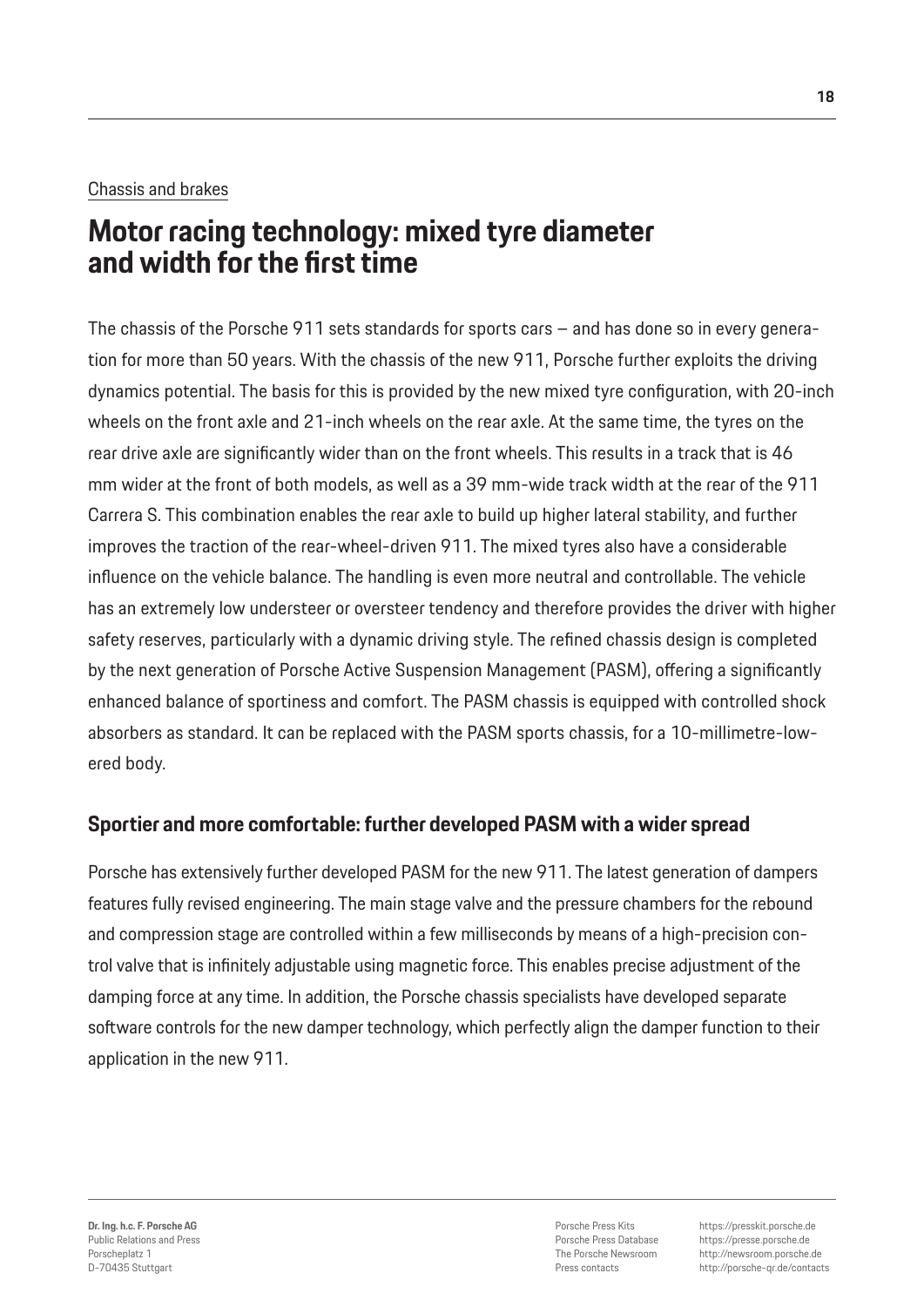The combination of new hardware and software results in significant advantages. When needed, the new PASM offers significantly softer damping than the previous system, and therefore greater comfort both in the compression and rebound stage. Quick, brief stimuli in particular – for example from cobblestones – are dampened with much greater success. At the same time, the new PASM offers the opportunity to have the dampers act more firmly, resulting in significant driving dynamics advantages with respect to roll stability, road connection, steering behaviour, and possible cornering speeds.

A PASM sports chassis lowered by ten millimetres is also available. The entire setup is designed specifically for enhanced driving dynamics and enables both greater agility on curves and more stability on high-speed stretches.

## **The Wet driving programme: the world's first wetness recognition – fitted as standard**

The new 911 is the first in the world to feature an innovative system for recognising significant wetness on the road, including the Wet driving programme that can be manually selected at any time. This program has been specially developed to support the driver in wet conditions. The system uses acoustic sensors in the front wheel housings to recognise sprayed-up splash water, and in this way can detect wetness on the road. This makes it fundamentally different from windscreen wiper rain sensors, which only react optically to water droplets on the windscreen, independently of the road conditions. The response behaviour of the PSM and PTM systems is preconditioned if a road is recognised as wet. The system informs the driver of the detected wetness and recommends manually switching to Wet mode.

The corresponding function can either be activated in the new button bar above the centre console or is integrated in the mode switch with the optional Sport Chrono Package. If the driver activates this mode, the Porsche Stability Management (PSM), Porsche Traction Management (PTM), aerodynamics, optional Porsche Torque Vectoring (PTV) Plus, and drive responsiveness are adapted to the conditions in such a way as to guarantee the best possible driving stability. From 90km/h, the rear spoiler is adjusted to maximum downforce, the cooling air flaps open, the accelerator pedal characteristic is flatter, and PSM Off or Sport mode can no longer be activated. The Wet driving

Porsche Press Kits Porsche Press Database The Porsche Newsroom Press contacts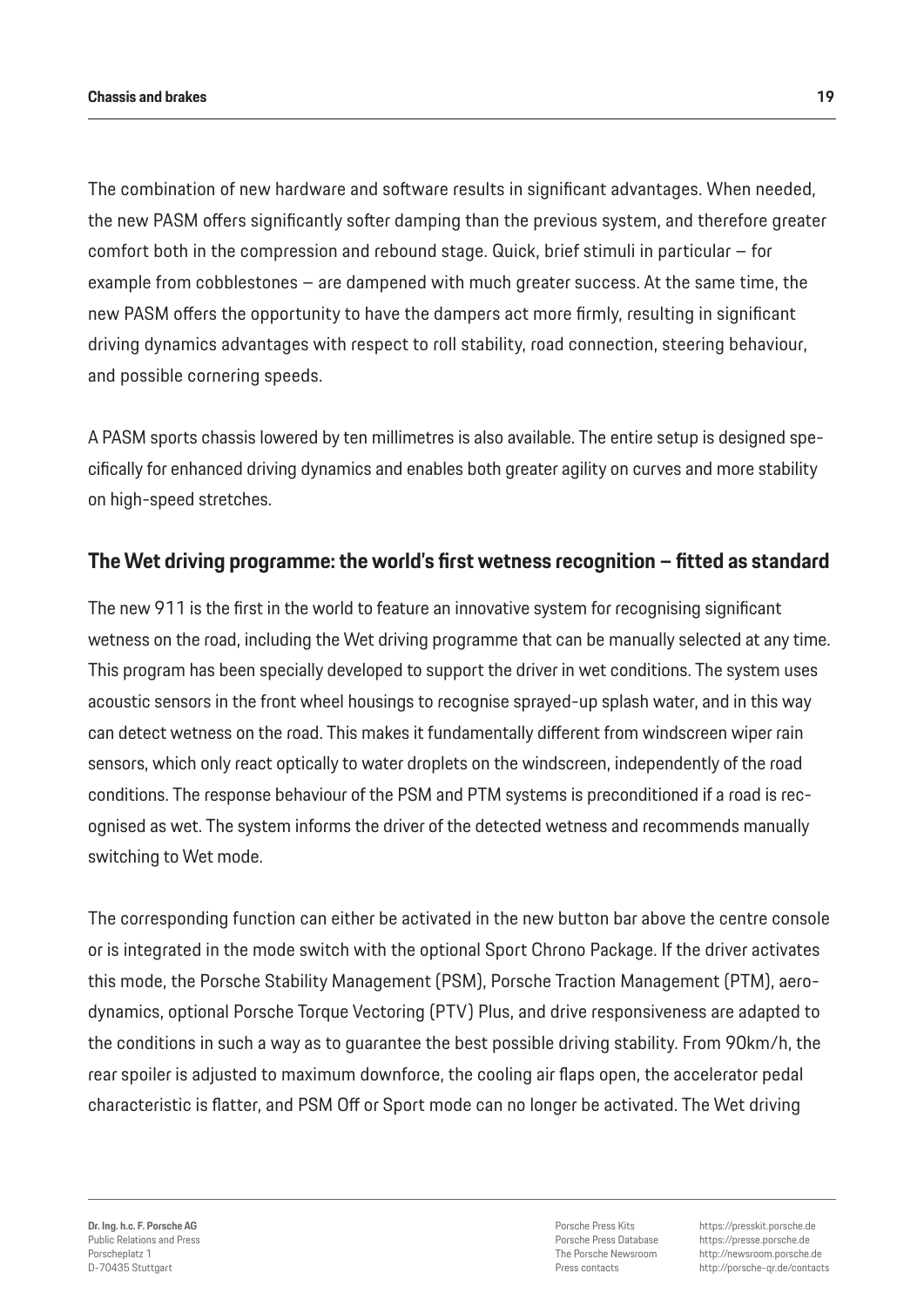programme is essentially based on a concept that the Porsche Advanced Development department had already developed to functional maturity in the middle of the 1990s, as part of the Prometheus European research programme.

## **New brake system setup with optimised brake response**

The new wheel sizes with further-developed tyres led to a completely new chassis setup. This resulted in renewed improvements in wet grip and dry handling as well as in rolling resistance. The spring and anti-roll bar rates are higher and the brake system operates more precisely. Because the new rear wheels can transmit a higher braking force, the diameter of the rear brake discs has been increased from 330 millimetres to 350 millimetres. The brake pedal ratio has been shortened. The pedal is now made of an organic sheet composite material consisting of steel, carbon fibre and plastics. It weighs around 300 grams less than the previous steel component. There is a more immediate brake response, and the driver can also feel a very precise pressure point because of the firm connection. Sporty drivers in particular will value this optimised feedback. The brake system modifications are rounded off by the change from a pneumatic brake booster to an electric booster.

The race track-proven Porsche Ceramic Composite Brake (PCCB) is still optionally available for all 911 models. The ceramic brake offers low weight and practically no fading.

## **Direct steering ratio for greater agility**

In order to further increase the agility and dynamic turn-in behaviour of the new 911, the steering ratio is around 11% more direct on the standard sports cars and approximately 6% more direct on vehicles with optional rear-axle steering. The 911 is even more agile as a result and provides even greater driving pleasure on winding roads. A new, typically Porsche steering controller is also used for improved feedback on the steering wheel. Thanks to the enhanced algorithm, the road conditions – dry, wet or snow – can be better taken into account to achieve the desired handling.

The comfort-oriented Power Steering Plus is optionally available. At low speeds, this steering operates with an adapted steering support, enabling particularly easy manoeuvring and parking.

Porsche Press Kits Porsche Press Database The Porsche Newsroom Press contacts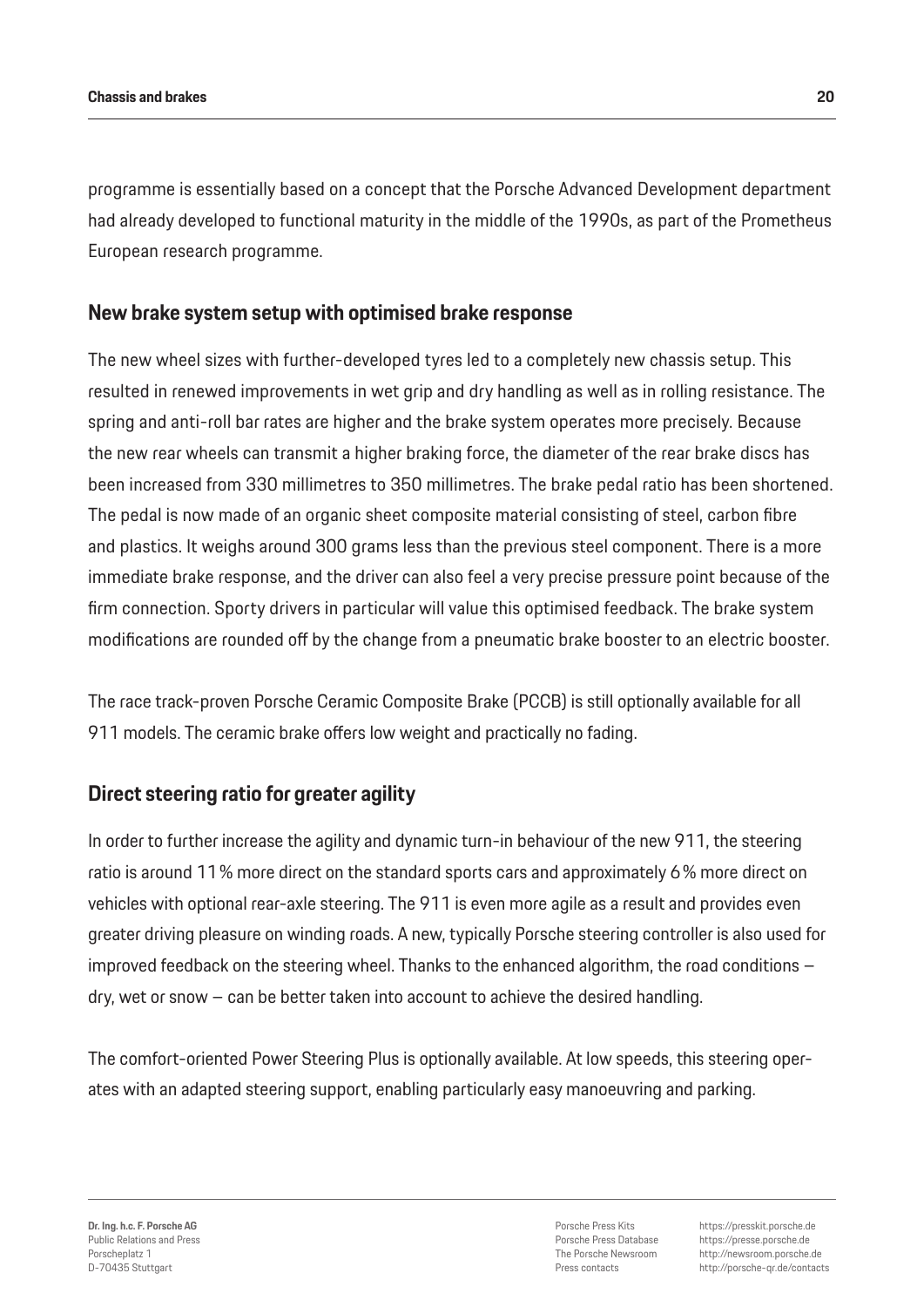## **Rear-axle steering plus ightweight battery**

The rear axle steering improves both day-to-day usability and performance. The system has been further adapted for the new 911. Depending on driving speed, it directs the rear wheels to move up to two degrees either in the same direction as the steering angle on the front axle, or in the opposite direction. The result is that the 911 is even more agile when cornering, and its smaller turning circle makes it easier to manoeuvre in urban traffic. Higher speeds increase driving stability, when changing lanes for example. The rear-axle steering is also linked to use of a new lithium iron phosphate battery. This technology has its origins in motor sports.

The service life of the lithium iron phosphate battery is 2.5 times that of a conventional lead-acid battery, but at 12.7 kilograms, it weighs less than half as much. The optional Porsche Dynamic Chassis Control (PDCC) is also available with rear-axle steering option. This system features active anti-roll bars and practically eliminates body roll when cornering.

#### **Lift system for the front axle**

The optional electro-hydraulic lift system allows the front axle to be raised by around 40 millimetres. Thanks to the increased approach angle and ground clearance, at the front axle, the system makes it easier to drive into garages and multi-storey car parks, for example.

Porsche Press Kits Porsche Press Database The Porsche Newsroom Press contacts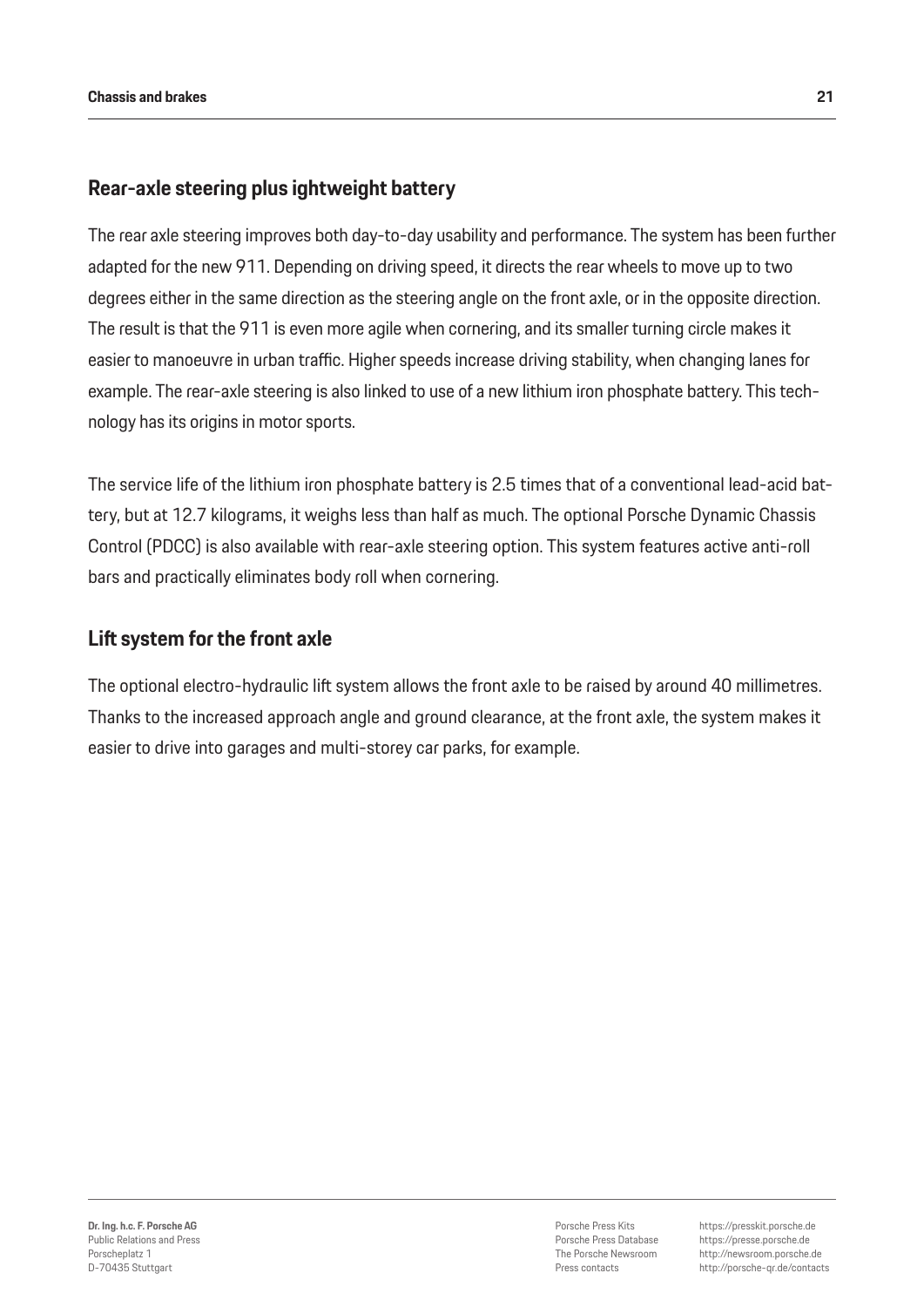#### Body and aerodynamics

## **More rigid body with even higher aluminium share**

With the new 911, Porsche has further developed the mixed body construction throughout the vehicle and designed a completely new body structure. The steel share of 63 percent in the previous model has now been more than halved to 30 percent, for example. Apart from the front and rear aprons, the outer skin is now made fully of aluminium. The new door design, made from aluminium sheet, reduces the bodyshell weight without negatively impacting stability or quality.

In addition to high-strength steels, there is increased use of extruded aluminium profiles in the bodyshell, such as for the front and rear longitudinal members, inner and outer door sills and floor reinforcements. Their share has been increased from three to 25 percent. Porsche has also used more die-cast aluminium parts on the new 911. These components include the front spring strut mount, rear tunnel housing, rear carrier, and shock absorber mounts, for example.

The body components grouped directly around the passenger cell, as well as the A and B pillars and side roof frame, are made from ultra high-strength, hot-formed steels. These absorb the main loads to meet crash requirements and contribute to the intelligent lightweight construction: to achieve comparable strength using aluminium components would require additional bulk and more weight. For the first time worldwide, the new 911 Carrera Coupé also has a curtain airbag.

The enhanced body concept of the new 911 does not just ensure greater passive safety for the occupants, but also means the car bodyshell has higher rigidity. Compared with the previous model, the 911 Carrera 4S Coupé achieves torsion and bending values that are improved by 5%. As a result, the 911 stays unwaveringly on course even when driven sportily on road sections with different surfaces.

The optional roof systems are an exception to the full aluminium concept for the outer skin. Whereas the standard 911 Coupé has full light alloy panelling, the optional slide/tilt sunroof is made of steel. A glass roof with inner roller blind is also optionally available.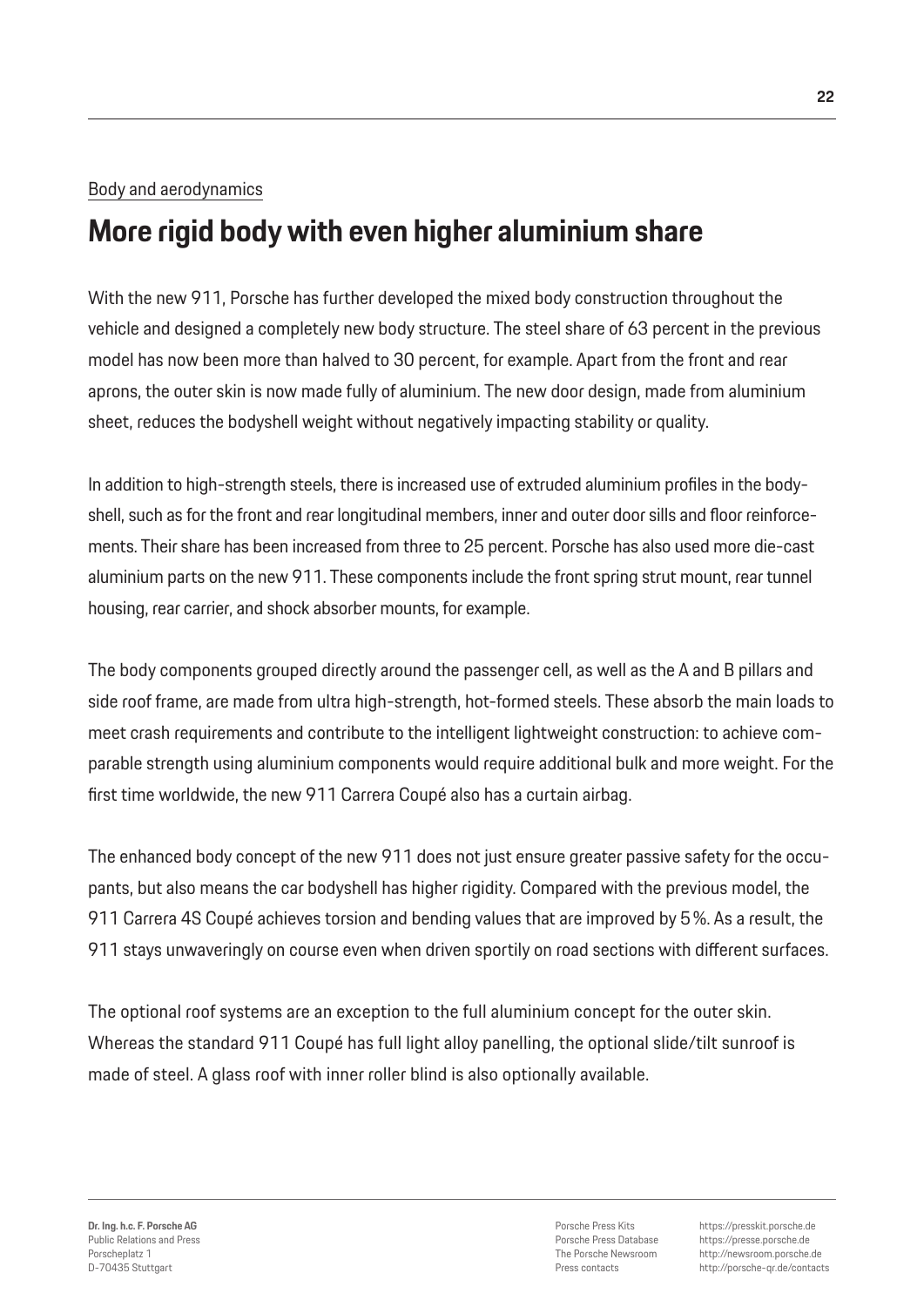#### **New engine mounts reduce vibrations**

The redesigned supporting structures also permitted modification of the engine mounts with very noticeable benefits for driving dynamics. Previously, the engine was connected to a crossbar via two mounts located relatively far back. This crossbar was in turn bolted to the longitudinal members. On the new 911, the crossbar is completely omitted and the engine mounts are integrated directly in the longitudinal members, around 20 cm further forward. The front connection to the transmission mounts is unchanged. As a result of the new position and tuning of the engine mounts, there is a significant reduction in the engine oscillations transmitted to the vehicle chassis. This improves comfort when driving on poor roads at slow speeds as well as at higher speeds, for example when driving over bumps. At the same time, the driving dynamics benefits from the more rigid engine connection with the chassis. Fast, uneven corners can be taken even more sportily because the engine transmits fewer vibrations to the chassis with its weight. The directional stability of the 911 is therefore improved.

### **Adaptive aerodynamics with greater control range**

The enhanced active aerodynamics of the new 911 again extends the vehicle's ability to combine energy efficiency and performance. To achieve this, the active element control strategy for the rear spoiler and cooling air flaps was modified depending on driving speed and driving mode. The new 911 now regulates its aerodynamics in the range between the efficiency-optimised Eco mode and the Performance configuration for optimum driving dynamics.

The new adaptive rear spoiler makes a significant contribution to aerodynamic optimisation: it is now significantly larger and wider. With its 45-percent larger aerodynamically effective area, it offers an improved balance between drag and reduced lift. The additional Eco intermediate position is completely new. This spoiler position creates the lowest aerodynamic resistance, thus minimizing fuel consumption. Fully extended to the Performance position, the rear spoiler completely compensates for the lift at the rear axle. Together with the minimum lift at the front axle, the new 911 therefore offers safe and stable handling even at very high speeds.

Porsche Press Kits Porsche Press Database The Porsche Newsroom Press contacts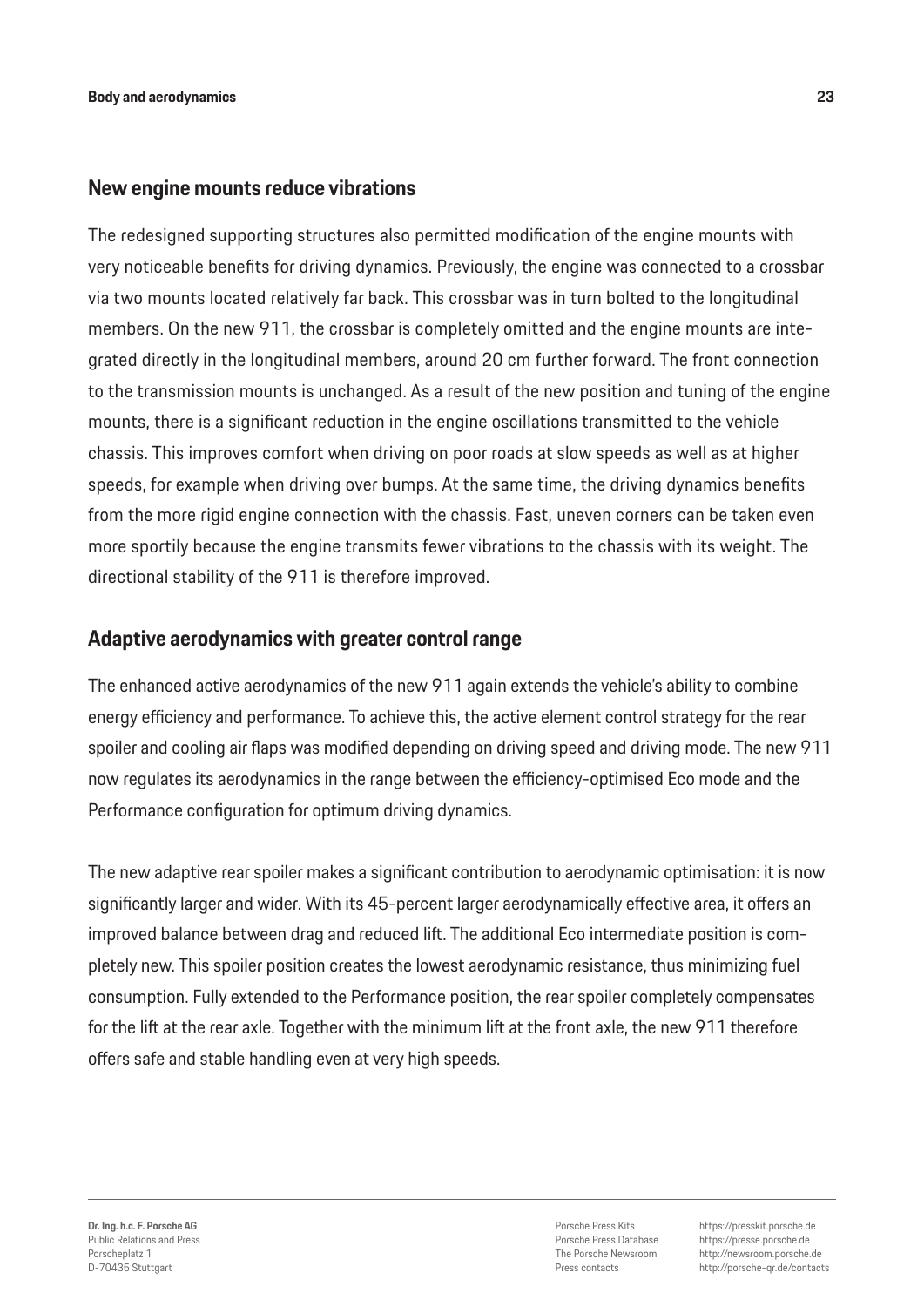#### **Body and aerodynamics 24**

The rear spoiler of the new 911 is adjusted to three main positions depending on the driving situation and selected driving mode. The rear spoiler remains retracted up to a speed of 90 km/h. The rear spoiler moves to Eco position if the vehicle continues to accelerate. It remains in this position up to a speed of 150 km/h. Above this, the rear spoiler automatically travels to Performance position. In Sport, Sport Plus and Wet modes, the rear spoiler already extends to Performance position from a speed of 90 km/h. Top speed is always reached in the Performance position.

## **Spoiler supports charge air cooling**

The Performance position can also be set when the vehicle is stationary and at low speeds, using a softkey in the PCM. An additional function of the rear spoiler is supporting charge air cooling. The rear spoiler is already extended from 60 km/h if the charge air temperature is high, in order to prevent loss in performance. As an additional functional enhancement, the compensation position extends the rear spoiler further when the sliding roof is open at speeds above 90 km/h.

The improved active aerodynamics components now also include continuously variable cooling air flaps in the front section. Previously these could be adjusted in three stages. The flaps open and close depending on temperature, load and speed, appropriate to the relevant situation. The two air intakes at the sides have been increased in size compared with the previous model. The flaps are completely closed in the speed range between 70 and 150 km/h if there are no parameters opposing this. This means that the 911 has the lowest air flow resistance, and fuel consumption is reduced. The flaps open from 150 km/h and are fully open at speeds above 170 km/h. This mode provides the best possible aerodynamic balance and optimum driving dynamics at high speeds. When the sliding roof is open, the flaps are already adjusted to this position from 120 km/h. The flaps are always open if the driver switches on Sport or Sport Plus mode.

Porsche Press Kits Porsche Press Database The Porsche Newsroom Press contacts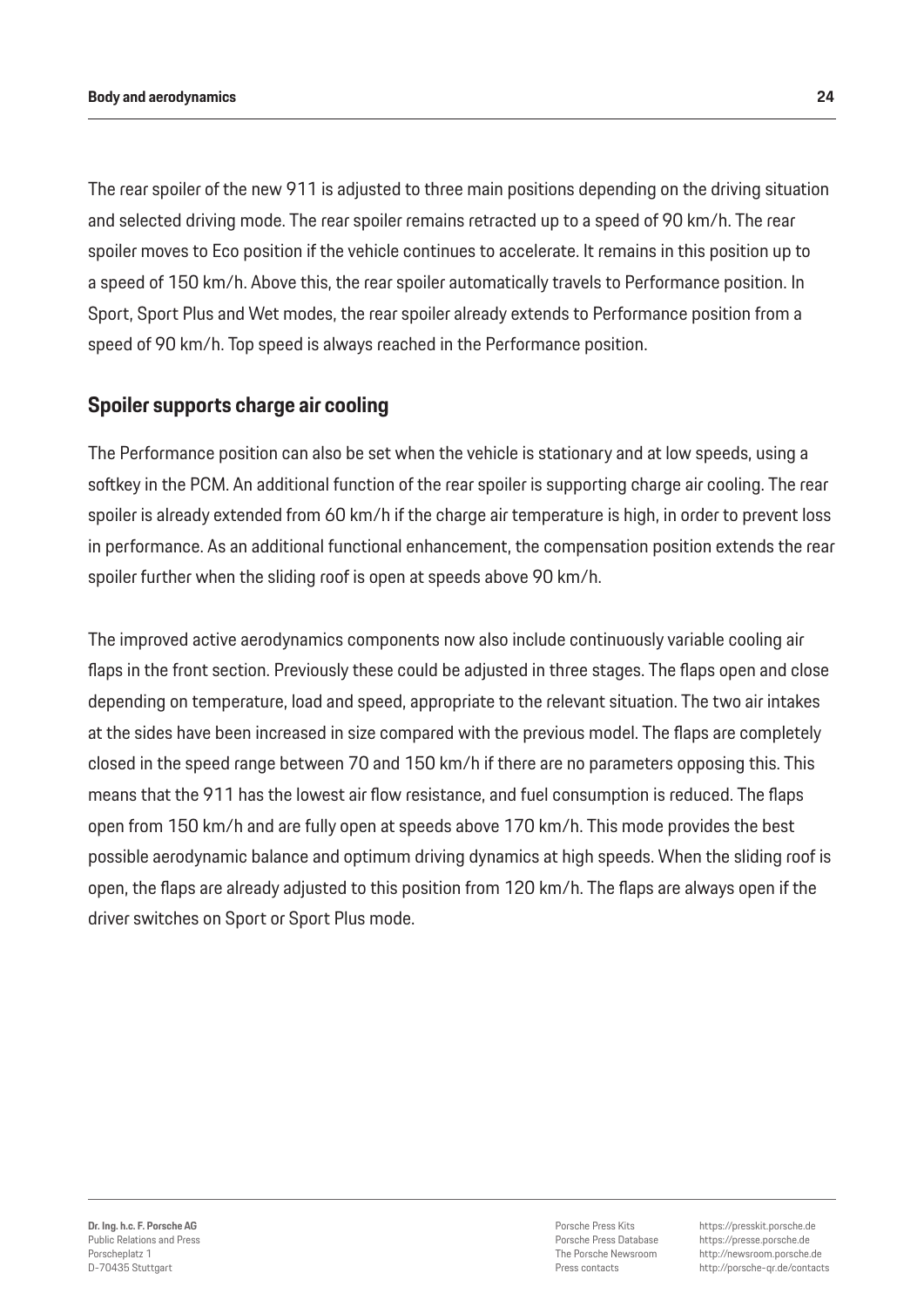### Electrics and electronics

## **Intelligent LED headlights for better visibility**

Porsche has developed a whole host of new safety and assistance systems for the new 911. The new optional LED matrix headlights with PDLS Plus catch the eye in particular. These represent the apex of Porsche lighting technology. The energy centre of the matrix headlights is made up of 84 individual LEDs which work together, with lenses positioned in front of them, and the high-power LED of the auxiliary high beam. The generated light beam corresponds in range and intensity to laser light. The light is distributed so that the driver always benefits from maximum illumination of the roadway without dazzling or disturbing other road users. The complex headlight module consists of several components that can be controlled very flexibly, and independently of each other, on the basis of camera data, navigation data and vehicle conditions.

Intelligent control of light distribution means that it has also been possible to integrate additional functions that significantly increase driving comfort and safety. The system is therefore able to detect and selectively dim highly reflective traffic signs. In addition to masking oncoming traffic on a segment-by-segment basis, the Boost function also increases illumination of the vehicle's own driving lane at the same time. This directs the driver's view in a targeted way, thereby increasing comfort and safety. The cornering light is switched on and off with smooth transitions and therefore reduces strain on the eyes.

The 911 is equipped with LED headlights from the factory as standard. These already include auxiliary high beam and dynamic range control. They form the basis for the optional headlights with PDLS Plus. The latter additionally include dynamic cornering light, high beam assist as well as motorway and fog light functions. The LED matrix headlights are a completely new development.

## **Assistance systems with additional options**

The new 911 offers a combination of assistance systems as standard. These make driving in everyday traffic safer and more comfortable. The camera-assisted warning and brake assist system considerably reduces the risk of collision with vehicles, pedestrians and cyclists. As the first stage, the system

Porsche Press Kits Porsche Press Database The Porsche Newsroom Press contacts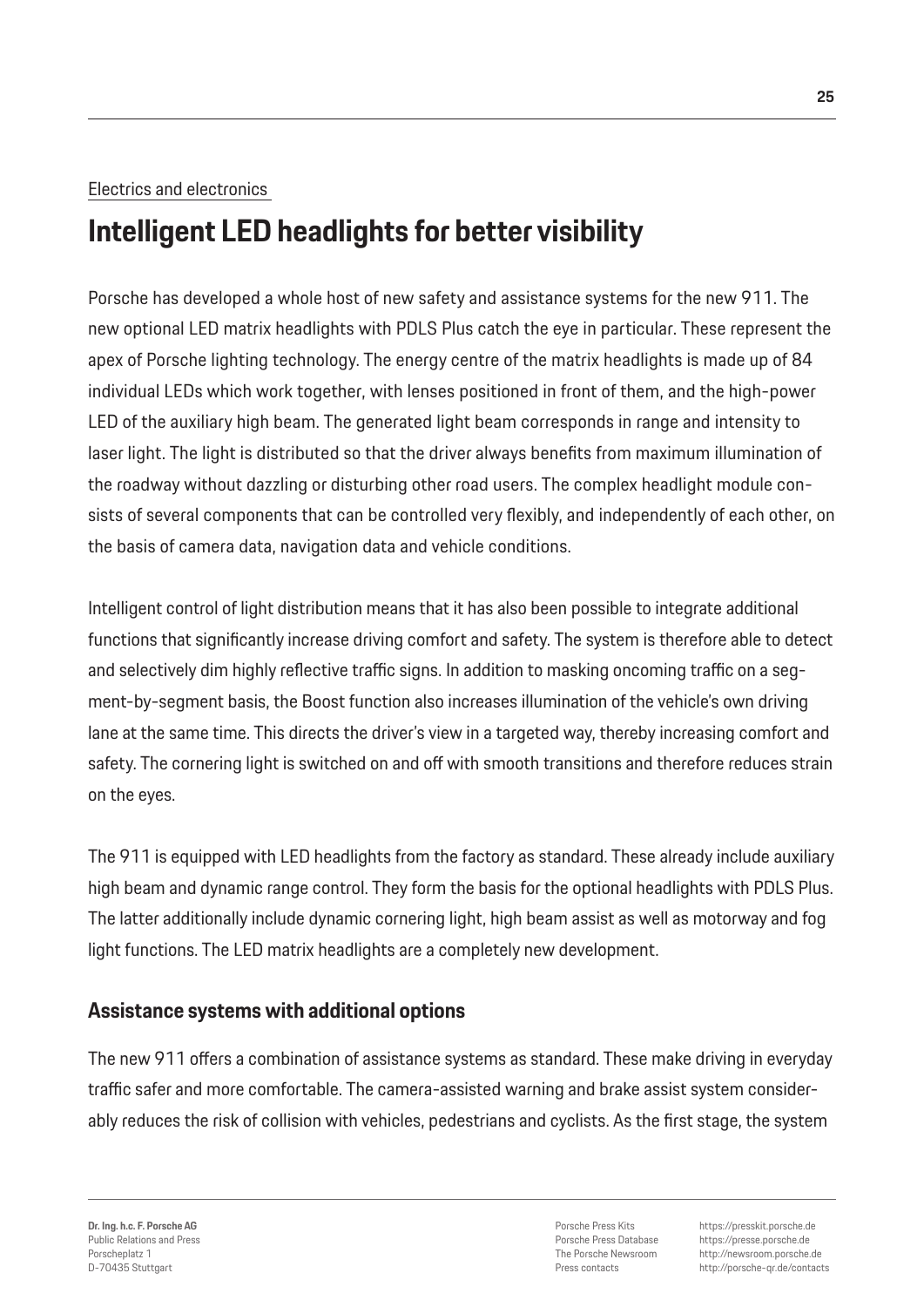warns the driver visually and acoustically. There is then a braking jolt in the second stage if there is a higher level of danger. A braking operation initiated by the driver is reinforced up to full braking if necessary. If the driver does not react, automatic emergency braking activates to mitigate the consequences of a collision.

The optionally available adaptive cruise control system considerably extends the functional range. The package comprises automatic distance control with a stop-and-go function and reversible occupant protection. Using the radar sensor located in the middle of the central air intake and the cameras, the system monitors the distance from vehicles driving in front and automatically adapts. Vehicles that cut in from adjacent lanes are also detected. If necessary, the system will brake to a standstill when following a vehicle in front. It will also use the coasting function when possible to reduce fuel consumption. In slow-moving traffic in particular, the system therefore offers increased driving comfort and safety.

Thanks to the stop-and-go function, the 911 is able to independently move off again after braking to a standstill. If the vehicle is stopped for longer than 15 seconds, it is sufficient to briefly press the accelerator or resume the function with the control stalk to let the vehicle move off again. The side windows and slide/tilt sunroof are automatically closed if an emergency braking situation occurs. The reversible belt tensioners for driver and front passenger are also activated.

## **Lane Keeping Assist with traffic sign recognition**

Lane changes on roads with multiple lanes are among the most common risk situations. The optional Lane Keeping Assist is camera-based and reacts with steering assistance if the driver changes lane without indicating. The system ensures greater comfort and considerably improves safety on long-distance journeys in particular. In addition to steering assistance, an additional acoustic warning can be activated in the PCM. The system is active in the speed range between 65 and 250 km/h.

Lane Keeping Assist is combined with a traffic sign recognition function. This makes use of the same camera and detects permanent and temporary speed displays as well as "no overtaking" signs and indirect restrictions related to place name signs, for example. Operation of the traffic sign recognition function is situation-dependent and makes use of other vehicle systems. For example, it takes into

**Dr. Ing. h.c. F. Porsche AG** Public Relations and Press Porscheplatz 1 D-70435 Stuttgart

Porsche Press Kits Porsche Press Database The Porsche Newsroom Press contacts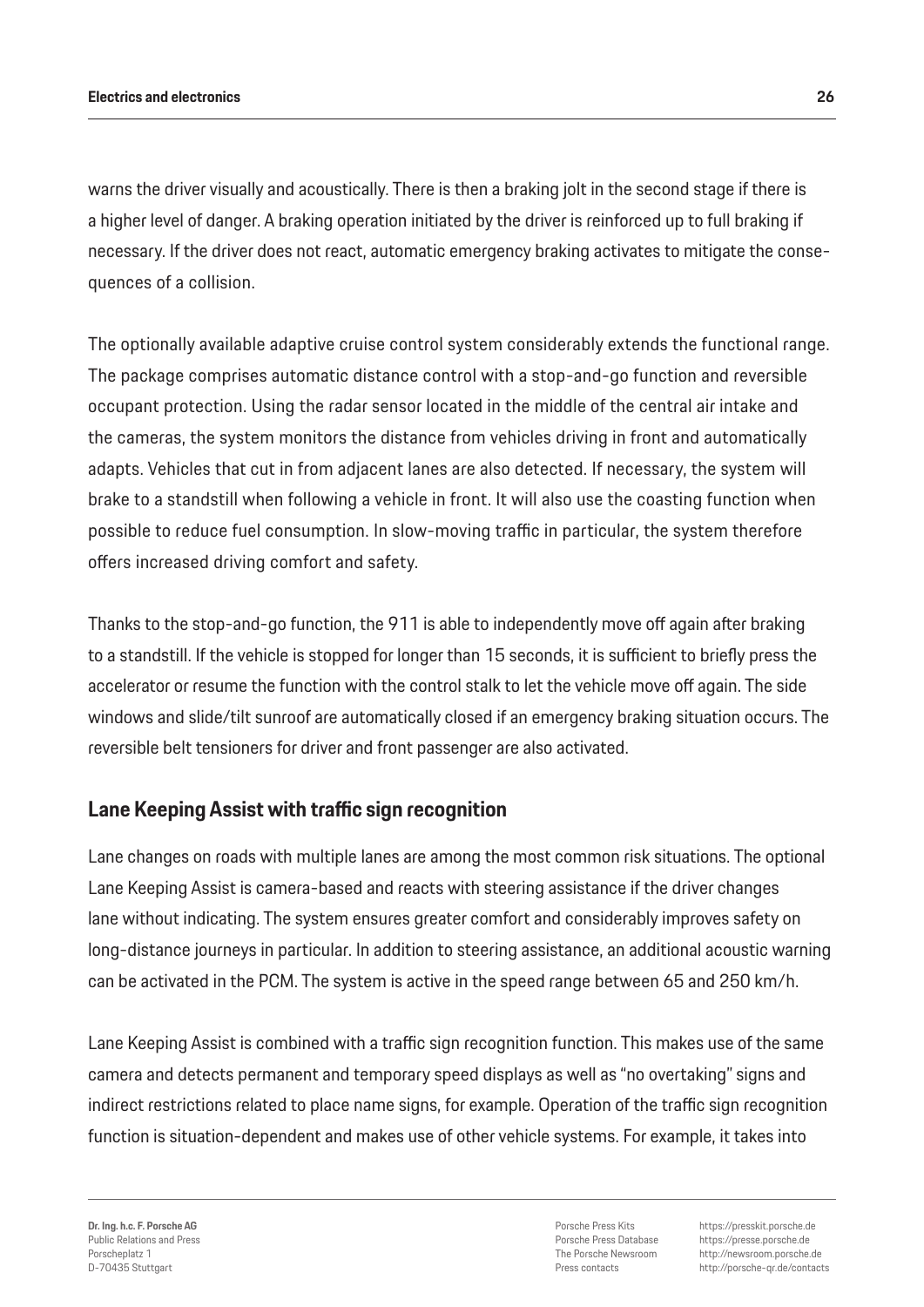account wet conditions based on information from the rain sensor and displays weather-dependent speed limits. In order to offer greater safety when driving on unknown and twisting country roads, the system displays direction information on the instrument cluster display before sharp bends.

## **Lane Change Assist with visual warning**

The further-developed Lane Change Assist function can be used in addition to Lane Keeping Assist. This system uses a radar sensor to detect the distance and speed of the following traffic in the adjacent lanes. If the system determines that the speed and distance of following vehicles are too critical for a lane change, a visual warning is displayed in the left or right exterior mirror. The system can detect vehicles in a distance range up to 70 metres and is active in a speed range between around 15 and 250 km/h.

### **New: Night Vision Assist with thermal imaging camera**

Using an intelligent thermal imaging camera, Night Vision Assist detects persons and animals in darkness and shows them to the driver. The system has a range of up to 300 metres. The electronic system is able to classify the respective heat source and to distinguish between an animal and parked motorcycle with a warm engine, for example. Night Vision Assist is deactivated in built-up areas in order to prevent false warnings such as may be caused by dogs on a lead on the pavement, for instance. In combination with the optional LED matrix headlights, the detected persons or animals are also marked by brief flashing.

#### *From ParkAssist to Surround View*

Assistance systems make manoeuvring and parking with the new 911 much easier. The front and rear ParkAssist – now fitted as standard – supports the driver with visual and acoustic warnings. This function uses ultrasonic sensors located at the front and rear of the vehicle. ParkAssist can also be optionally supplemented with a reversing camera. This guides the driver by displaying a colour camera image on the PCM with dynamic guide lines and distances from potential obstacles. ParkAssist with

Porsche Press Kits Porsche Press Database The Porsche Newsroom Press contacts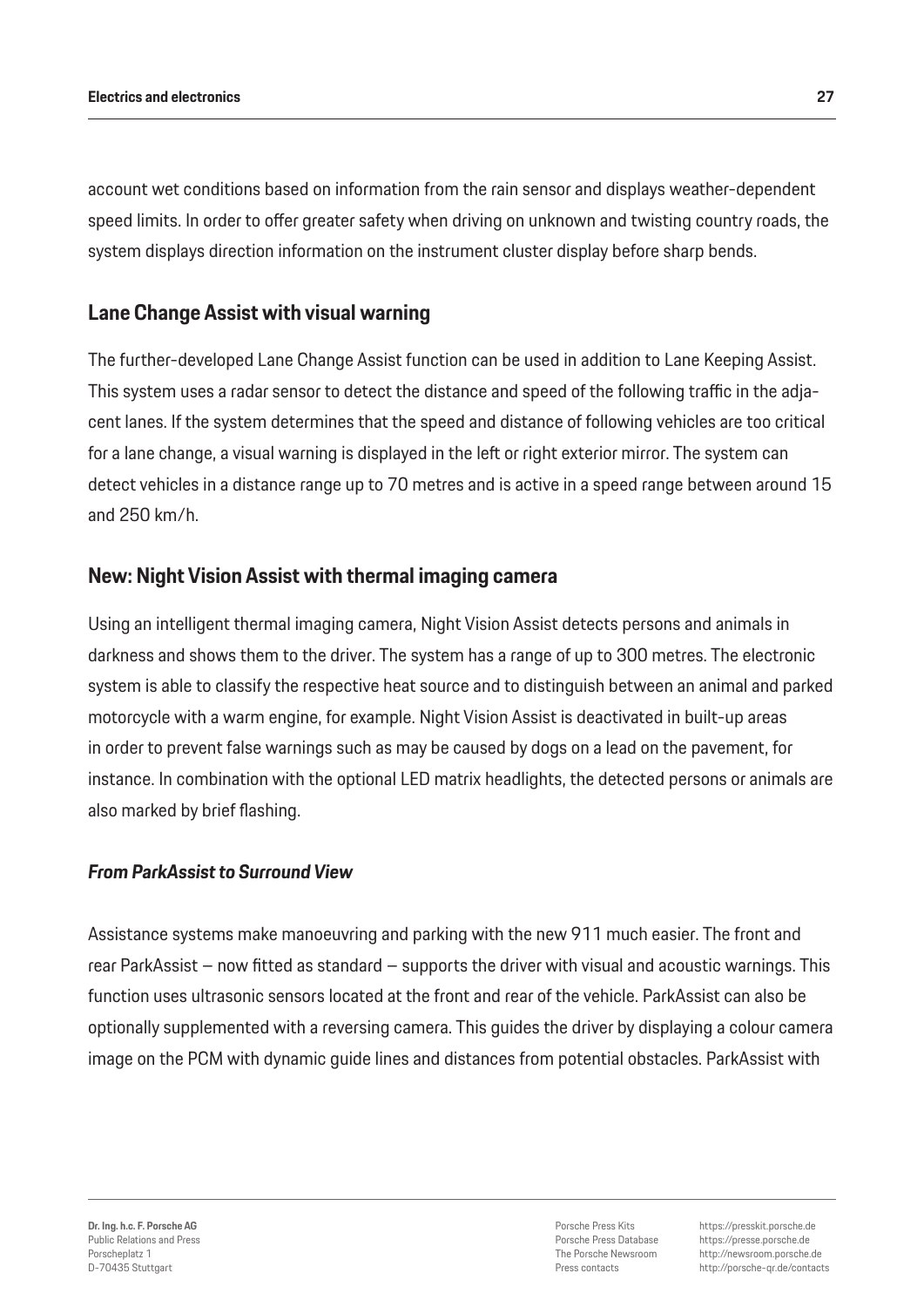optional Surround View additionally calculates a 360° top view from four individual cameras. The PCM display now includes significantly sharper resolution, almost twice as high as it has beenin previous models.

## **New PCM with simplified operation**

The new Porsche Communication Management (PCM) with online navigation makes it much easier to control the extended Infotainment functions. Numerous vehicle functions that were previously operated via the instrument cluster or centre console can now be configured in a graphically attractive way via the 10.9-inch touchscreen display of the PCM in the new 911. Map data for most European countries is pre-installed. Perspective map views and 3D navigation maps are available in many cases.

The system is intuitive to use and can be adapted to suit personal tastes. Using predefined tiles, drivers have a quick and easy way to create their own home screen including their preferred functions, such as favourite radio stations, sat nav destinations, telephone numbers, or the sports exhaust activation function. An information widget can be added to the right-hand side of the screen, enabling users to access other functions in the PCM. For instance, the interactive area in the middle of the screen can be used to display the sat-nav, while the right-hand side is used for the phone function.

It is possible to navigate through the menus with just a few finger taps and swipe movements. Just as on a smartphone or tablet, scrolling is performed by simple swiping with a finger tip. The new PCM is also capable of pinch-in and pinch-out operations or display rotation with two fingers. As an additional feature, the display can recognise handwriting: navigation destinations can simply be written on the screen. Many of the PCM functions can be conveniently used by means of the online-supported voice control function, fitted as standard.

Porsche Press Kits Porsche Press Database The Porsche Newsroom Press contacts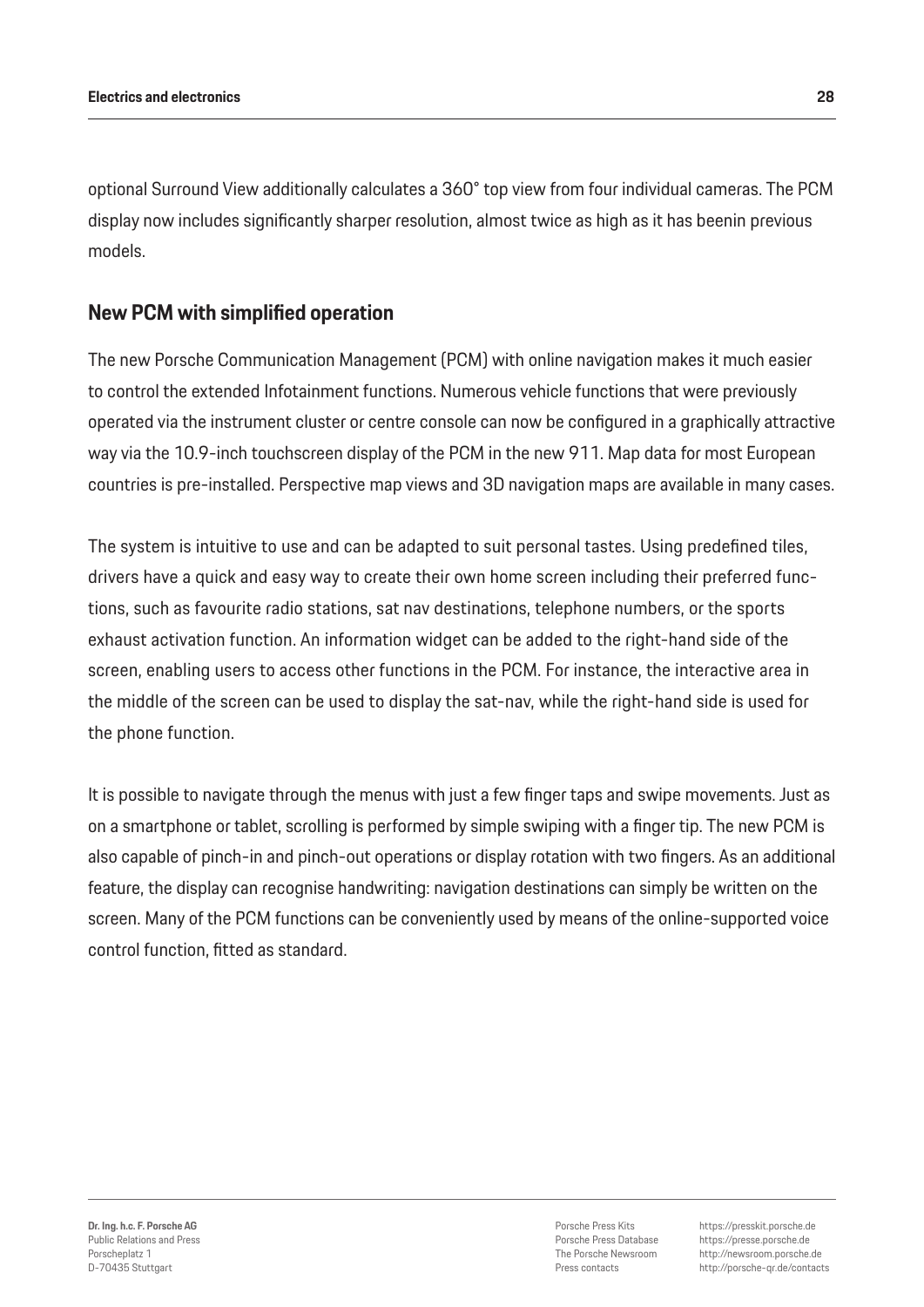## **Choice of three sound systems**

In addition to the standard Sound Package Plus, sound systems from BOSE® and Burmester® are still offered for the new 911. With twelve speakers and a total output of 570 watts, the optional BOSE<sup>®</sup> Surround Sound-System offers an extremely balanced and true sound experience. The top system remains the Burmester® High-End Surround Sound System, also with twelve speakers and a total output of 855 watts.

## **Apps and services from Connect Plus**

The new 911 features 100% connectivity. The many different options are part of Porsche Connect Plus, which comes as standard. Using the Porsche Communication Management (PCM) system, the driver can now access Amazon Music, Smart Home functions from the service provider Nest and Radio Plus, an intelligent combination of conventional reception and web radio. Thanks to the integrated LTE-capable SIM card, the new 911 is permanently online. This function is also included in the standard equipment. Also fitted as standard: the Porsche Connect app with simplified operator guidance for the central Connect functions.

Radio Plus is a further new feature. This service with integrated web radio function means that a favourite radio station has practically an unlimited range if the chosen station offers an online radio channel. If the sports car leaves the range for terrestrial reception via FM or digital radio, the system automatically switches to online streaming. The 911 features the improved "seamless" changeover function for the first time, so that it is practically impossible to hear the change in broadcasting source.

## **Online-navigation using swarm-based data**

The online navigation function with real-time traffic information is now even simpler, faster and more comprehensive. The basis for the simple search for navigation destinations is the central "finder" – represented by a magnifying glass in the header bar of the PCM. This allows the user to search for destinations with simple terms. The finder also offers a host of additional information such as fuel prices, car parks with free spaces including prices and opening hours, or also user ratings for hotels and restaurants.

**Dr. Ing. h.c. F. Porsche AG** Public Relations and Press Porscheplatz 1 D-70435 Stuttgart

Porsche Press Kits Porsche Press Database The Porsche Newsroom Press contacts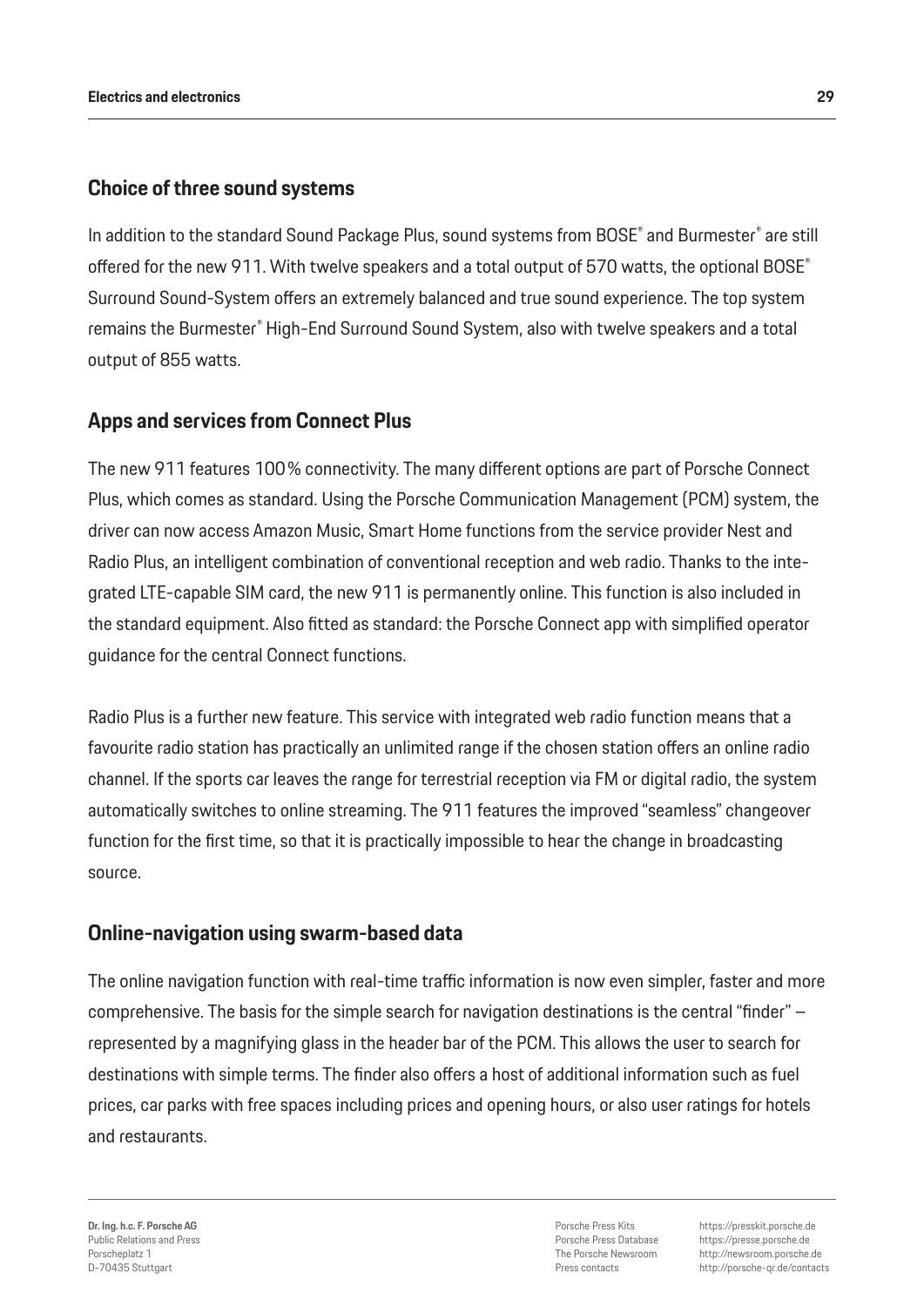Voice input of navigation destinations is also just as simple thanks to the new Voice Pilot. The Porsche voice control function has been further developed once more. Thanks to online voice recognition, voice inputs are now much more intuitive than before. For example, it is possible to simply enter a navigation destination without address details.

Navigation calculation has also been optimised. This was made possible by simultaneous processing of on-board and online inputs. Route calculation for navigation therefore takes place at the same time both online and internally in the PCM. The PCM decides independently which navigation function has calculated the best route, but always starts with the result that has been calculated first.

The navigation system also processes so-called swarm data with the new Risk Radar service. This is anonymously recorded and transmitted data from correspondingly equipped vehicles on the traffic and road situation. On the basis of information from the vehicle sensors, this data provides warnings about fog, slippery roads and accidents, for example. In this way, the new 911 can help to minimise dangers and prevent accidents.

Navigation destinations can also be conveniently created not just in the PCM but also in advance of a journey, using the Porsche Connect app on a smartphone, or outside the vehicle on the "My Porsche" online platform.

## **One for all: Porsche Connect app for Apple and Android smartphones**

The Porsche Connect app now provides the driver with even simpler and more comprehensive access to different vehicle and Connect functions by smartphone. The app is divided into three main areas: "Navigation"; "My Vehicle" for vehicle-specific functions; and "Me" for user-specific services and settings.

Porsche Press Kits Porsche Press Database The Porsche Newsroom Press contacts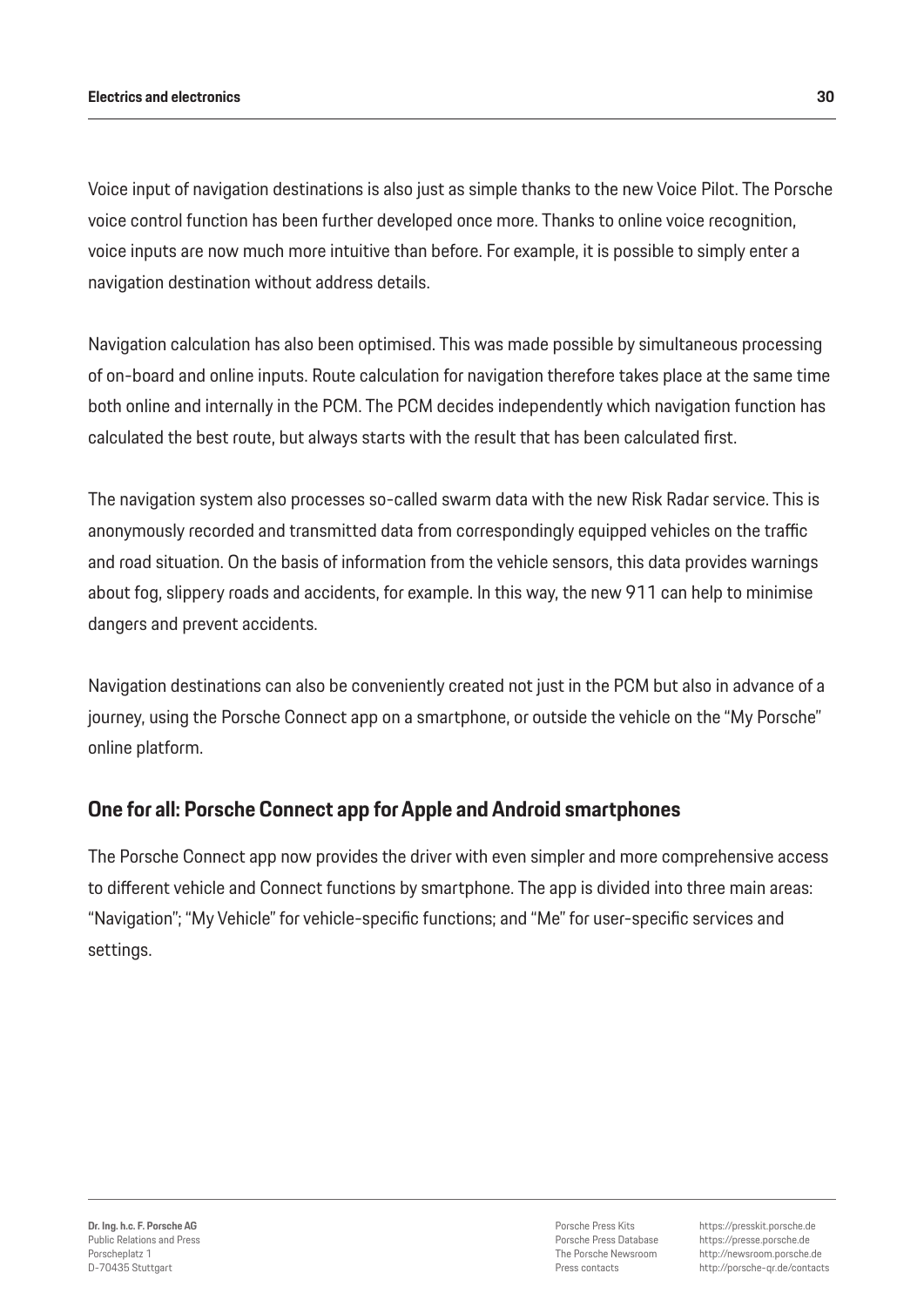### **Porsche Track Precision app for sporty drivers**

The Porsche Track Precision app allows 911 drivers to virtually save their experiences of driving enjoyment: The app permits detailed recording, display and analysis of driving data on a smartphone. Lap times can be automatically recorded via the PCM precise GPS signal, or manually by way of the steering wheel button in the optional Sport Chrono Package. Time measurement is even more precise with the lap trigger optionally available through Porsche Tequipment.

The user interface of the Porsche Track Precision app has been completely modernised for the new 911. Use of the app on a smartphone is now even more intuitive and user-friendly.

Porsche Press Kits Porsche Press Database The Porsche Newsroom Press contacts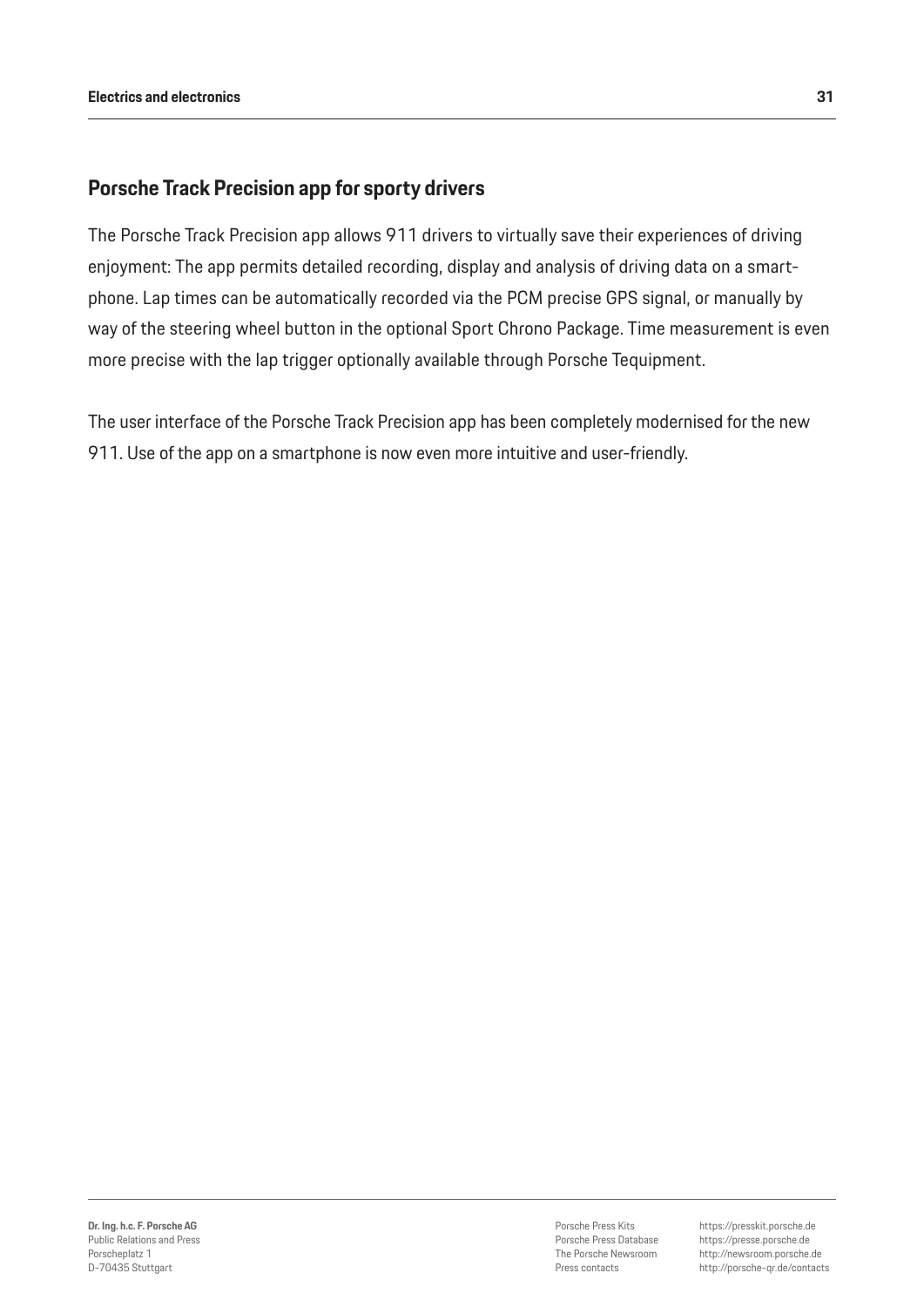## **Nine-eleven under pressure: a testing programme for the new generation**

Before the eighth generation of the sports car classic is launched on the European market, the prototypes first have to complete the final testing programme around the globe. This means a great deal of stress for the new sports car. They are shuttling between climate zones with temperature differences of up to 85 degrees Celsius; sprinting across elevation changes spanning more than four kilometres; enduring traffic jams in major cities and setting new records on the racetracks. After all of this, every component of the car must function just as reliably as it did at the outset.

"In addition to its outstanding performance, it's the 911's suitability for daily use that has always put it in a class of its own," comments Andreas Pröbstle, Project Manager for the Complete Vehicle of the 911. "That's why we test the vehicle under all conditions, and in every type of weather and region. The vehicles' drivetrain must function as flawlessly as its fluids, systems, operating processes and displays – it's the only way we can be certain that the vehicle is able to travel through all regions of the world without faults," he adds.

The testing first focuses on Porsche's traditional core areas of expertise, such as the chassis and engine, which have been enhanced even further to heighten both performance and everyday use. Additionally, there are function tests and stress tests for the entirely new operating concept in the cockpit, as well as instruments and displays. The new driver assistance systems and extended connectivity must also rise to the challenges of the strenuous testing marathon: Porsche Connect differs from country to country, so testing its operation and functions is very resource-intensive.

In hot countries such as the Gulf States in the Middle East or Death Valley in the USA, the air conditioning, thermal management, and combustion behaviour need to pass functional tests in temperatures up to 50 degrees Celsius – so the interior components must not expand or contract and make noises when exposed to heat, for example. In Finland's minus 35 degrees temperatures, the test agenda focuses on areas such as cold start, heating and air conditioning, traction, handling and braking behaviour, as well as the response speed of the control systems related to driving dynamics.

Porsche Press Kits Porsche Press Database The Porsche Newsroom Press contacts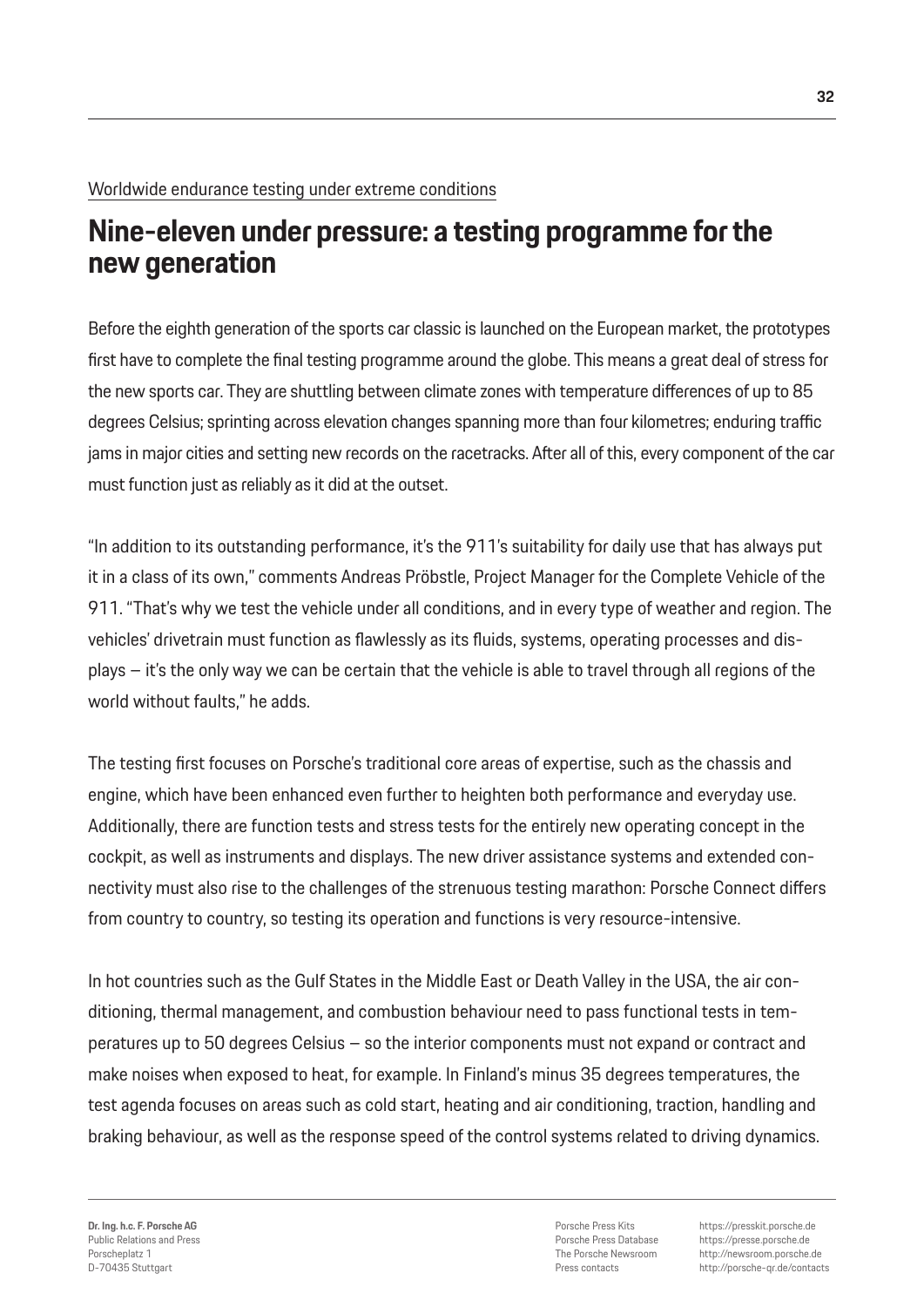The winding and demanding roads in the area of the European Arctic Circle offer optimum conditions for testing a sports car, while endurance runs have seen the new 911 test cars sprinting over China's roads and racing tracks in a traffic structure that is typical for that country, as well as proving that they run reliably on fuels whose qualities vary enormously.

The Nuerburgring is traditionally a part of the rigorous Porsche test and development programme. The engine, transmission, brakes and chassis must prove their mettle at the demanding racetrack located in the Eifel mountain region. In Italy, the test cars are driven round the high-speed Nardò test tracks, where the focus is not only on top speed but also cooling and handling. The test vehicles reach the lowest point of their endurance run in Death Valley, which descends to around 90 metres below sea level; while the thin air on Mount Evans, Colorado – reaching heights of 4,300 metres – was the challenge for the biturbo charging and the fuel system. By the time, testing is complete, the cars have been driven around three million kilometres in total.

A less spectacular component of testing, albeit no less important, is customer-oriented everyday testing on public roads in cities and cross-country throughout Germany. This portion of testing also sees significant mileage being covered, while complying with all traffic rules, in order to ensure that the complete vehicle and its systems are durable and suitable for daily use, so that the eighth generation of this sports car icon continues the tradition of being the best 911 of all time.

Porsche Press Kits Porsche Press Database The Porsche Newsroom Press contacts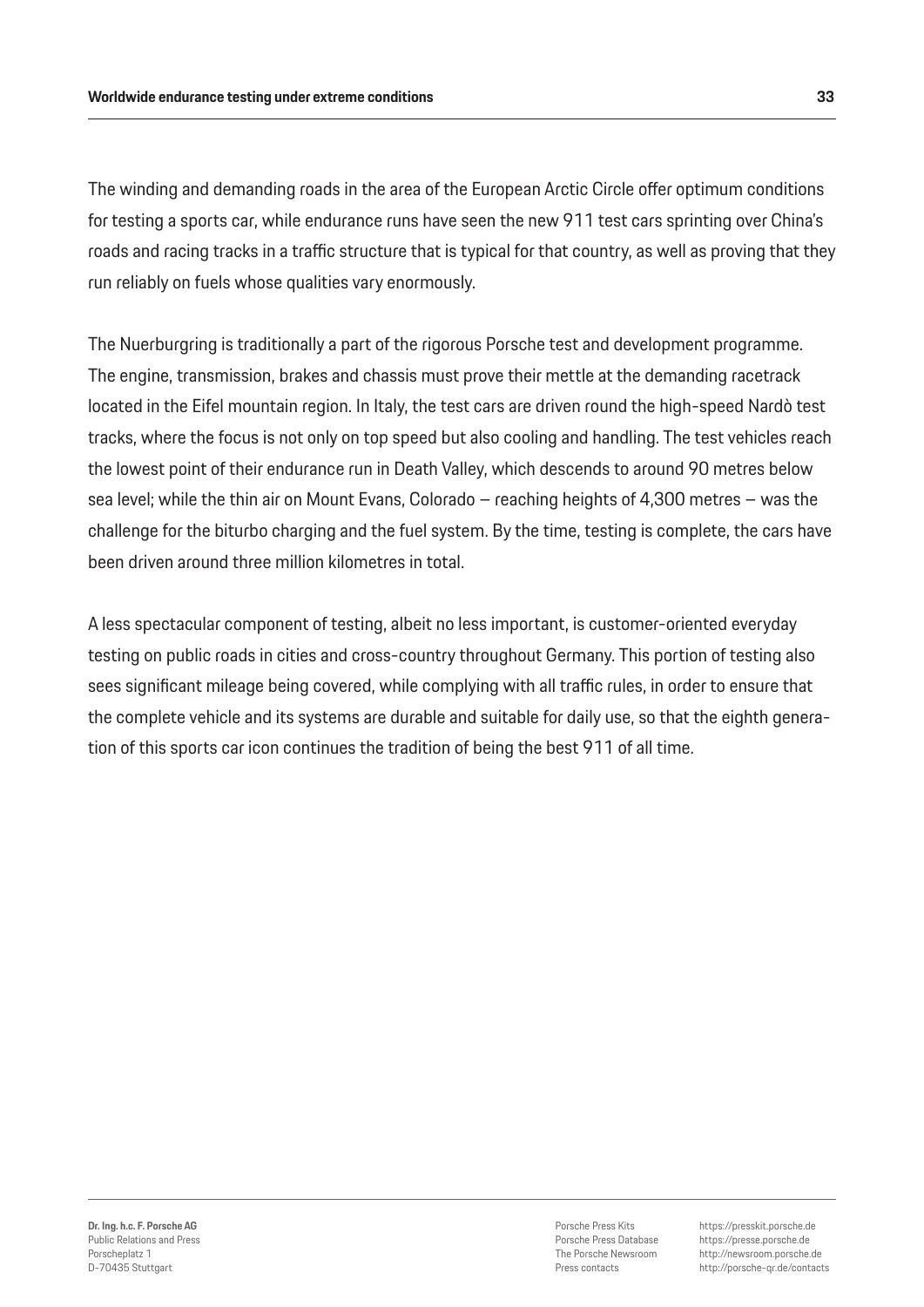## The seven generations of the Porsche 911

## **Sports car icon since 1963**

A legend is born at the International Motor Show Germany (IAA) in Frankfurt. It's 12 September 1963: Porsche proudly presents the eagerly anticipated successor to the 356. The new sports car, originally known as the 901, is following in great footsteps. To reflect the ambitions of the brand, Porsche is now playing in a higher league with the new model: a flat engine with six instead of four cylinders and air-cooled in the best traditions of the company, but delivering 130 PS straight away. When the new model came onto the market in 1964 it was called the 911 – the result of a discussion about naming rights with the automotive manufacturer Peugeot. The 911 is quickly accepted as a "genuine" Porsche because the performance of the new sports car exceeds all expectations. The stage is thus set for an unrivalled global career.

## **The original 911: the masterpiece from Zuffenhausen**

The expansion of the 911 model range then continued apace. In 1965, Porsche responded to a discussion in the USA that had branded cabriolets as dangerous in a typically pragmatic way: the company presented the 911 Targa as the first-ever "safety cabriolet", featuring a roll-over bar that was a good 20 centimetres wide, a removable roof section and rear mini soft top. This was known as the soft window. This was followed shortly afterwards by a panorama rear window with heatable glass. The name of the open-top variant – "Targa" – was derived from the Targa Florio endurance race in Sicily, which Porsche had already won four times.

In 1966, another design icon celebrated its world premiere along with the 160 PS 911 S: the Fuchs wheel. Probably the most famous wheel in automotive history entered new technological territory: being forged from one piece made it much lighter.

Additional model variants were ready in autumn 1967: the 911 T with 110 PS rounded off the range below the top model 911 S and the 911 E – the suffix "E" stood for petrol injection. This made it very clean: with these variants, Porsche was the first German car manufacturer to meet the strict US emissions regulations.

Porsche Press Kits Porsche Press Database The Porsche Newsroom Press contacts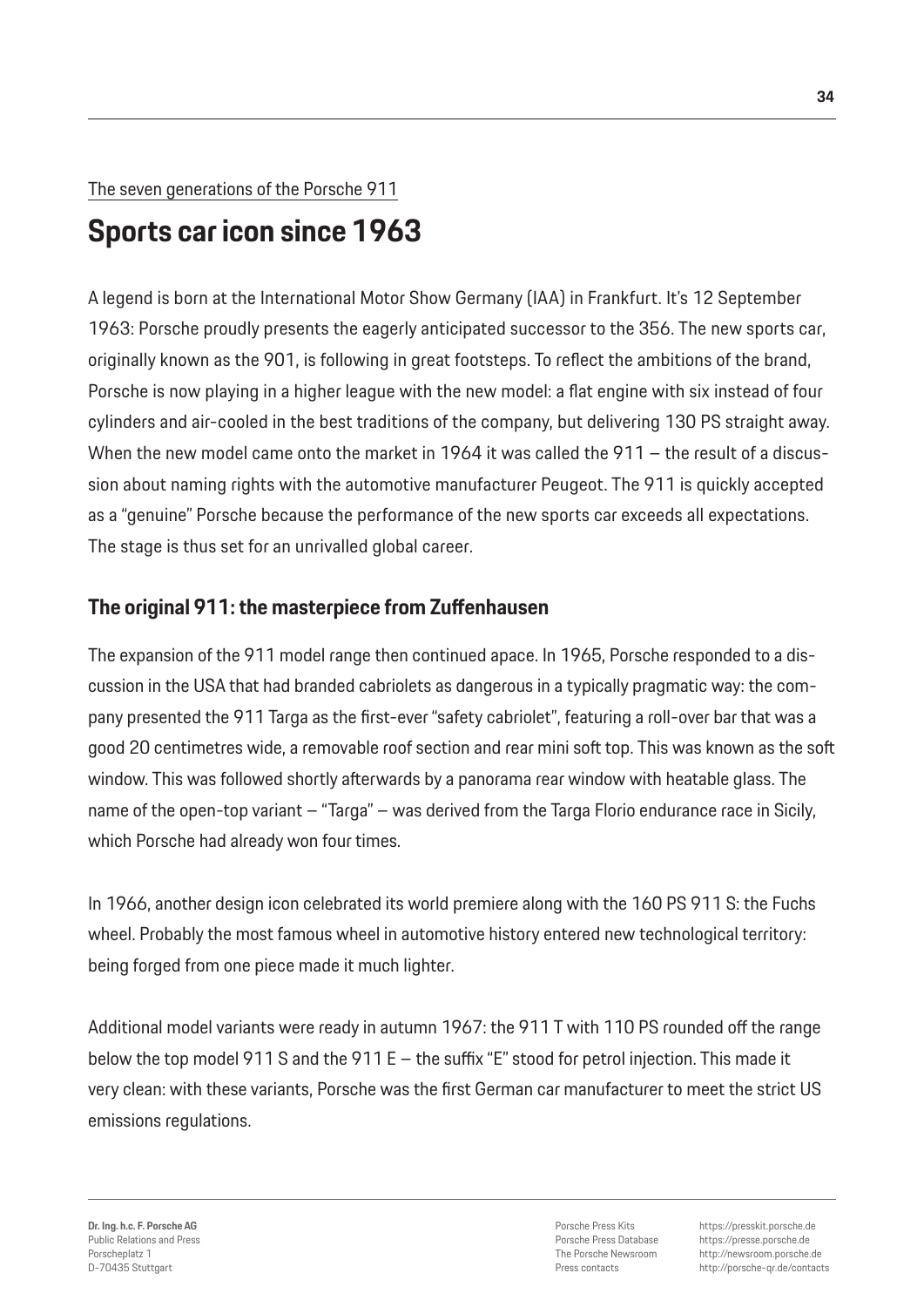The continuous improvement of the 2+2-seater Porsche achieved a further milestone in the middle of 1968: from the 1969 model year, the wheelbase of the first 911 generation grew by 57 millimetres to 2,268 millimetres. Primarily, this gave the rear-engined sports car calmer handling. The 2.0-litre era ended in 1969: a four-millimetre larger bore increased displacement to 2,195 ccm. With the 1972 model year, the displacement increased even further to 2.4 litres, but the sports car was now also able to run on regular-grade petrol. Power ranged from 130 to 190 PS in the 911 S.

The 911 Carrera RS 2.7 became its very own legend with its "duck-tail" rear spoiler. This sports car weighed only 1,000 kilograms, developed a power output of 210 PS and had a top speed of over 245 km/h. In all, 1,525 cars left the factory gates in Zuffenhausen. This model therefore crowned the first 911 generation. A total of 111,995 original 911s were produced between 1963 and 1973.

## **The G model: The 911 gets off to a flying start with technical innovations**

The 911 entered its tenth year in 1973 – with the most far-reaching changes that Porsche had made to its successful model series so far. The Stuttgart-based car manufacturer used powerful turbo engines in its top model and a galvanised body for every vehicle, and additionally launched a Cabriolet version of the 911 and the Speedster on the market in addition to the Targa. Its path to becoming an icon was now already clearly laid out at the latest.

However, the long-running model first had to prove how adaptable it was. The stricter safety regulations in the USA demanded that all new cars withstand a collision at eight km/h without damage when driving forwards and reversing. Zuffenhausen therefore introduced the impact bumpers with rubber lip that are characteristic of the G model in front of the luggage compartment lid. These bumpers could be compressed by up to 50 millimetres without any damage to important vehicle parts. The collision energy was absorbed by flexible impact absorbers on the US version, and Porsche offered these as an option for all other markets. Moreover, safety in general was very important for the second 911 generation. This was shown by many details – from standard three-point seat belts and front seats with integrated head restraints through to impact surfaces in the newly designed sports steering wheels.

Porsche Press Kits Porsche Press Database The Porsche Newsroom Press contacts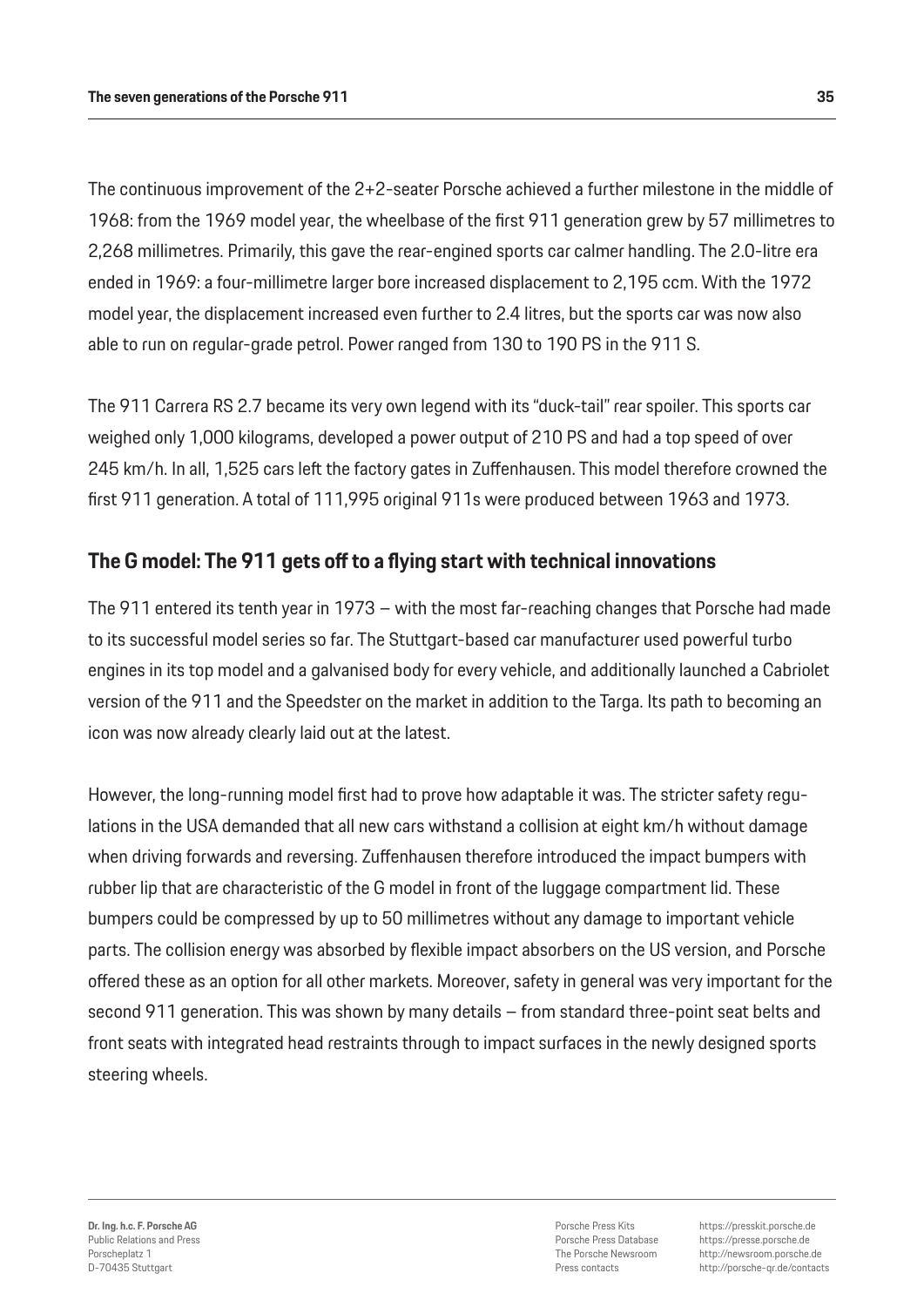The six-cylinder engine in the standard 911 already featured the 2.7-litre displacement of the 911 Carrera RS of the previous generation right at the start. This increased to 3.0 litres shortly afterwards. As from 1983, this even increased again to 3.2 litres, with a power output of up to 250 PS for the 911 SC RS. The enormous development potential of the air-cooled flat engine meant that there was always room for more surprises.

The 3.0-litre flat engine at the rear of the 911 Turbo reached much higher power levels as from 1974. The turbocharger technology adopted from motor sports initially powered this super sports car with 260 PS. From 1977 onwards, an additional intercooler and an increase in displacement to 3.3. litres provided an extra boost – the result was an impressive 300 PS. This translated into performance values that were practically unrivalled in the middle of the 1970s: 5.2 seconds for the sprint from zero to 100 km/h was just as unbelievable as a top speed of more than 260 km/h. Another legend was born with the Turbo.

Nevertheless, dark clouds were gathering on the horizon: new sports cars from Porsche with transaxle technology (engine at front, transmission at the rear axle) such as the 924 and 944 model series with four cylinders and the 928 series with eight cylinders were intended to step into the footsteps of the 911. However, the transaxle heirs to the 911 throne did not establish themselves and the demand for the evergreen remained as high as ever. Porsche then took the right decision: a change in strategy. The future of the 911 was therefore secured for the time being. As from 1982, a Cabriolet version was also offered for the first time alongside the Coupé and Targa. This was even followed by a 911 Carrera Speedster in 1989, marking the end of the second 911 generation – 2,103 of these were delivered with the turbo-width body and only 171 in the slim export version. The G model was built in the period between 1973 and 1989, and Porsche produced 198,496 of these vehicles during these 16 years.

## **The type 964: a new start with this 911**

The third generation of this sports car, known internally as the type 964, combined the traditional silhouette of the classic model with state-of-the-art technology. It was also a bet on the future of the company, which was experiencing economic challenges – a bet that this third generation would win.

Porsche Press Kits Porsche Press Database The Porsche Newsroom Press contacts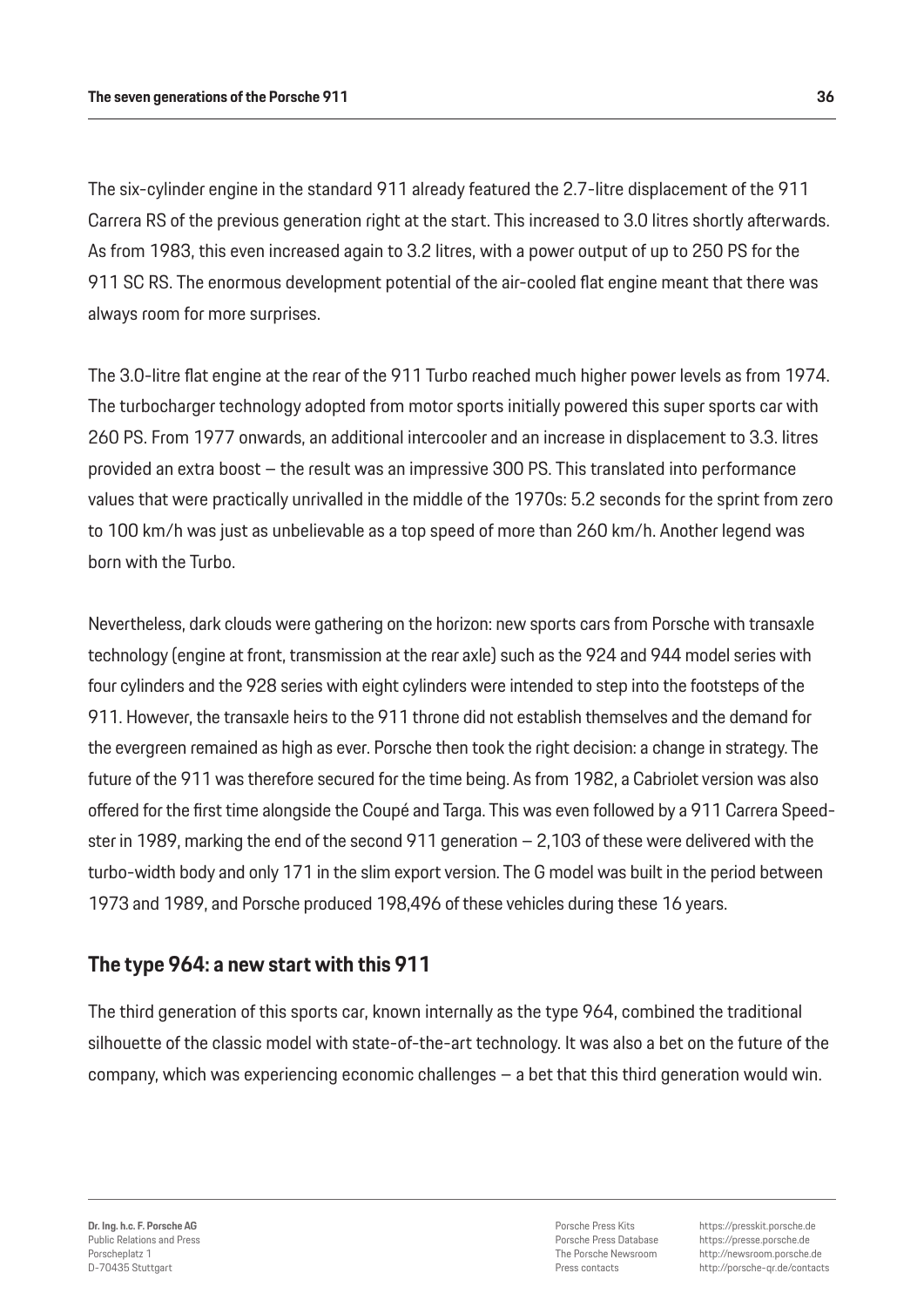The first model variant immediately showed just how advanced the new 911 was: an all-wheel drive that Porsche had originally designed for the high-performance sports car 959 was introduced to the series for the first time on board the Carrera 4. With electronically controlled and hydraulically regulated power distribution, it was well ahead of its time. The all-wheel-drive system used the sensors of the anti-lock braking system (ABS) which – just like power steering – then became fitted as standard in this model, rather than being an optional extra.

The 911 Carrera 2 with rear-wheel drive followed in 1989. At the same time, the Cabriolet and Targa versions also celebrated their debut alongside the Coupé. What's more, under that familiar body – in practice only modified by having integrated bumpers – 85% of the 964 also consisted of newly designed parts

At 3.6 litres, the air-cooled flat-six engine reached new heights in terms of displacement, and delivered 250 PS in the Carrera 2/4 models. One of the technical innovations in the boxer engine was its twin-spark ignition, which Porsche had originally developed for greater operational reliability in aircraft engines. At the same time, the aerodynamic lift at the rear axle was almost completely eliminated due to the rear spoiler now being retractable. And there was another new feature: the adaptive Tiptronic gearbox, which allowed smooth gear shifting without any interruption in power.

The 911 Jubilee model was one of the most distinctive variations of the 964 generation, with only 911 of these special, limited-edition cars to mark 30 years of the 911 made available on the market in 1993 – and they sold out quickly. With wide wings at the front and rear, this model combined the drive unit of the Carrera 4 with the Coupé body and chassis with 17-inch-wheels of the 911 Turbo, but came without its rear wing. Porsche combined the exclusive exterior colour Viola Metallic with a full leather interior in Rubicon Grey.

Adding to the exclusivity, the 911 Speedster was launched in 1993 with a shortened windscreen, modified roof structure, and signature double-bubble cover behind the front seats. 930 cars were built on the basis of the Carrera 2 Cabriolet, plus a further 15 vehicles with a wide turbo-look body.

Porsche Press Kits Porsche Press Database The Porsche Newsroom Press contacts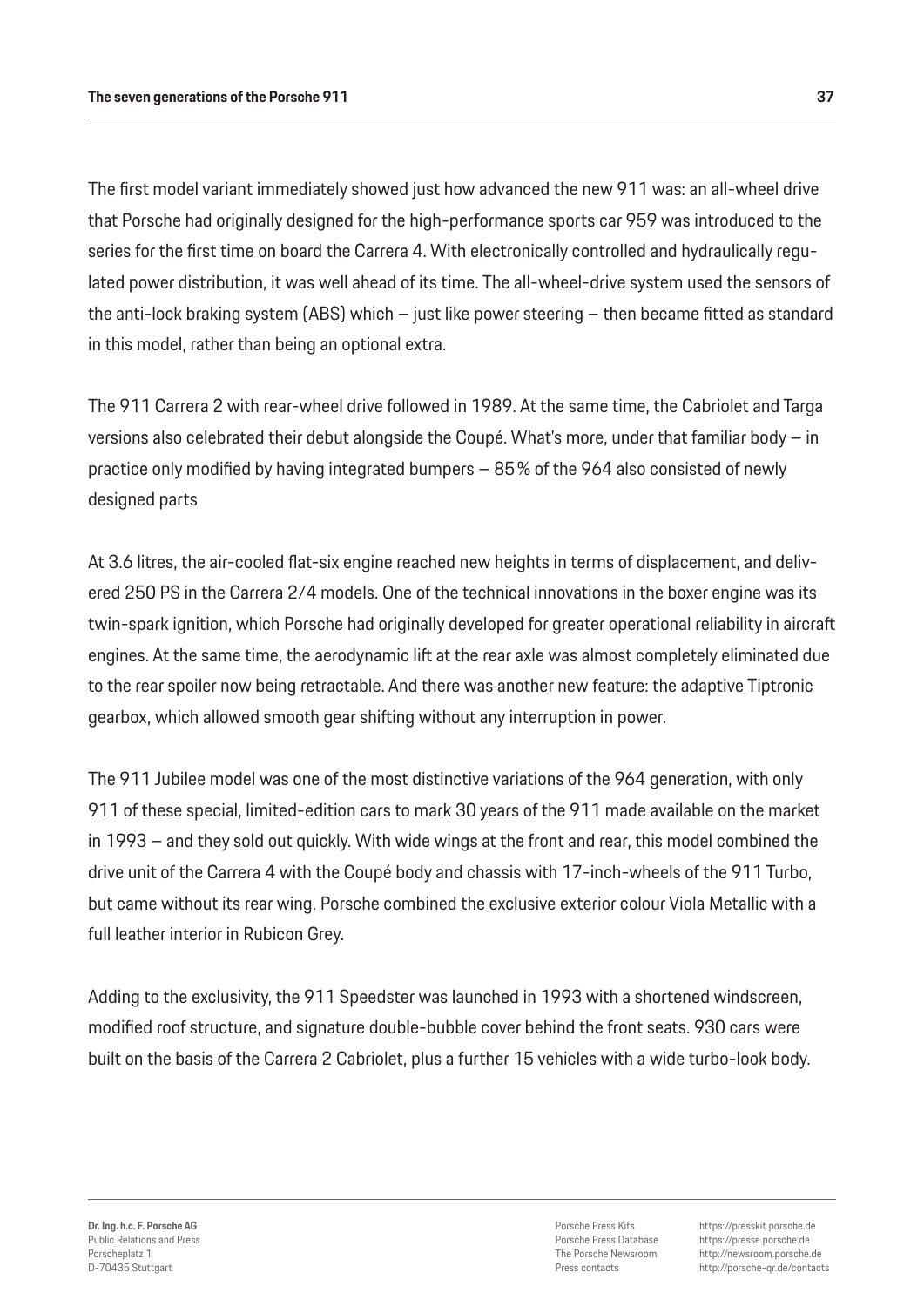The turbocharged versions were the top-of-the-range 911 type 964 models. The 911 Turbo initially adopted its predecessor's 3.3 litre engine, which at that time produced 320 PS, and the 911 Turbo S engine delivered an impressive 381 PS. The model was switched to the new 3.6-litre engine with 360 PS at the start of 1993, and the next in line was already knocking at the door from October of that year, and so the sports car icon took the next step. Porsche produced a total of 63,762 type 964 vehicles between 1988 and 1994.

## **The 993: Pinnacle of the air-cooled era and the last of its kind**

One thing is certain, and not just for fans of sports cars from Zuffenhausen: the fourth generation of the 911 – the 993 – is one of the most desirable editions in the history of this classic vehicle. Although practically only the roofline remained unchanged, the new model impressed with an exciting interpretation of the 911 design DNA beginning in 1993. The natural interplay of concave and convex forms, integrated bumpers, flush-mounted windows and the wide rear end with its angled tail-light panel set the hearts of almost all sports car enthusiasts aflutter. Even the new front wings – a flatter design made possible by new polyellipsoid headlights – quickly found widespread approval.

The 993 also underlined its leading position in the sports car segment with its technical features – such as the completely redesigned LSA aluminium chassis, which combined lightweight construction, stability and agility. Up to the present day, the multi-link suspension is considered to be the ultimate development stage of the "Weissach" rear axle, which made history with its self-steering properties. The result: even better driving dynamics and enhanced suspension comfort.

The new generation also set standards with its drive unit: the 911 Turbo with standard all-wheel drive came with two turbochargers in 1995. The effect: outstanding 408 PS. At the same time, the 3.6-litre biturbo engine impressed with the lowest exhaust emissions of all series-production units at the time. At the rear of the two-wheel-driven 911 GT2 – and limited to an edition of 100 – it even produced up to 450 PS.

Porsche Press Kits Porsche Press Database The Porsche Newsroom Press contacts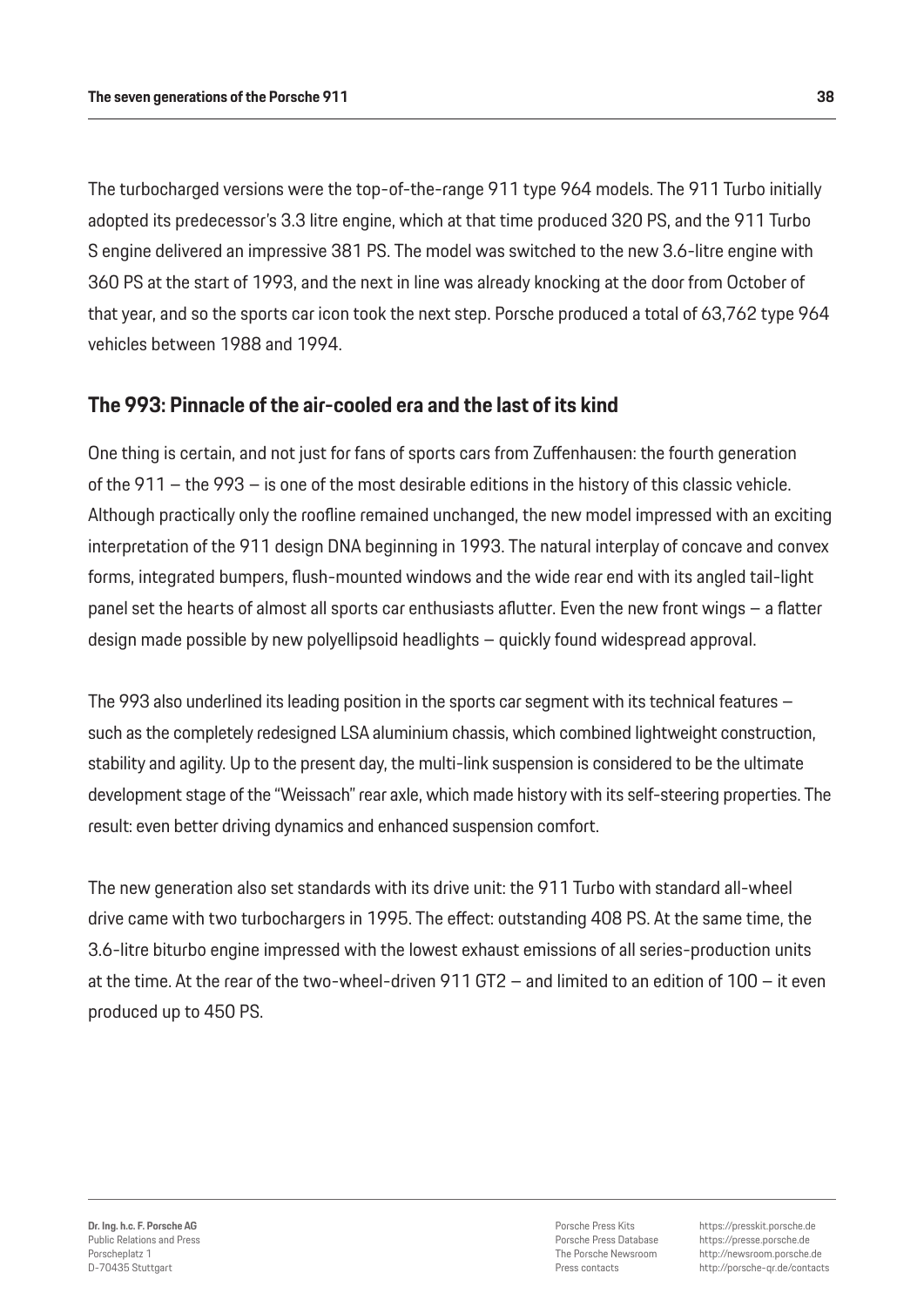Initially, Porsche offered the 993 only as a Coupé and Cabriolet. The Targa did not make its debut until 1995, at which time it arrived with a new concept: Instead of a removable hardtop, it had a broad electric glass roof which slid under the rear window. There was also another body variant as a series-production model: the all-wheel-drive Carrera 4S – followed slightly later by the Carrera S – combined the wide body and chassis of the 911 Turbo. Only the rear wing was omitted.

The flat-six engine provided another reason why the 993 is so popular among collectors and fans: it was the last 911 unit to feature classic air cooling. Initially with a power output of 272 PS, the two-valve model – again equipped with twin-spark ignition – already delivered 285 PS from 1995 onwards. Porsche also optionally offered a 300 PS variant. The manual transmission was also new: with a top speed of now up to 270 km/h, it received a sixth forward gear to cover this speed range without curtailing the engine's power development due to a long ratio. The gear changes were also once again more precise.

In the end, staking everything on the 911, Type 993 paid off for Porsche. The chapter of air-cooled engines in this unique model history ended with the fourth generation of this iconic sports car in 1998. The second era then started after 35 years. It was the beginning of a time that would see unparalleled success. For the 911. And for Porsche. Porsche produced a total of 68,881 vehicles of the Type 993 between 1993 and 1998.

## **The 996: First 911 with water-cooled flat engine**

With the fifth generation of the 911 introduced in 1997 – the type 996 – Porsche took the bold step to stop using air-cooled engines. After 34 years, the sports car manufacturer completely revamped its icon with the new 911 and in doing so solved a number of urgent challenges. As part of a process that had started with the predecessor, the focus was on reducing production costs through maximum compatibility of parts with other model series, such as the Boxster, as well as on meeting updated safety and emissions regulations. Porsche found its path into the future with the 996.

It did this by preserving classic proportions and combining them with modern technology – in short, re-inventing a sports car legend and preparing it for the future. The 996 had a difficult legacy to follow, but it also represented the first chapter of a new era. That was already clear in the design.

**Dr. Ing. h.c. F. Porsche AG** Public Relations and Press Porscheplatz 1 D-70435 Stuttgart

Porsche Press Kits Porsche Press Database The Porsche Newsroom Press contacts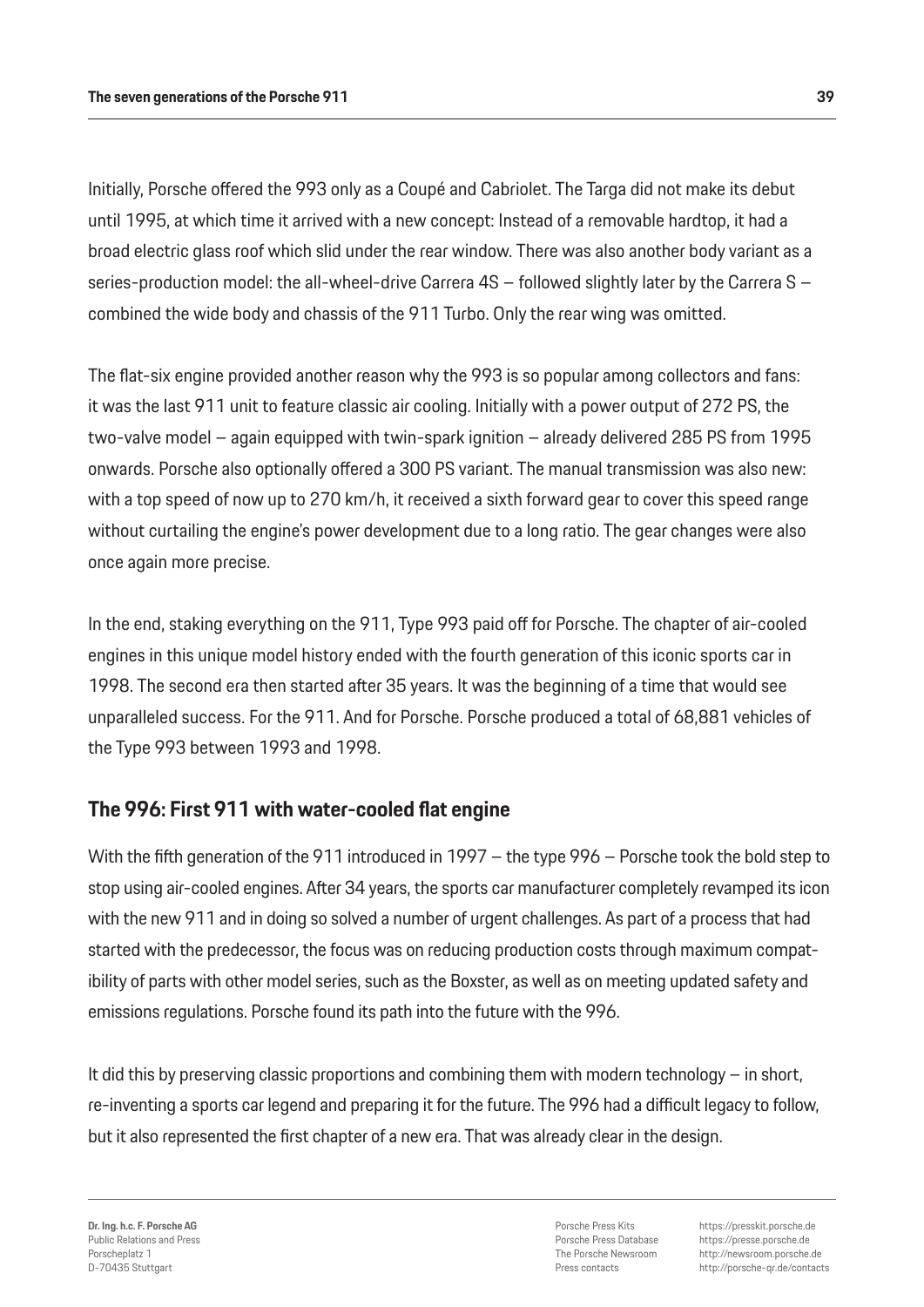The result was a newly developed body, which impressed with an elegant, no-frills look. The dimensions also grew: The new 911 was now 18.5 centimetres longer, and the wheelbase was also lengthened for the second time in the history of the model series. This increased by 80 mm, while the body width also added another three centimetres. The interior also benefited from these changes: the 996 offered more elbow room and a more generous feeling of spaciousness. The dashboard also had a new look: the five round instruments merge into each other – another break with tradition.

However, the greatest revolution was at the rear. The flat engine design was preserved – but not its air cooling, because this cooling principle did not have enough reserves to comply with the increasingly strict emissions regulations. In contrast, the newly developed water cooling system was ready for the future. This was also true for its performance: the four-valve six-cylinder engine generated 300 PS from a displacement of 3.4 litres, therefore matching the legendary 911 Turbo 3.3. After the engine facelift with a displacement of 3.6 litres, this increased to 320 PS, and in the anniversary edition "40 years of Porsche 911", the power output even reached 345 PS.

The 911 Turbo also received a new water-cooled flat engine. This came with an impressive track record: as a 3.2-litre six-cylinder engine, it had already powered the 911 GT1 to victory in the Le Mans race in 1998. Thanks to twin turbocharging, it delivered 420 PS in the series-production vehicle. This 911 Turbo was therefore the first series model from Porsche to break the 300-km/h barrier. In the 911 GT2, the unit even produced up to 483 PS. The PCCB with ceramic brake discs also made its debut in the extreme sports car and was standard equipment in the GT2. This was 50 percent lighter than the brake with standard brake discs and had a service life of up to 300,000 kilometres.

With the same engine but without turbocharging, the 911 GT3 marked the start of a new era: it offered pure driving pleasure both on the road and on the race track as part of Track Days. It also formed the basis for the Porsche brand cups, and was the starting point for many race victories of Porsche customer motorsport all over the world. In the 996, the 3.6-litre naturally-aspirated engine initially had an output of 360 PS, and then 381 PS. The 911 GT3 RS followed in 2003 as an even sharper edition. Between 1997 and 2005, Porsche produced a total of 175,262 Type 996 vehicles.

Porsche Press Kits Porsche Press Database The Porsche Newsroom Press contacts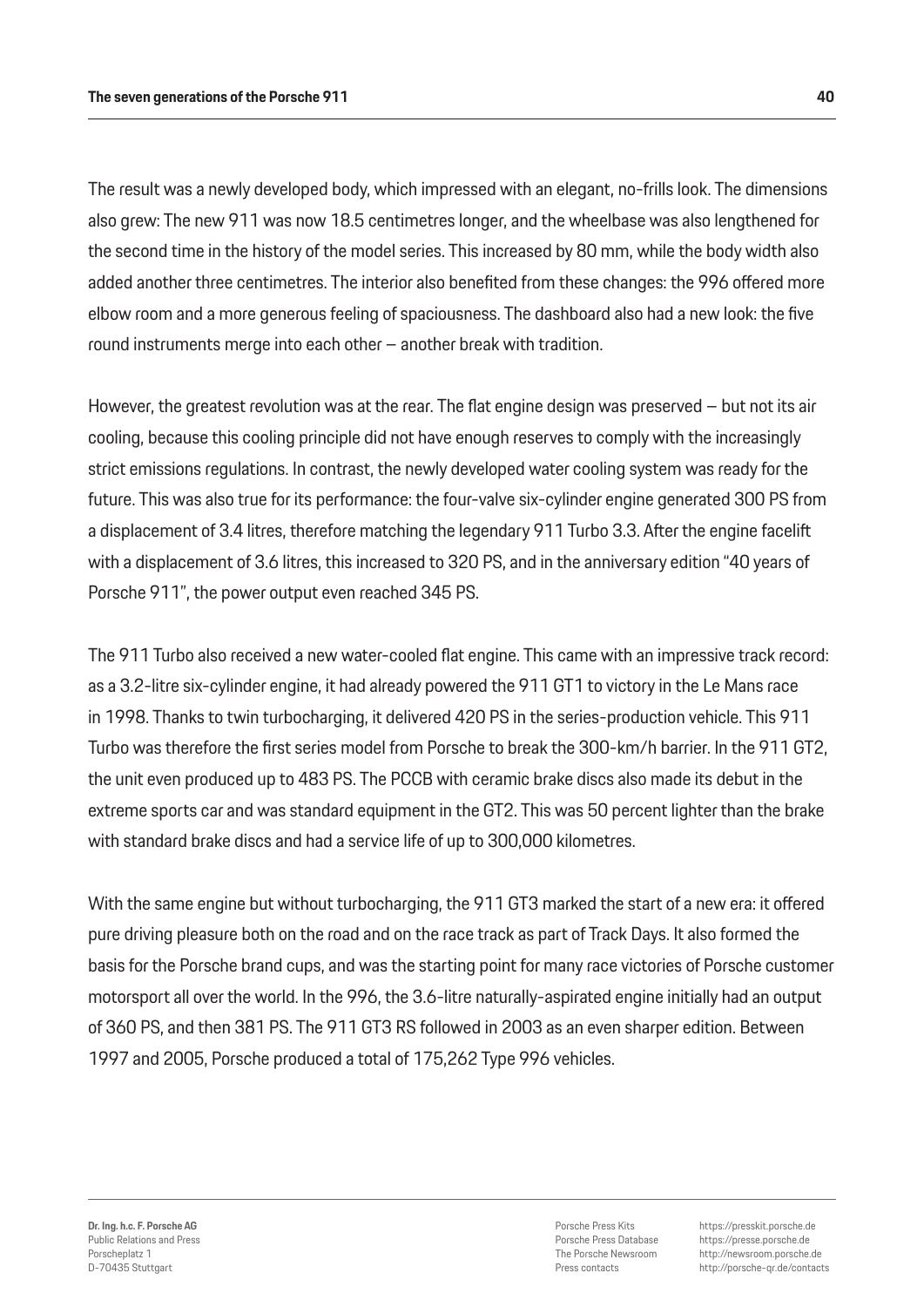## **The 997: Technology offensive, new design and great variety for the 911**

From 2004, the Porsche 911 was available in more different versions than ever before: Customers could choose from a Coupé or Targa, Cabriolet or Speedster, rear- or all-wheel-drive, narrow or widened bodywork, with water-cooled naturally-aspirated and turbo engines, a GTS or the GT2, GT2 RS or GT3 sport versions, or either of two GT3 RS models. Including special models, the range had a total of 24 model variants – supplemented by a wide range of personalisation options.

With the design of the type 997, Porsche made the 911 even sharper thanks to a more dynamic and powerful look. The Carrera was already noticeably more masculine with more pronounced shaping of the rear end, while the width of the S, GT and Turbo models grew by 44 millimetres. The type 997 set itself apart from its predecessor by the steeper, round clear-glass headlights, marking a return to an important style element of the air-cooled 911 models. After the facelift in July 2008, the front end featured bi-xenon headlights and LED daytime running lights.

The 997 generation of the Porsche 911 also set new benchmarks on the technical side as well. The 3.6-litre six-cylinder engine of the Carrera initially produced 325 PS. The cylinder bore was increased by three millimetres for the S models. With a displacement of 3.8 litres, this became the largest flat engine in a series-production 911 thus far.

For the model update in 2008, Porsche thoroughly revamped the engine range and introduced direct fuel injection for the first time. The fuel consumption and emissions fell significantly as a result, but the performance figures shot upwards: 345 PS for the 3.6-litre version, 385 PS in the 3.8-litre six-cylinder model. The new 911 Carrera GTS, which closed the gap between the S models and GT3, even produced 408 PS.

The 911 Turbo also benefited from the technology offensive: Its 3.6-litre engine was the first petrol engine to be equipped with a turbocharger with variable turbine geometry. The later changeover to a displacement of 3.8 litres and direct fuel injection permitted an initial leap from 480 to 500 PS. The 911 Turbo S even came with 530 PS, combined for the first time as standard with a seven-speed dual clutch transmission. Only the 911 GT2 RS was faster and more powerful. Its engine developed 620 PS, enough for a lap time of 7:18 minutes on the Nürburgring North Loop.

Porsche Press Kits Porsche Press Database The Porsche Newsroom Press contacts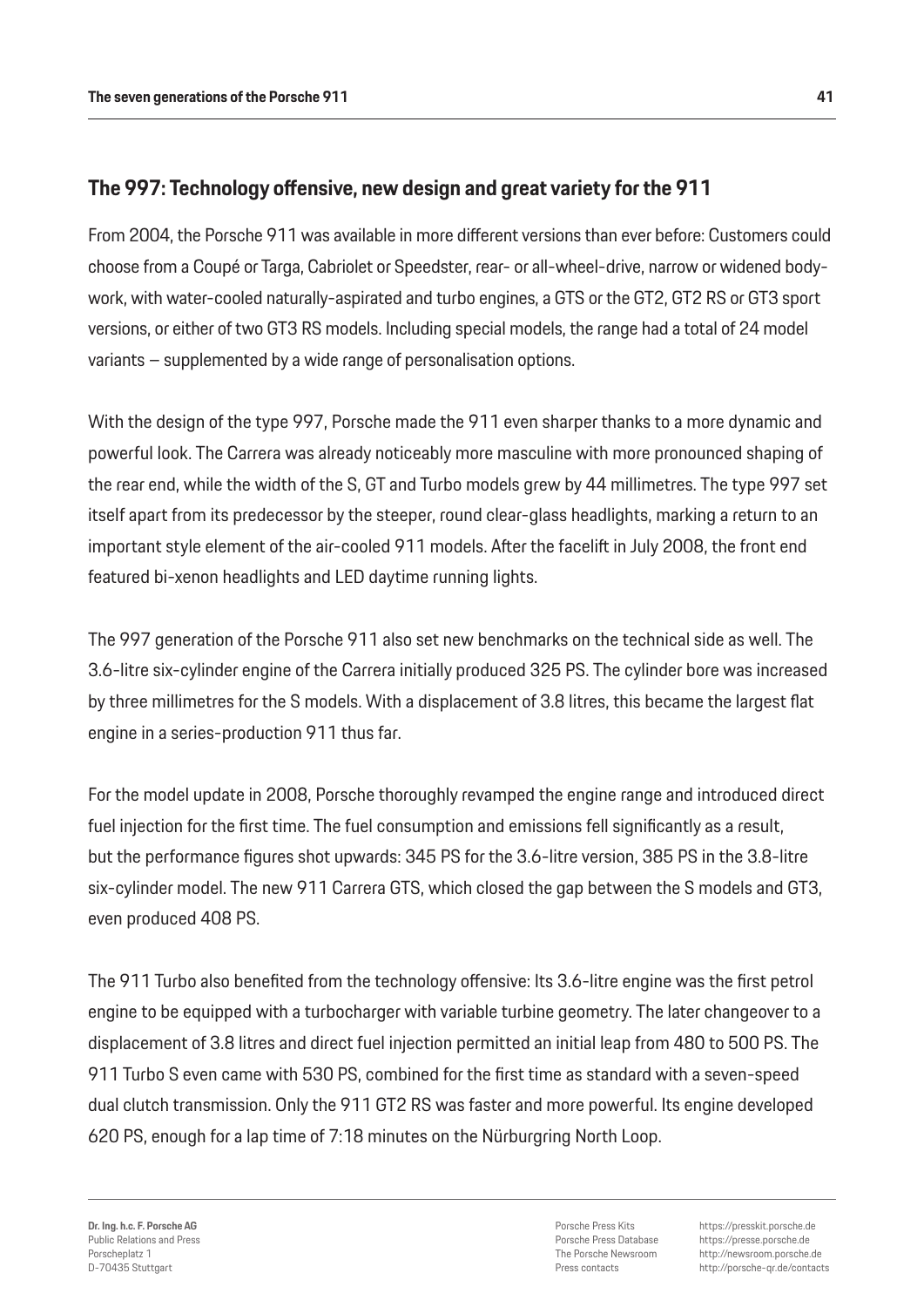The GT3 models also benefited from increased power, from initially 415 to 435 PS. The RS 3.8 even delivered 450 PS. However, the crowning achievement was the GT3 RS 4.0. This vehicle, produced in a limited edition of 600 units, generated 500 PS.

The 997 generation also featured a number of remarkable special edition models, such as the 911 Sport Classic. Each of the 250 units in the edition found a buyer within just 48 hours. The 911 Speedster – also with a power output of 408 PS – was offered by Porsche in a limited series of 356 units. The 911 Turbo S Edition 918 Spyder was a special case: this model was designed to shorten the waiting time of the future owners of a new 918 Spyder before they took delivery of their hybrid super sports car – only these 918 happy customers were able to order the special-edition model. Porsche produced a total of 213,004 sports cars of the type 997 between 2004 and 2012.

## **The 991: the 911 passes the one million mark**

From 2011 onwards, the Type 991 represented the most technically advanced 911 model to date. The 991 looked more powerful than any other 911 before – an effect that was heightened by the wider track and a wheelbase stretched by ten centimetres. It also featured adaptive aerodynamics: the 911 was the first series sports car from Porsche to adopt this technology from the 918 Spyder hybrid super sports car.

The newly designed interior of the 991 was based on the architecture of the Carrera GT. It combined classic 911 elements such as the five round instruments – one as a high-definition multifunction display – with modern design and enhanced ergonomics. At the same time, the new Porsche Communication Management (PCM) was introduced with improved connectivity, multitouch monitor and real-time traffic information.

The brand icon was more athletic and more powerful than ever before. The lightweight body in aluminium-steel design was again more rigid and helped to reduce the weight by 45 kilograms. The entry-level six-cylinder engine made do with a displacement of 3.4 litres, but still developed 350 PS. The S models produced 400 PS from 3.8 litres, and the GTS even delivered 430 PS from the same displacement.

Porsche Press Kits Porsche Press Database The Porsche Newsroom Press contacts